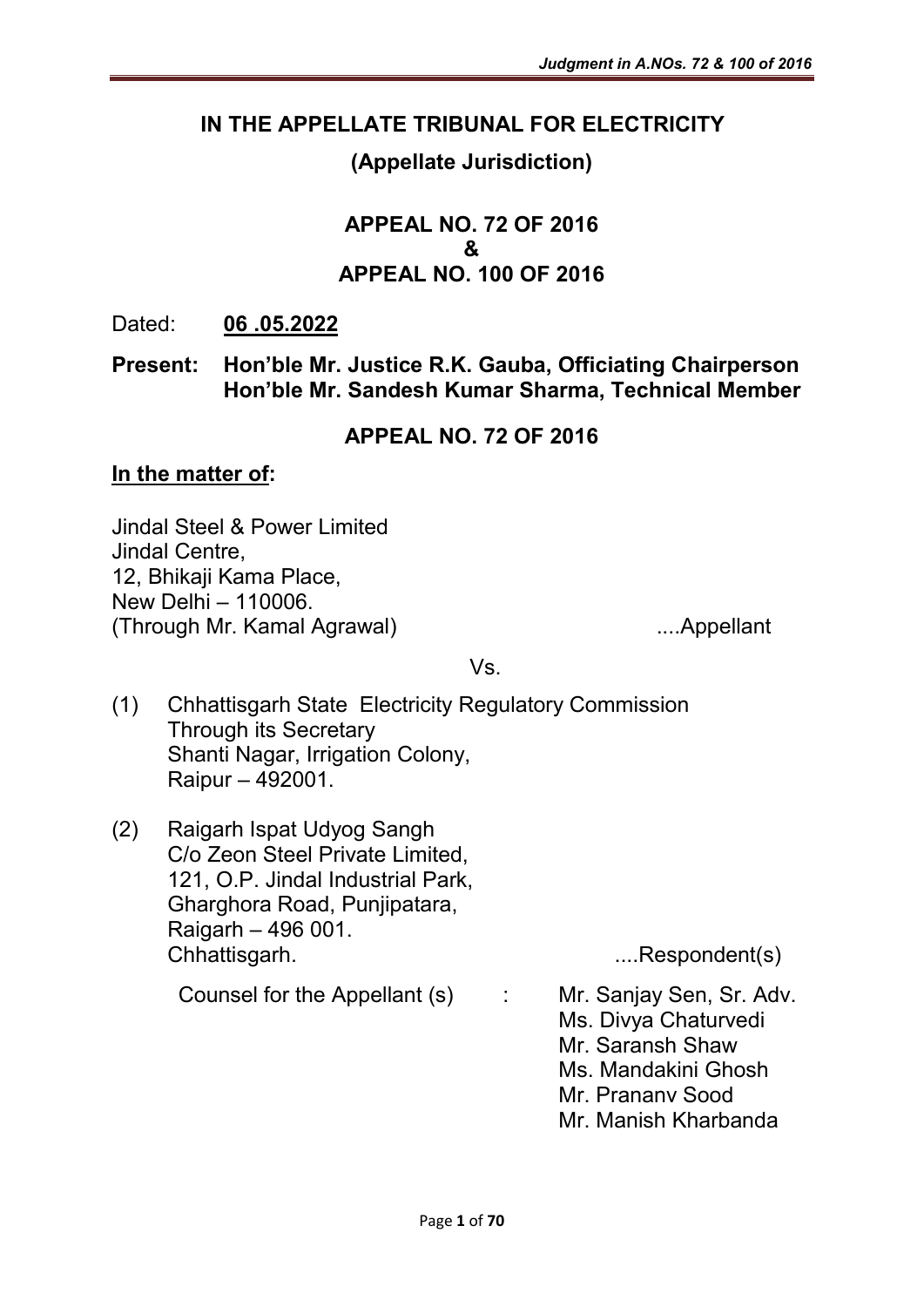Counsel for the Respondent (s) : Mr. Anand K Ganesan

Ms. Swapna Seshadri Mr. Aditya Dubey for R-1

Mr. Amit Kapur Mr. Vishrov Mukherjee Ms. Aparajita Upadhyay Mr. Damodar Solanki for R-2

## APPEAL NO. 100 OF 2016

### In the matter of:

Jindal Steel & Power Limited Jindal Centre, 12, Bhikaji Kama Place, New Delhi – 110006. (Through Mr. Kamal Agrawal) ....Appellant

Vs.

- (1) Raigarh Ispat Udyog Sangh C/o Zeon Steel Private Limited, 121, O.P. Jindal Industrial Park, Gharghora Road, Punjipatara, Raigarh – 496 001. Chhattisgarh.
- (2) Chhattisgarh State Electricity Regulatory Commission Through its Secretary, Shanti Nagar, Irrigation Colony, Raipur – 492001. ....Respondent(s)

Counsel for the Appellant (s) : Mr. Sanjay Sen, Sr. Adv. Ms. Divya Chaturvedi Mr. Prananv Sood Mr. Saransh Shaw Ms. Mandakini Ghosh

Counsel for the Respondent (s) : Mr. Amit Kapur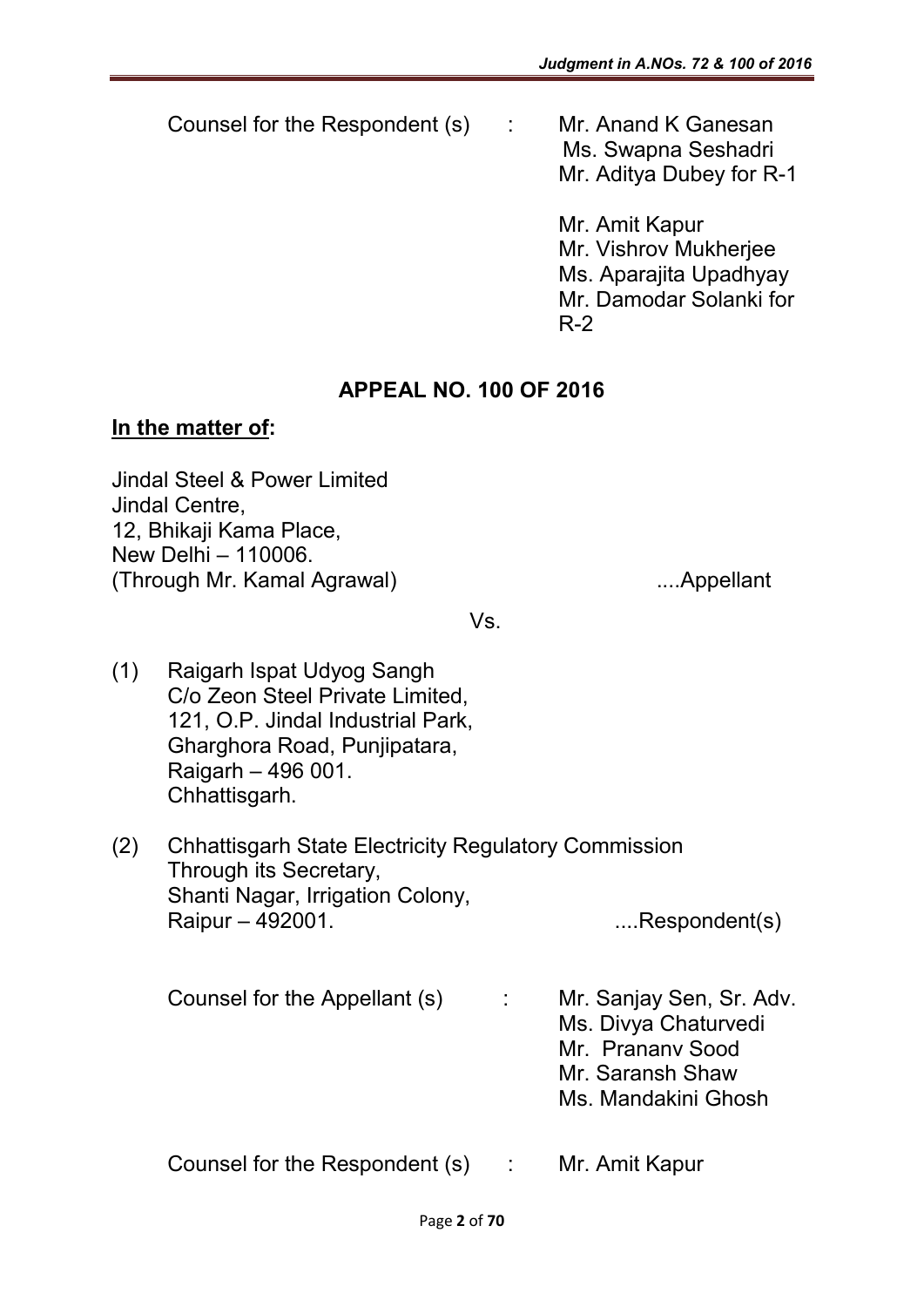Mr. Vishrov Mukherjee Ms. Aparajita Upadhyay Mr. Damodar Solanki for R-1

Mr. Anand K Ganesan Ms. Swapna Seshadri Mr. Aditya Dubey for R-2

## J U D G M E N T

### PER HON'BLE MR SANDESH KUMAR SHARMA, TECHNICAL MEMBER

1. The instant batch of appeals have been filed by the Jindal Steel & Power Limited ("Appellant" or "JSPL") challenging the Order dated 21.01.2016 ("Impugned Order") passed in Petition no. 47/2015(M) and the Order dated 01.10.2015 passed by Chhattisgarh State Electricity Regulatory Commission (in short "CSERC" or "Respondent Commission" or "State Commission") in (Review) Petition No. 7/2015(M), (Impugned Review Order) and the Tariff Order dated 23.12.2014 ("Impugned Tariff Order") passed in Petition No. 12/2014(T).

2. The Appellant, in Appeal No. 72 of 2016, challenged the Impugned Order on the grounds that the State Commission has rejected its claim for: -

(a) determination of cost of generation of power from Dongamahua Captive Power Plant ("DCCP") owned by the Appellant,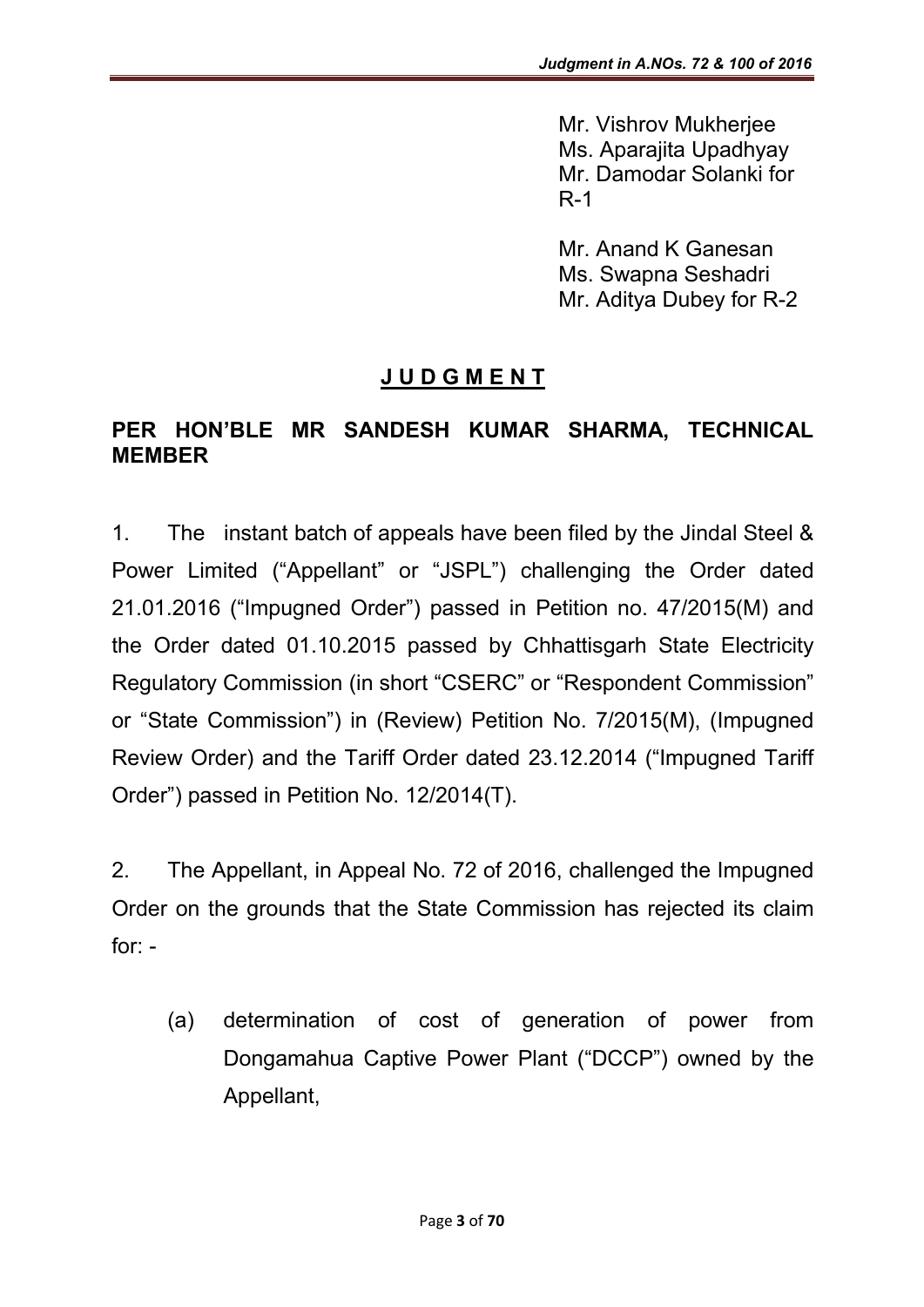- (b) supply of power from DCPP to the consumers of Jindal Industrial Park ("JIP"), in the absence of firm surplus power from Appellant's Raigarh CPP, to meet the required load pattern of the area,
- (c) not considering the remand directions, to evaluate the availability of surplus power from Appellant's Captive Power Plant ("CPP"), rendered by this Tribunal vide its judgment dated 07.03.2014 in Appeal No.89 of 2012, and
- (d) allowing the Appellant to source power from the Dongamahua CPP to meet its obligation as distribution licensee under the relevant provisions.

3. The Appeal No. 100 of 2016 has been filed by the Appellant being aggrieved by the decision of the State Commission and stated that: -

- (a) the State Commission has not complied by the directions of this Tribunal passed, vide judgment dated 07.03.2014 in Appeal No.89/2012 (RIUS vs. CSERC & Anr.)
- (b) the State Commission has not determined the pattern of surplus power available from the Captive Power Plant after meeting the requirement of captive load of the steel plant and load pattern in Jindal Industrial Park.
- (c) this Tribunal order dated 07.03.2014 has not complied in respect to evaluate the availability of surplus power from Appellant's CPP.
- (d) the State Commission erred in placing reliance upon the Appellant's application dated 25.01.2005 for grant of Licence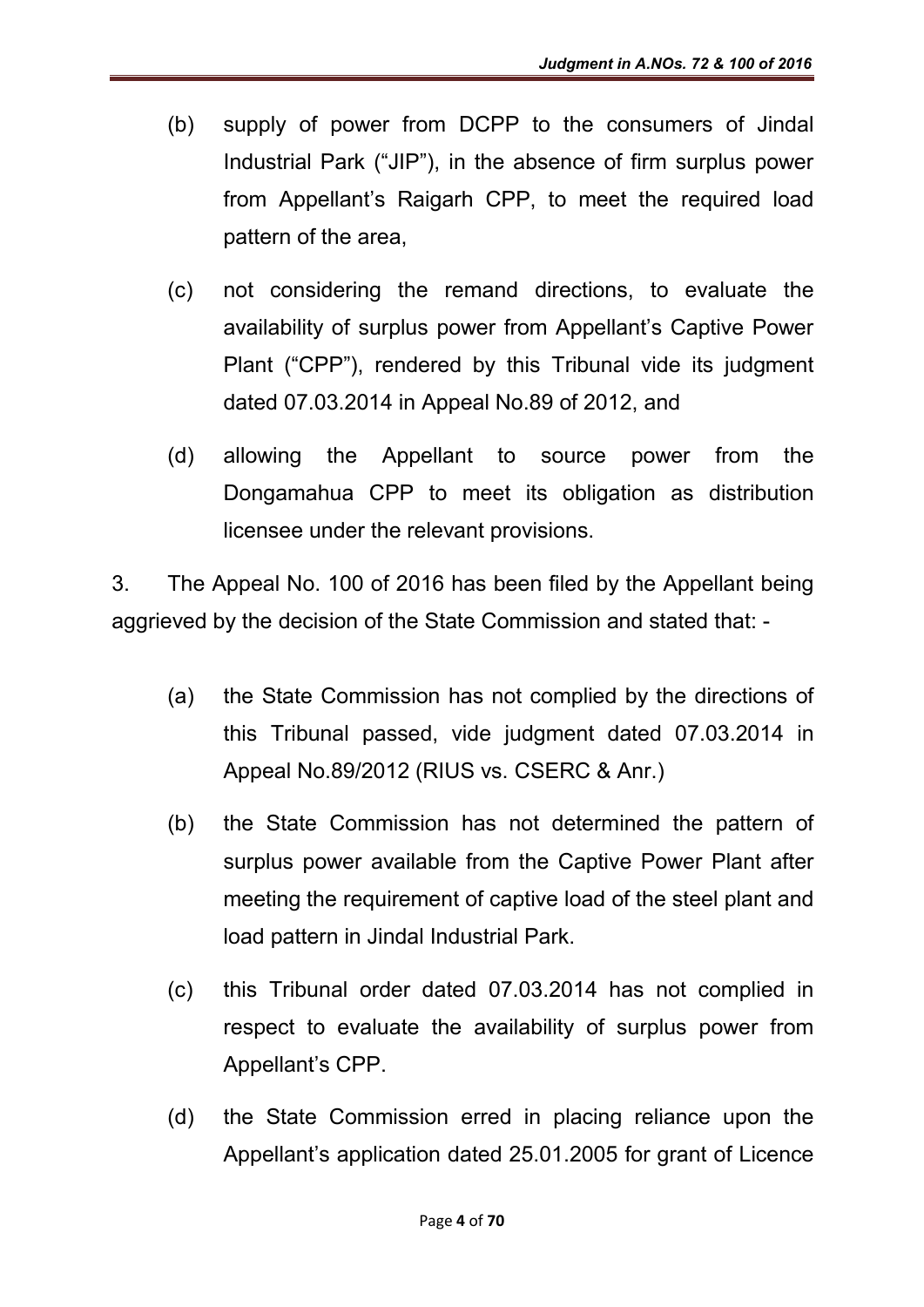to distribute electricity and its earlier order dated 29.09.2005 granting licence to the Appellant for distribution of electricity to hold that Appellant is bound to supply power from its CPPs including the Dongamahua CPP, which was commissioned much later i.e. in the year 2010.

- (e) the Appellant is free to source power from the Dongamahua CPP, however, the said supply from Dongamahua CPP cannot be called as obligation in terms of its distribution licence.
- (f) in the absence of Power Purchase Agreement ("PPA") between the generator and distribution licensee, the Appellant's Dongamahua CPP cannot be held to be obligated to supply power.
- (g) the tariff of Rs.2.50/- per kWh is not a 'determined' tariff i.e. tariff determined in accordance with the provisions of Sections 61, 62 and 64 of the Electricity Act read with the CSERC (Terms and Conditions for determination of tariff according to Multi-Year Tariff principles and Methodology and Procedure for determination of Expected revenue from Tariff and Charges) Regulations, 2012 ("CSERC Tariff Regulations, 2012"). Appellant was subjected to such "default" tariff as it had not filed the segregated accounts from the year of grant of licence i.e. FY 2005-06, however, the Appellant had filed the segregated accounts for the period FY 2011-12 onwards when the Impugned Order dated 23.12.2014 was passed.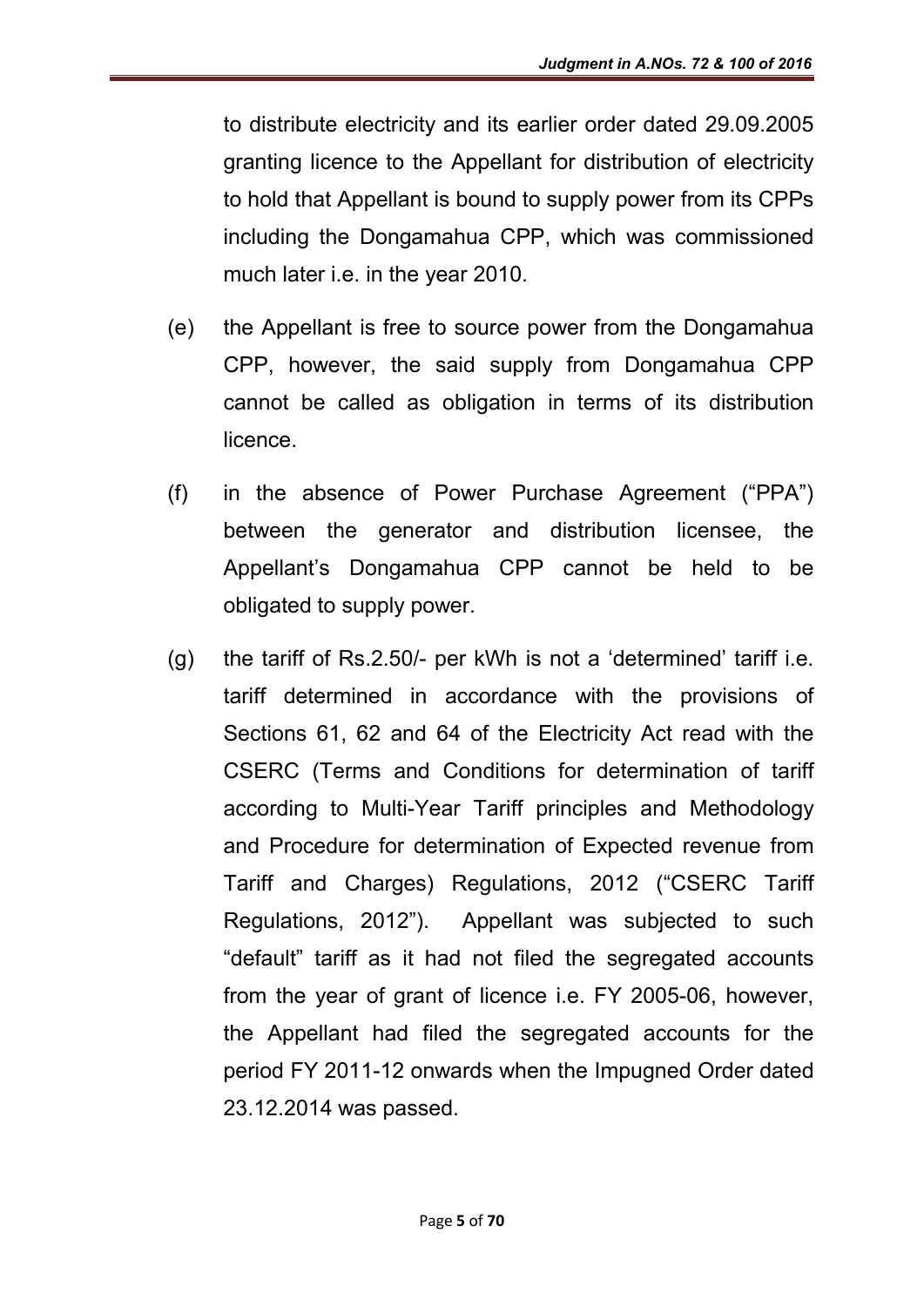(h) reduced the tariff to Rs.2.50 per kWh as a penalty for failing to file the segregated accounts from the year of licence i.e. FY 2005-06 and allowing such undetermined tariff to continue vide the Impugned Review Order in spite of submission of the segregated accounts of Appellant's distribution business from the year of licence i.e. FY 2005-06.

4. Considering that the issues emerging out from the two captioned appeals are same, the two captioned appeals are taken up together for adjudication.

## *PARTIES*

5. The Appellant – Jindal Steel & Power Limited, is a generating company within the meaning of Section 2(8) of the Electricity Act and has captive generating plants of capacity of 284 MW ("Raigarh CPP") at Patrapali Village, Ghargoda Tehsil, Raigarh District Raigarh and 540 MW ("DCPP") at Dongamahua, Chhattisgarh.

6. Respondent No. 1 - Raigarh Ispat Udyog Sangh ("RIUS") is an association comprising of members who are mainly engaged in business relating to steel production and having their industrial units in JIP.

7. Respondent No. 2 – Chhattisgarh State Electricity Regulatory Commission was constituted by the State Govt. of Chhattisgarh ("State Government") vide Notification No.3190/S/E/2002 dated 23.08.2002 read with Notification No. 432/R/353/03 dated 11.05.2014 and discharges functions enjoined upon it under Section 86 of the Electricity Act.

## *FACTS OF THE CASE (APPEAL NO. 72 OF 2016)*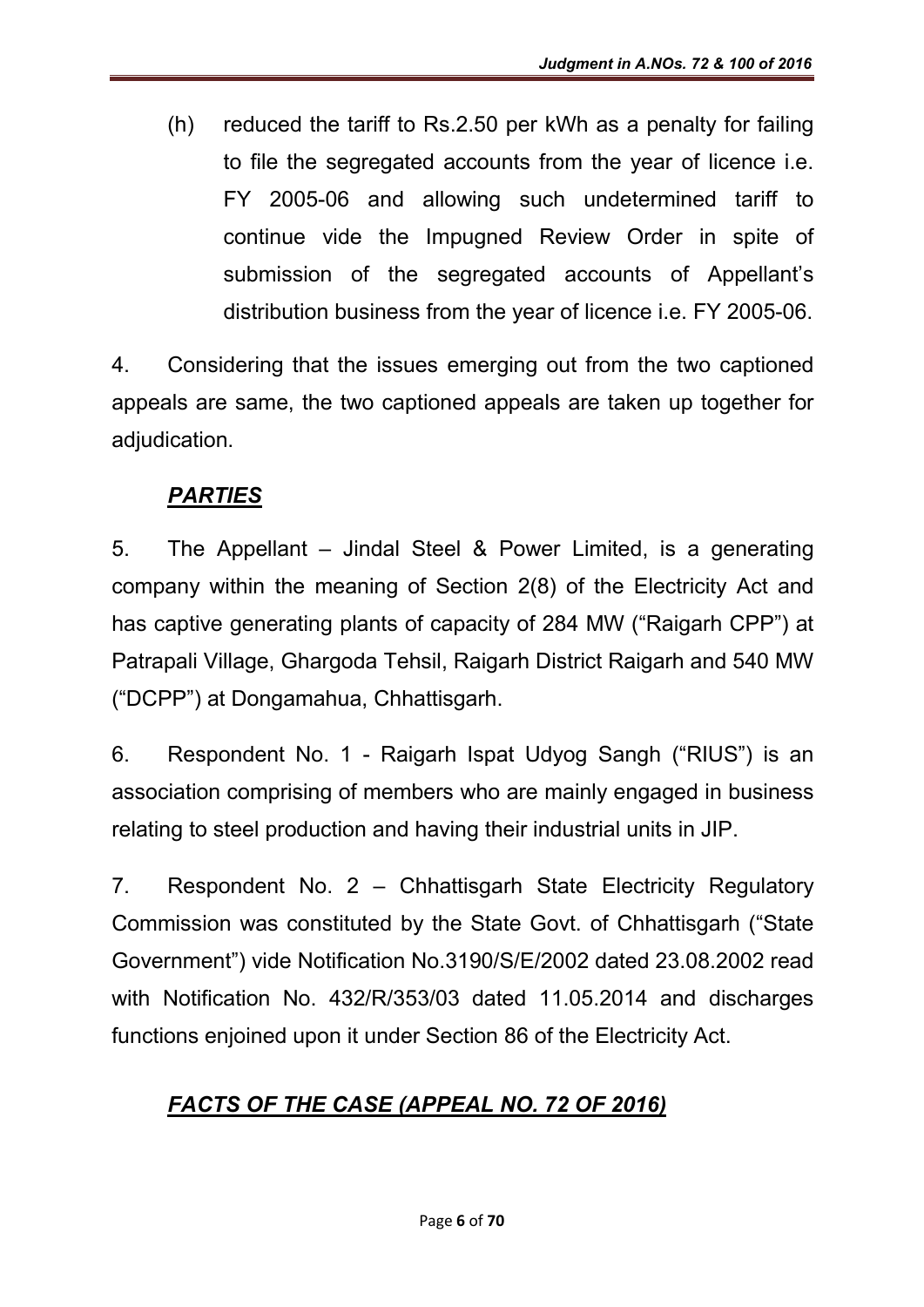8. The Appellant vide its proposal dated 28.12.2001, under the provisions of the Industrial Policy of the State Government, submitted the scheme for establishing Jindal Industrial Park for supplying power to the industrial units set up in the JIP area, the State Government, on 26.04.2002,granted approval, under Section 28 of the Indian Electricity Act, 1910 ("1910 Act"), to the Appellant for setting up the industrial park (JIP) and accordingly, on 23.10.2002, a MOU was signed between the Chhattisgarh State Industrial Development Corporation ('CSIDC') and the Appellant for setting up the JIP. Through this Memorandum of Understanding ("MOU"), the CSIDC agreed to provide incentives and facilitate clearance etc., necessary for setting up JIP.

9. Subsequently, on 29.01.2003, the State Government issued its No Objection Certificate (NOC) to the Appellant for supply of power by its Raigarh CPP, the only CPP owned by the Appellant and under operation at that time, to industrial units in JIP. Pursuant to this, the Appellant entered into Power Purchase Agreement with various consumers having industrial units in the Jindal Industrial Part for a period of 5 years.

10. The State Government, on 28.02.2004, on the recommendation of Chhattisgarh State Electricity Board (CSEB), granted approval to the Appellant under section 68 of the Act, for laying transmission and distribution lines for supply of power up to 299 MW to the 70 industrial units which were being set up in the first phase of JIP, subsequently, the Appellant connected supply of electricity to such industrial units which had installed their plant and equipment requiring supply of electricity. Pertinent to note here that on 26.05.2003, the new law i.e. the Electricity Act, 2003 (the Act 2003) was enacted by the Parliament and the Appellant commenced the supply of electricity w.e.f. 01.03.2004, the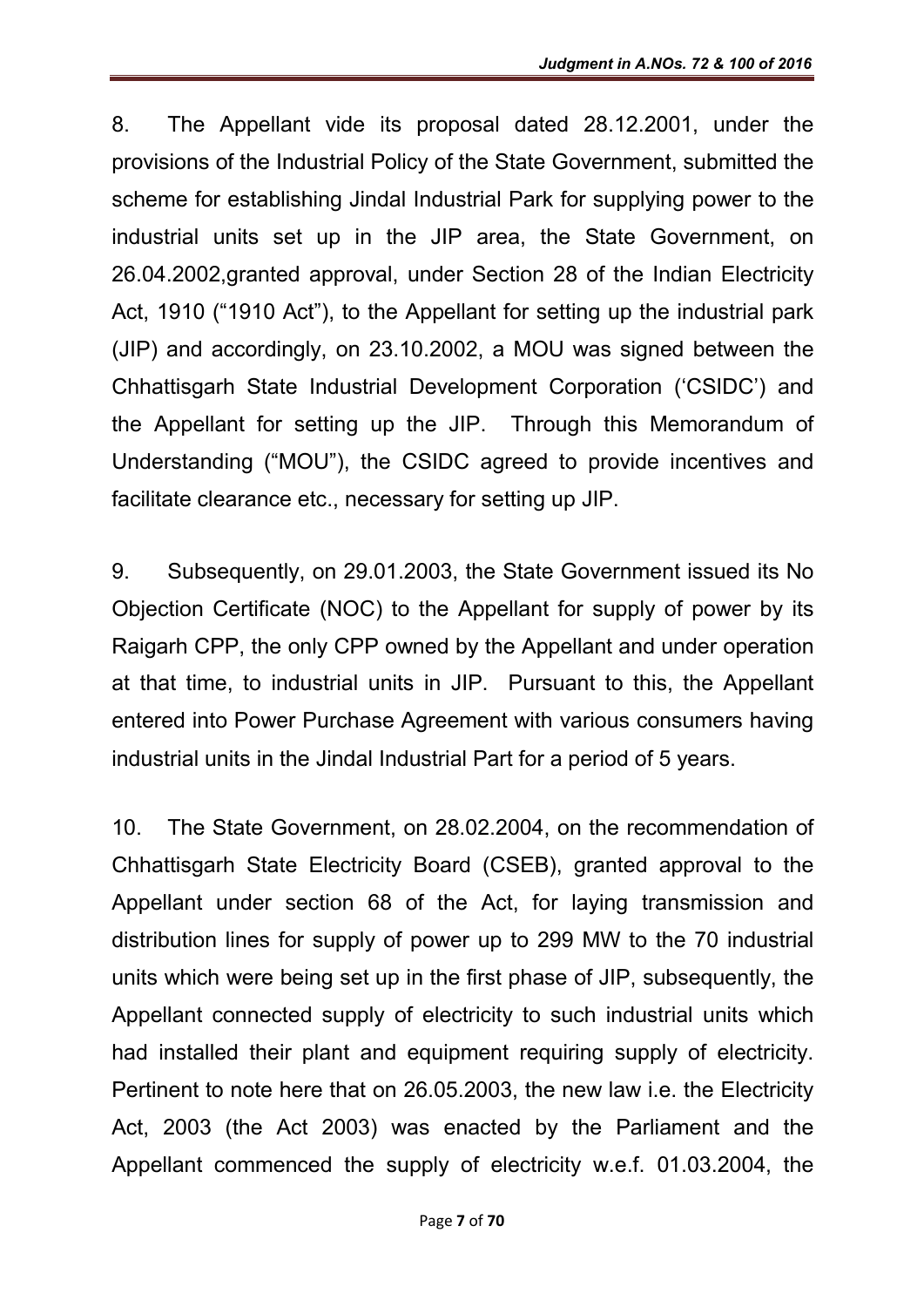date after the enactment of the Act, to the industrial units which were already set up in JIP, without seeking a distribution licence, as required, from the State Commission.

11. It was on 25.01.2005, in compliance with the provisions of the Act and the directions given by the State, the Appellant, submitted an application to State Commission for grant of license to distribute electricity in the JIP.

12. In the said application, as submitted by the Applicant, it had proposed to supply electricity from its CPP at Raigarh and Jindal Power Limited's IPP at Tamnar, Raigarh which was set up as an IPP by one of the group companies of the Appellant considering that the capacity of the Raigarh CPP will be inadequate to supply the 299 MW of projected load. The relevant extract of the application is as under:

> *"The power required by the Units in JIP shall be supplied by JSPL from its power plant at Raigarh. The requisite No Objection permission for Distribution of Electricity to the units in the JIP has been granted by GoCG vide letter No. 601 dated 28.02.04.*

*[…]*

*...*

*Form – 1A*

*Form of Application for grant of Licence for Distribution of Electricity in the State of Chhattisgarh*

*10. Particulars of demand/supply*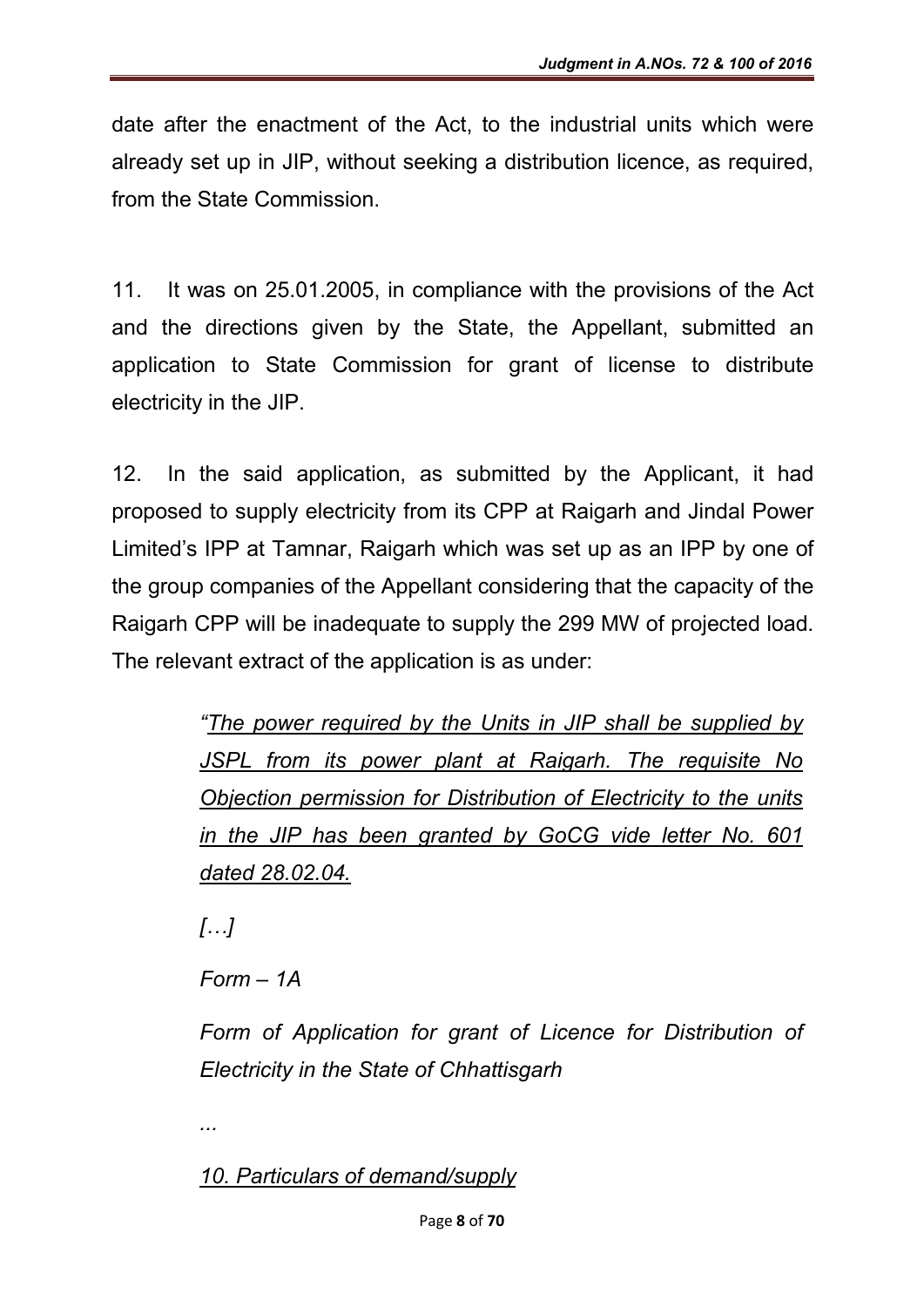*(a) Expected demand in area of supply : 400 MVA (300 MW) on full implementation of the Industrial Park.*

*(b) Source of obtaining power :* 

*i. 120 MVA (90 MW) from Jindal Steel & Power Ltd., Captive Power Plant at Patrapali Village, Ghargoda Tehsil, Raigarh District.*

*ii. 280 MVA (210 MW) from the proposed 1000 MW capacity power plant of Jindal Power Ltd., Tamnar Village, Ghargoda Tehsil, Raigarh District.*

*(c) Own Generation: Yes"*

13. On 29.09.2005, the State Commission granted licence to the Appellant for distribution of electricity to the proposed 70 industrial consumers of the JIP with certain conditions with a maximum demand not exceeding 299 MW and at a rate not more than Rs. 2.50 per unit or at the supply rate of CSEB for that category of consumers, whichever is lower. Pertinently, in its licence order dated 29.09.2005, State Commission had not identified any particular source of power for the Appellant to procure power for the purpose of supply to its distribution license area i.e. JIP. The relevant extract is reproduced here under:

> *"1. … The proposal is to supply to JIP 400 MVA (300 MW) of electricity on full implementation of the industrial park for which 120 MVA (90 MW) is proposed to be supplied from the existing captive power plant at Raigarh and 280 MVA (210*

> > Page 9 of 70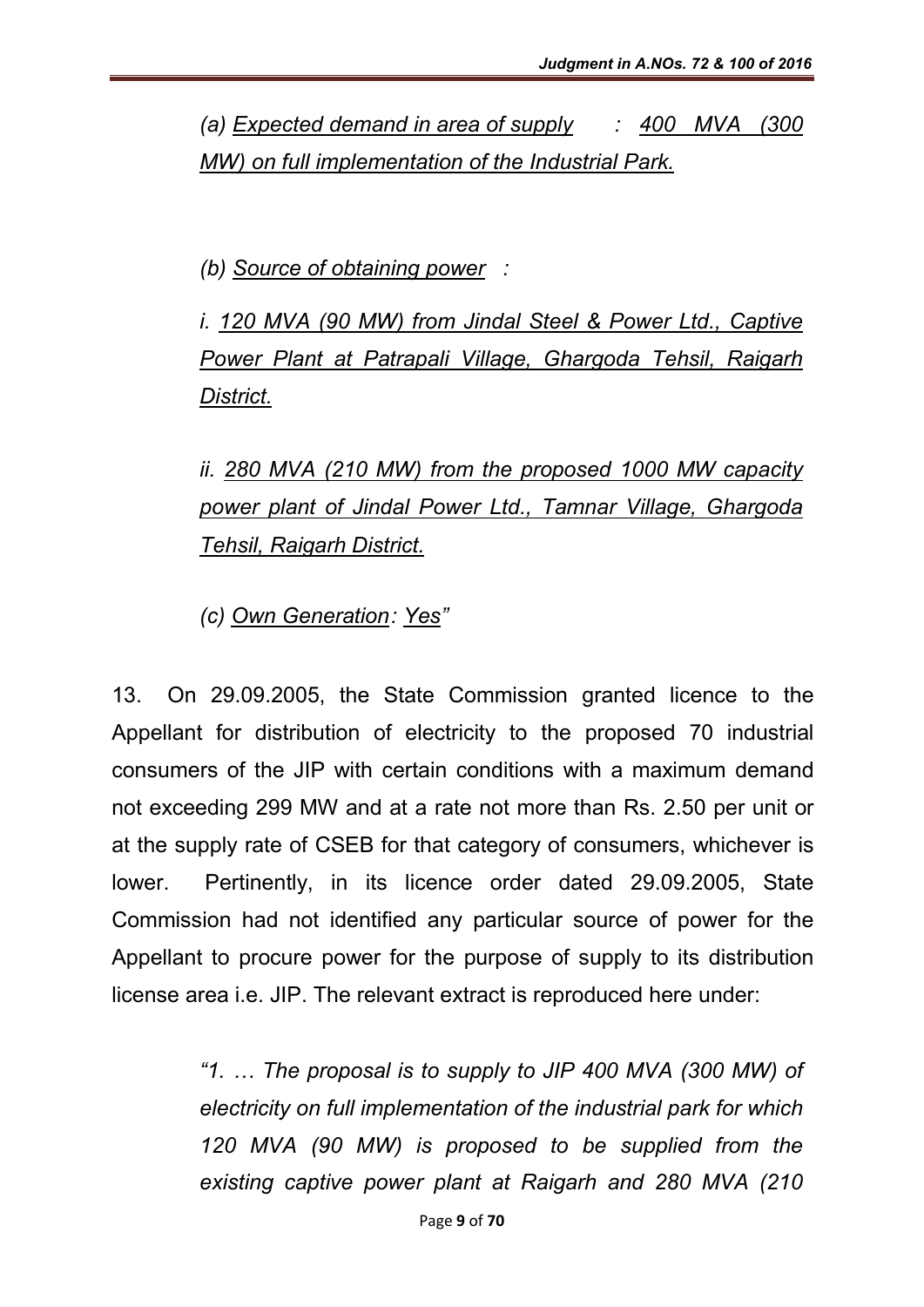*MW) from the proposed 1000 MW capacity power plant being put up by the applicant company in the same district.*

*[…]*

*16. …The fact remains that the petitioner had an undertaking with the State Government for setting up a private industrial estate (for which the Government had even acquired private land and allocated to him); laying the necessary transmission and distribution facilities, and supplying electricity to the industries which may be set up in the industrial estate from his captive power plant. … A distribution licensee may procure electricity from any source subject to the terms and conditions of his license and under the regulatory supervision of the Commission. However, the applicant's plea has all through been supply of power from his captive power plant."*

14. The State Commission by another order dated 29.11.2005 added some more conditions in the licence were:

- (a) The license is valid for a period of 25 years.
- (b) JSPL is required to abide by all the relevant provisions of the Electricity Act, 2003, the National Electricity Policy, Indian Electricity Rules, 1956 and Electricity Rules, 2005, as amended from time to time.
- (c) JSPL is required to abide by the general conditions of licence as given in Chapter-III, the conditions applicable to a distribution licensee as given in Chapter-V of the Licence Regulations and the relevant provisions of all the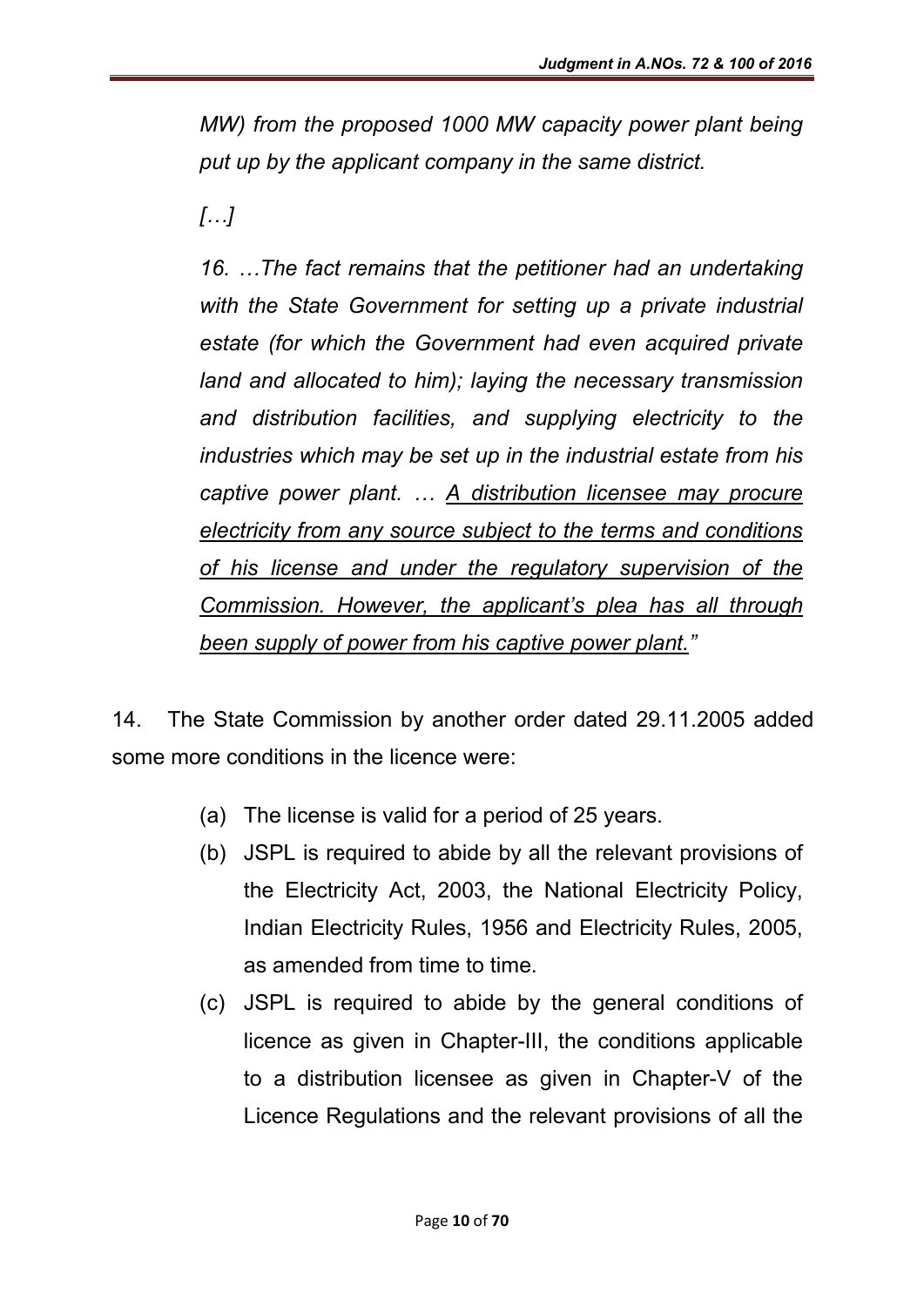regulations issued or as may be issued by the State Commission, from time to time.

- (d) JSPL is required to lay necessary distribution lines and put up sub-stations at its own cost in the two villages for supply of electricity to any person who may apply for it.
- (e) The consumers of the area other than area of JIP (i.e., other consumers in the villages of Tumdih and Punjipathra of Raigarh District) shall have the option to choose between JSPL and CSEB or its successor entity(ies).
- (f) Existing tariff (Rs. 2.50 per unit) being charged from the industrial consumers in the designated area of JIP shall continue to be charged by JSPL, till the tariff for supply is determined by the State Commission.
- (g) For determination of tariff in the area of supply, JSPL is required to file the necessary application under Section 64 of the Electricity Act, 2003 and Clause 10 of the CSERC (Details to be furnished by licensee or generating company for determination of tariff and manner of making application) Regulations, 2004 ("Tariff Procedure Regulations") before the State Commission on or before 31.03.2006, and thereafter, in terms of the provisions of the said Regulations.

15. It is important to note here that the order dated 29.09.2005 passed by the State Commission was assailed by the Appellant, being aggrieved of the findings regarding supply of power to its consumers prior to grant of the Distribution License, before this Tribunal through Appeal No. 27 of 2006, CSEB and Chhattisgarh Vidyut Manav Abhiyanta Sangh also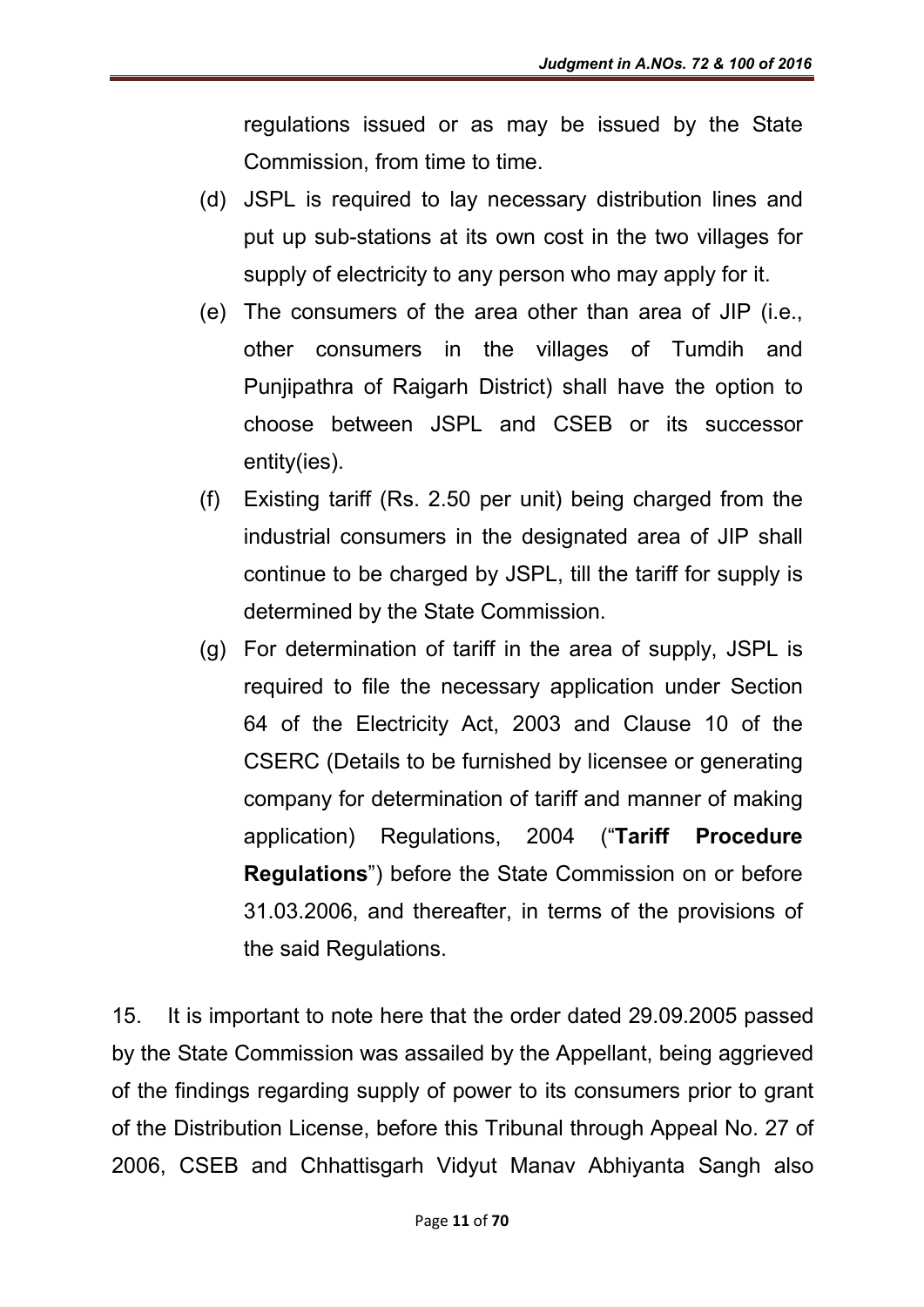challenged by way of Appeal Nos. 179 & 188 of 2005, respectively, CSEB also challenged the order dated 29.11.2005 by way of Appeal No. 16 of 2006. These appeals were disposed of by this Tribunal vide common judgment dated 11.05.2006.

16. However, this Tribunal's judgment dated 11.05.2006 was challenged by way of Civil Appeal Nos. 4268, 3996 and 4529 of 2006 by CSEB, Chhattisgarh Vidyut Manav Abhiyanta Sangh and JSPL, respectively which were disposed of by the Hon'ble Supreme Court vide its judgment dated 19.09.2007 and remanded the matter to this Tribunal for fresh consideration.

17. This Tribunal vide its judgment dated 07.05.2008, in Appeal Nos. 179 and 188 of 2005 and 16 and 27 of 2006, set aside the Orders dated 29.09.2005 and 29.11.2005 passed by the State Commission granting Distribution Licence to JSPL, as also the order imposing penalty on JSPL.

18. The judgment dated 07.05.2008 rendered by this Tribunal was again challenged by way of Civil Appeal Nos. 3607-3610 of 2008 titled *"JSPL v. CSERC & Ors."*, an industrial consumer, Tirumala Balaji Alloys Pvt. Ltd. also filed Civil Appeal Nos. 4104-4107 of 2008 challenging the Judgment dated 07.05.2008, and the Hon'ble Supreme Court vide its Order dated 16.05.2008 admitted Civil Appeal Nos. 3607-3610 of 2008 and stayed the operation and effect of the judgment dated 07.05.2008 passed in Appeal Nos. 179 and 188 of 2005 and 16 and 27 of 2006, vide which this Tribunal had cancelled the Distribution License granted to JSPL, to this effect JSPL resumed the supply of power to its industrial units from 17.05.2008.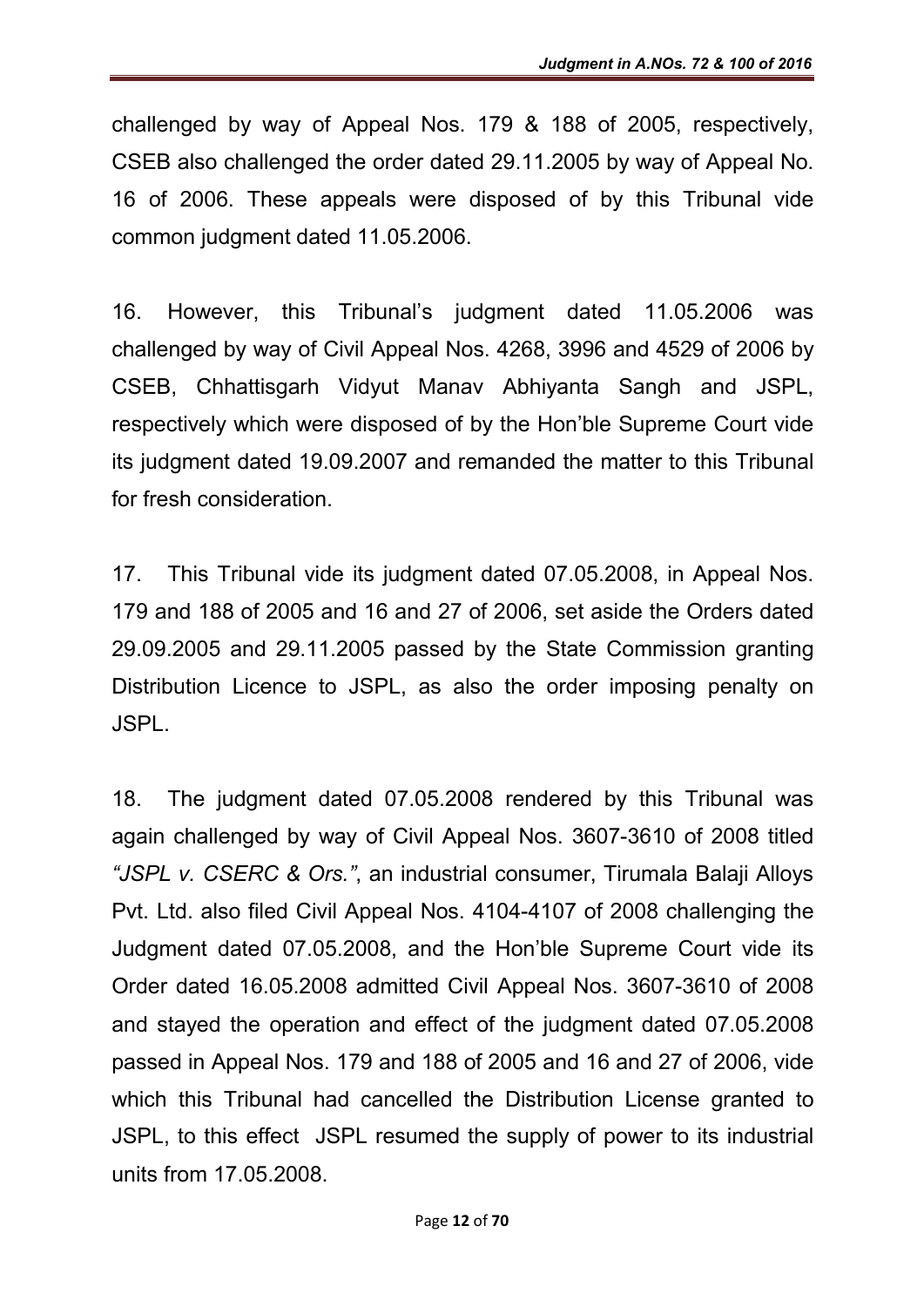19. Meanwhile, in pursuant, to the licence, the Appellant filed a tariff petition (Petition No.28/2006) seeking permission to file tariff petition only for 2007-08, on the ground that it has not been possible for them to segregate the accounts for the distribution business as required in the Electricity Act and the State Commission may fix only maximum ceiling of tariff for retail sale of electricity for promoting competition among distribution licensee, the State Commission vide its order dated 17.07.2006 agreed on the first prayer, however, plea for fixation of only maximum ceiling of tariff for retail sale of electricity was not accepted.

20. Subsequently, the Appellant, on 13.12.2006,filed an amendment application (Petition No.33/2006) seeking review of order dated 17.07.2006, however, the State Commission vide order dated 29.01.2007 partially allowed the amendment petition by fixing maximum ceiling tariff for the two villages falling under JSPL's jurisdiction, however, upheld its decision dated 17.07.2006 for the industrial consumers reiterating that JSPL shall file tariff petition and directed the Appellant to file the completed tariff petition, the tariff for new industrial consumers (with whom no agreement was existing at that time), was also fixed at Rs. 2.50/kWh but with the additional provision that the alternate tariff may be as determined by the Commission.

21. Being aggrieved, JSPL filed Appeal Nos. 34 & 96 of 2007 titled "Jindal Steel & Power Limited v. CSERC & Anr." challenging the review order dated 29.01.2007 passed by the State Commission in Petition No. 33 of 2006, which were disposed of by this Tribunal on 04.10.2007, observing as under: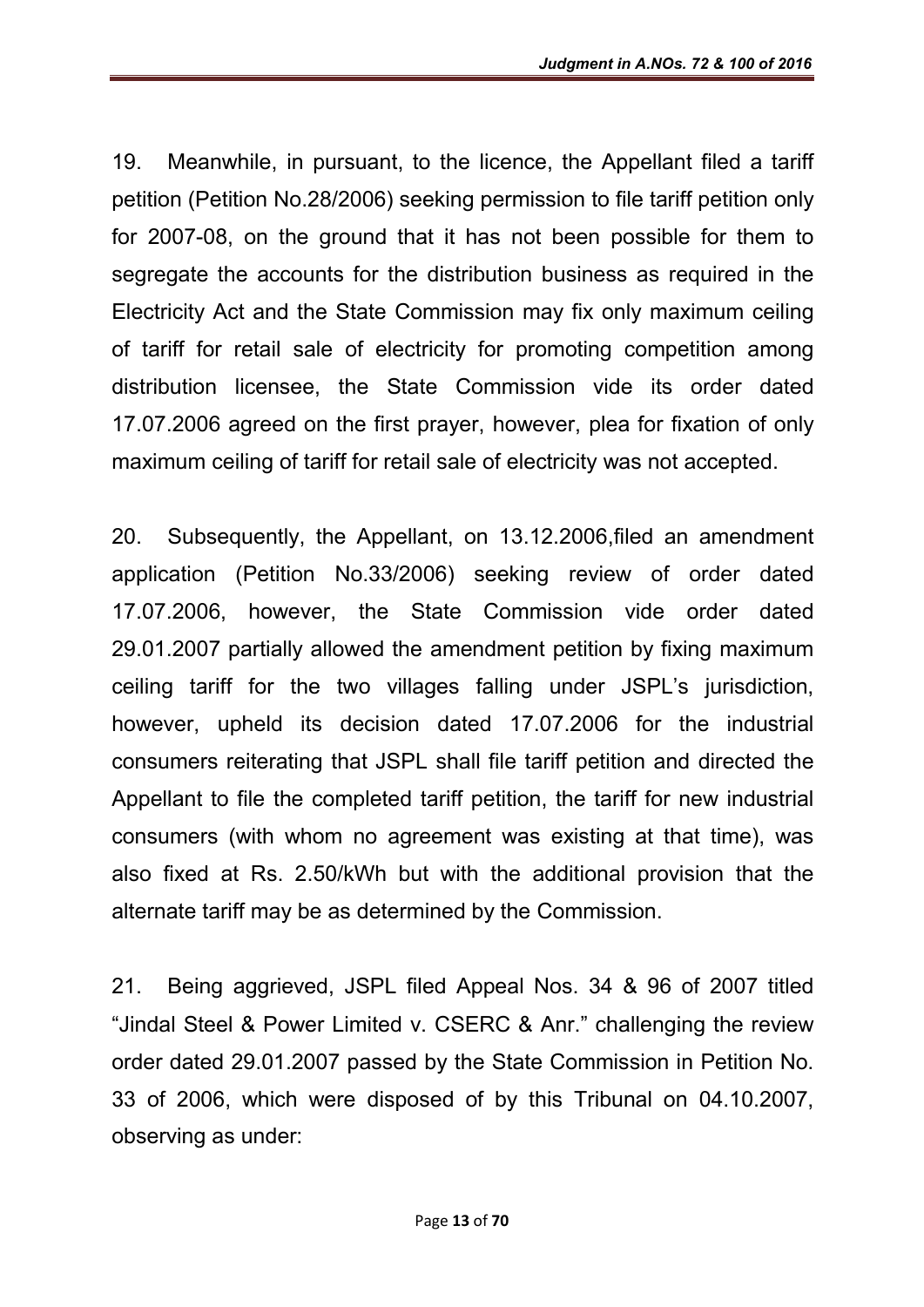*"16. At the outset, we would like to point out that so far JSPL has not filed any application for determination of its tariff as directed by the CSERC. The appellant, JSPL had set up the plea that it is not possible to segregate its accounts for distribution business and steel business. The contention was rightly rejected by the CSERC. It is not denied that it was one of the terms of the grant of distribution license to JSPL that it shall file an application for determination of tariff. Having obtained the license on the specific condition that it shall apply for determination of tariff, the appellant cannot be allowed to violate the conditions of license. Section 42 of the Act casts a duty on a distribution licensee to supply electricity in accordance with the provisions of the Act. Section 45 of the Act ordains that the price to be charged by a distribution licensee for supply of electricity by it in pursuance of Section 43 of the Act shall be in accordance with such tariff as is fixed from time to time by the Commission and conditions of his license. Therefore, distribution licensee is under a statutory obligation to supply electricity in consonance with the following two conditions:-*

- *i) supply of energy shall be as per the tariff fixed;*
- *ii) supply of energy shall be in accordance with the conditions of distribution license.*

*17. The appropriate Commission has been empowered under Section 62(1) of the Act to fix tariff in accordance with the provisions of the Act."*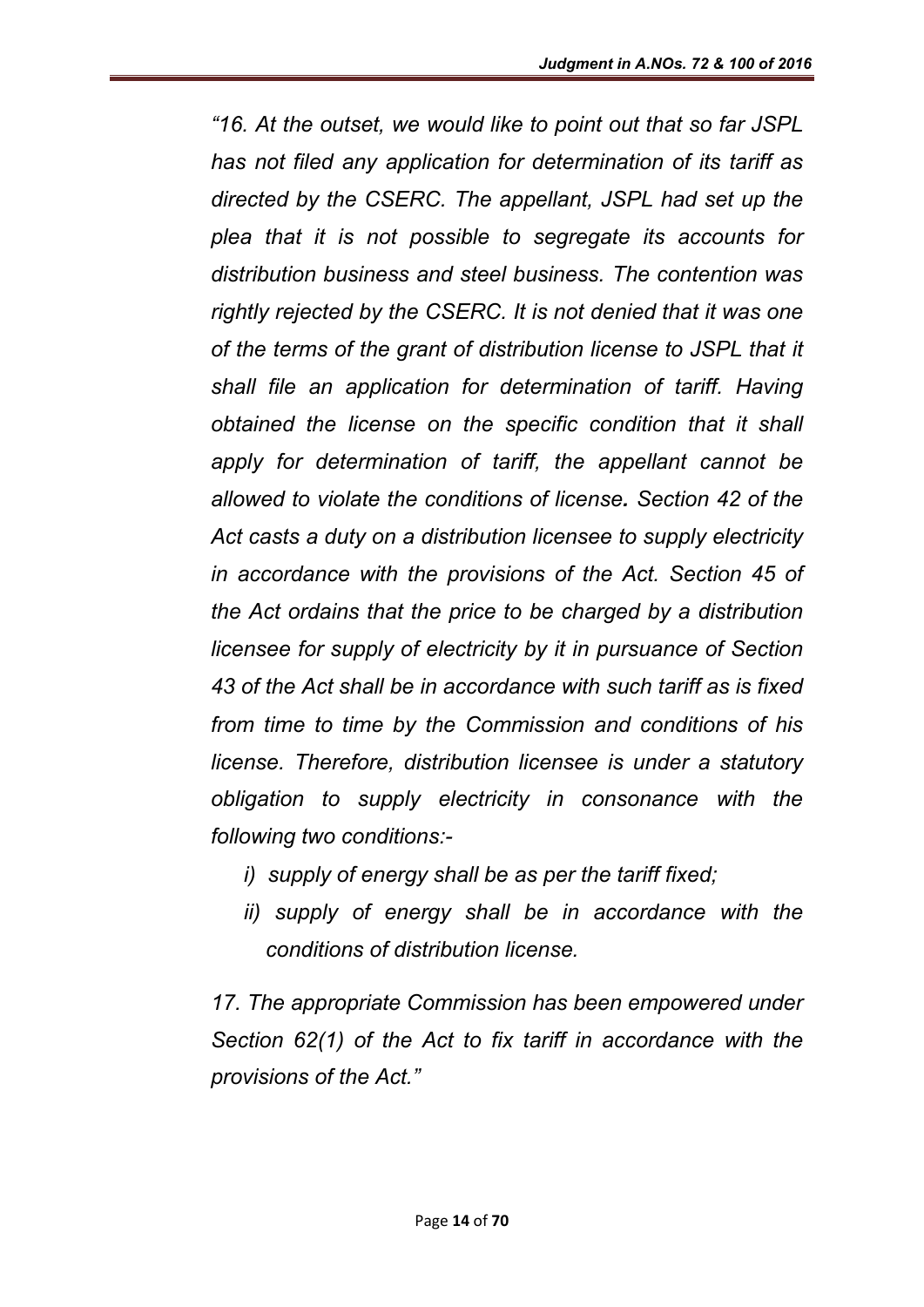22. Separately, the Appellant vide letter dated 11.09.2007 informed the State Commission that since the capacity of its steel plant has increased, it would be difficult to supply power to JIP from its CPP as per its commitment, further stating that:

> (a) In absence of surplus power, tariff determination for power generated from JSPL's CPP will no longer be required.

> (b) The 1000 MW power plant of JPL, a wholly owned subsidiary of JSPL, will commence generation in October 2007 and JSPL intends to procure 100 MW power from JPL under Section 62(1)(a) of Electricity Act, 2003.

> (c) JSPL seeks permission to procure 100 MW power on short-term basis for a period of nine months w.e.f. October 2007 at Rs. 2.80 per unit.

> (d) JSPL seeks permission to initiate competitive bidding under Section 63 of the Electricity Act, 2003 for procuring power.

23. In response to the request of JSPL, the State Commission vide communication dated 27.09.2007 to JSPL allowed JSPL to procure 100 MW power from JPL at a rate of Rs. 2.80 per unit for the period October 2007 to June 2008, further, noting that JSPL has long-term agreement with its consumers to provide power at Rs. 2.50 per unit.

24. The Appellant filed its tariff petition No. 23 of 2008 on 14.02.2008,for determination of tariff for FY 2008-09, and again resubmitted on 30.07.2008 as the State Commission found the petition to be incomplete on the ground that the accounts were not segregated, however, revised application was again found to be with many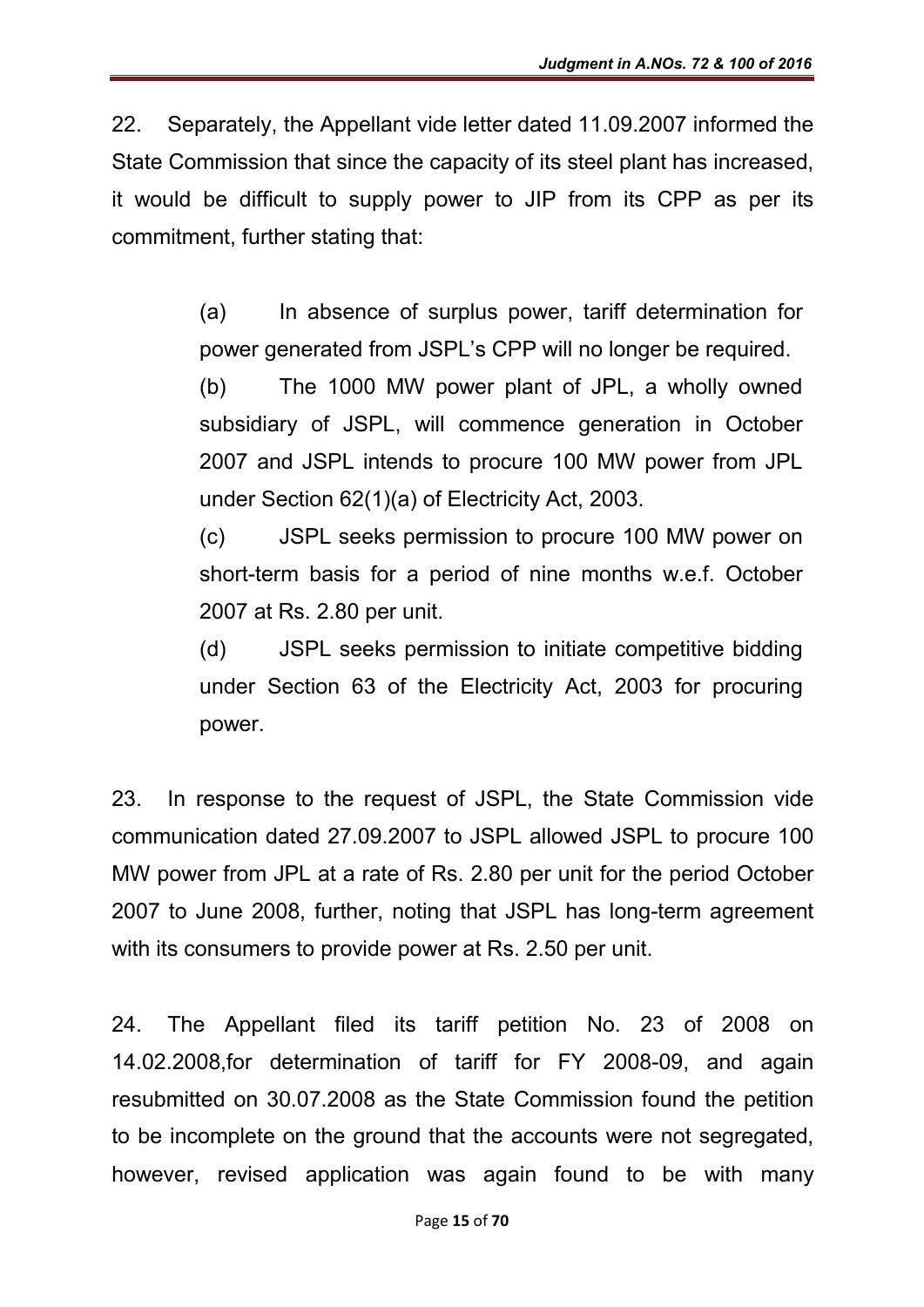discrepancies, the Appellant, in response to discrepancies pointed out by the State Commission, on 01.11.2008 filed an application indicating its inability to submit the required data within 15 days and requested for two months' time to submit fresh application for the next year after incorporating all the observations made.

25. The State Commission vide communication dated 13.10.2008, extended the period of power purchase by JSPL from JPL from October 2008 to November 2008 at the maximum rate of Rs. 2.80 per unit.

26. Subsequently, the State Commission passed its Order dated 05.11.2008 in Petition No. 23 of 2008 pertaining to determination of tariff for JSPL for FY 2008-09, observing as under:

> *"3. … The Commission is inclined to agree with the request of the applicant in view of the following:*

> *(i) Despite a lapse of three months' time from the date of application, the Commission is not in a position to proceed with the task of determine ARR and hence tariff on account of the application being incomplete.*

> *(ii) The financial year in respect of which the application has been filed has now only five months left. At present, we are already in the month of November and another two months' time for submission of required information will take us to Jan' 09 and then we will be left with only three months of the current financial year. Further, the Commission would also require some time to process and decide the tariff for which 120 days are permitted in the Act. Even if the Commission*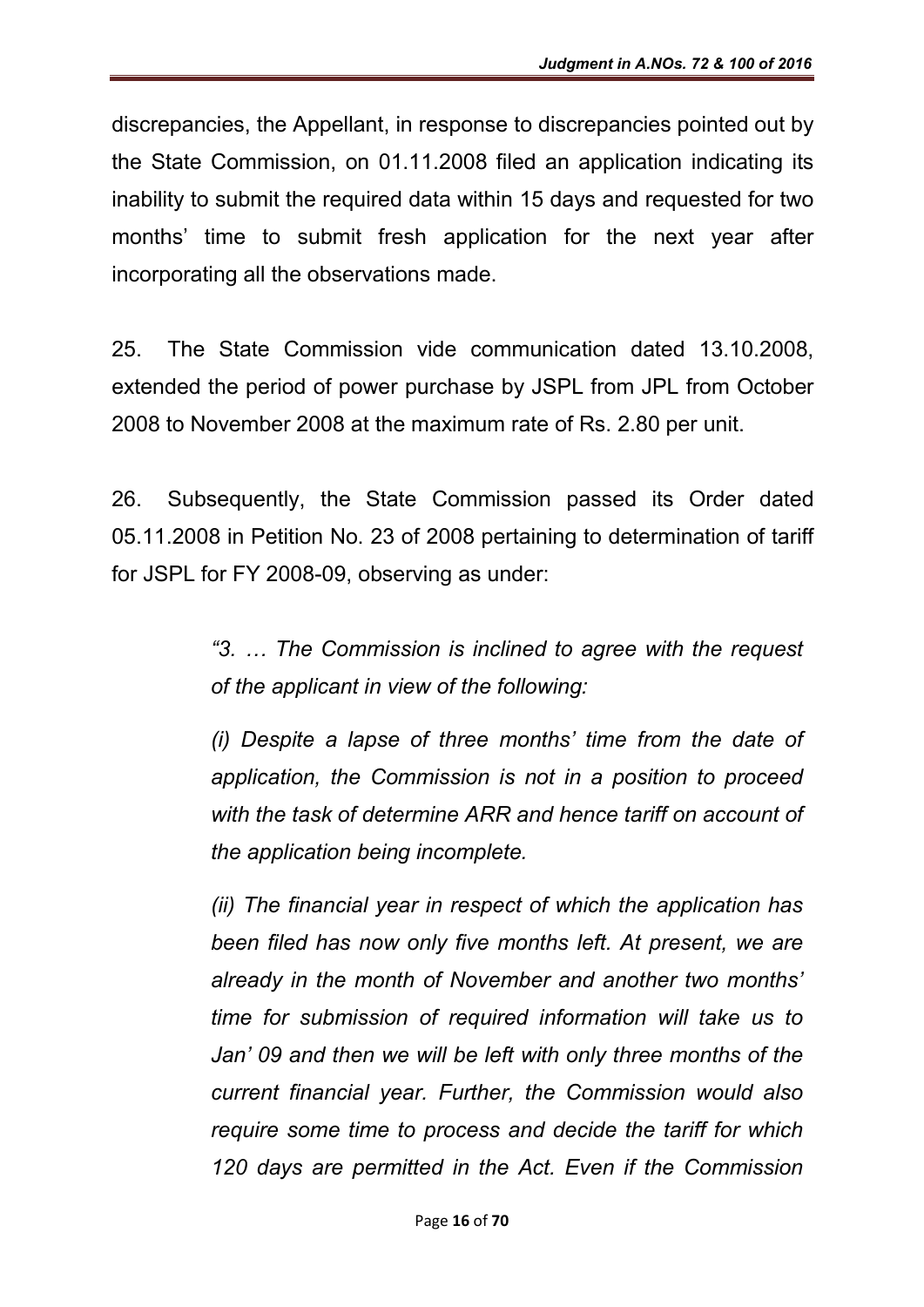*expedites the process it will take about two months' time. Thus, by the time tariff is decided hardly one month time of the FY 2008-09 will be left. Thus, no purpose in going through the process of determination of tariff would be served.*

*(iii) At present, the consumers of the industrial park of the licensee are being supplied electricity @ Rs.2.50 per unit as per the agreements in force, some of which pertain to the period prior to the distribution licence was granted to the licensee. The present tariff is less than the Board's industrial tariff applicable for the similar type of consumers. Further, no representation has been received from any consumer of licensee regarding the said tariff. The Commission, therefore, would not like to interfere with subsisting agreements between consumers and the licensee.*

*In view of the above, the Commission comes to the conclusion that no useful purpose would be served in determination of tariff for the current year. The application for tariff for the year 2008-09 therefore need not be proceeded with and be filed without any decision. The licensee is directed to continue to provide electricity to all its consumers at the provisional tariff as per our order dated 29.09.05 in Petition No. 03 of 2005 and as amended by order dated 17.07.06 against Petition No. 28 of 2006 (M), irrespective of whether the subsisting agreement with consumers last till the end of financial year or not. The licensee is further directed to ensure that full and complete information as per the comments/observations communicated on the present*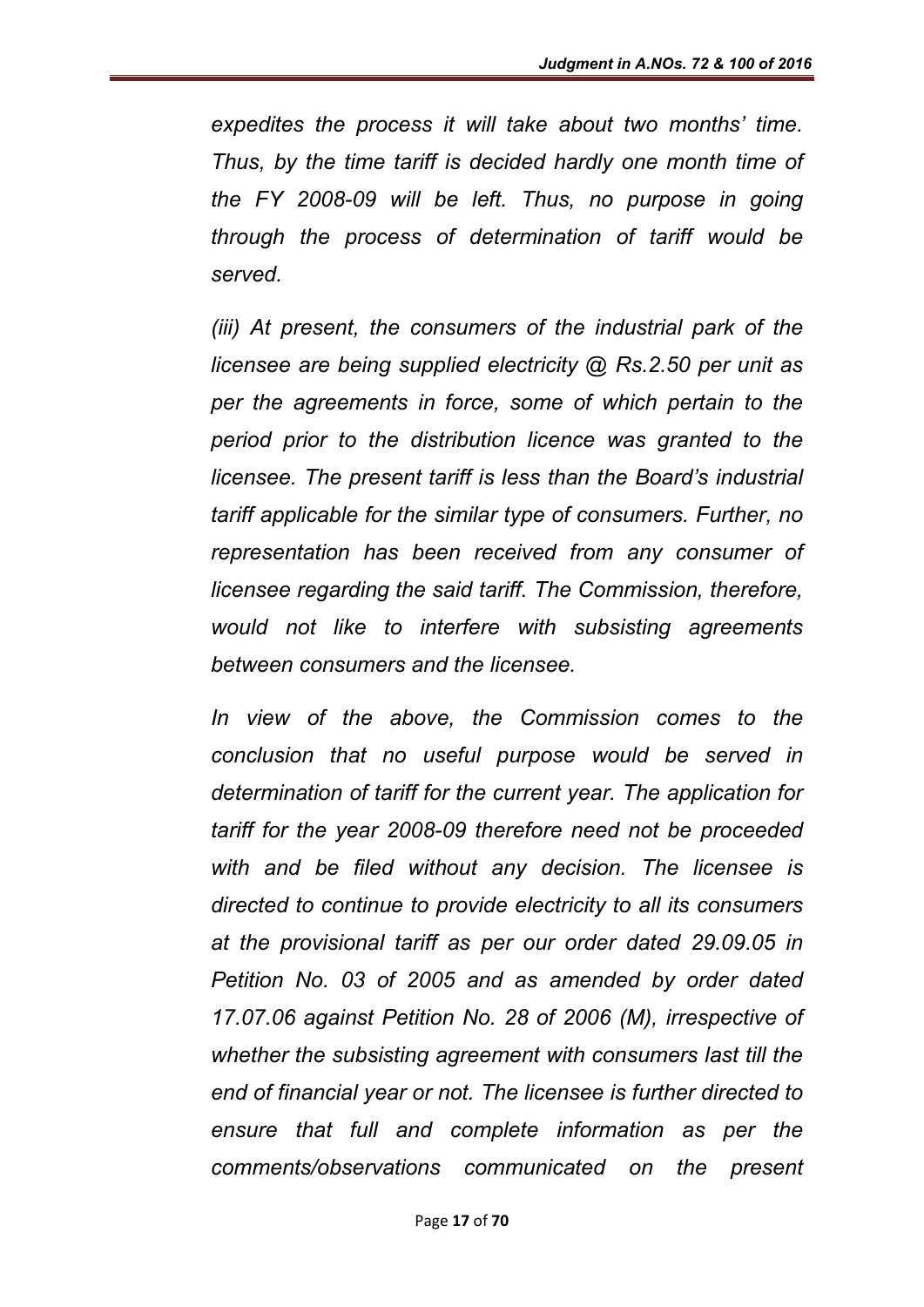*application is submitted in the fresh tariff application which will be for the year 2009-10 not later than end December, 2008."*

27. Thereafter, the Appellant filed its another Tariff Petition No.17/2009 for approval of Annual Revenue Requirement ("ARR") and determination of retail tariff for distribution business for the financial year 2009-10, informed that there will be no surplus power available from its CPP because of capacity addition in its Steel Plant. The State Commission disposed of the said petition by order dated 27.06.2009. Pertinently, the State Commission vide the said order directed that:

*------*

*-----*

*"6.1…In the absence of segregated accounts for distribution business, the Commission at present accepts the methodology adopted by JSPL for allocation of fixed assets for its distribution business…*

*10.1… In the absence of authenticated segregation of data for distribution segment of M/s JSPL, the Commission is left with no other option but to approve the gross employee expenses of Rs. 303.61 lakhs at present for estimating the expenses.*

*12… While analyzing the ARR, many discrepancies were noticed mainly because the accounts for the distribution and supply business have not been separated from the main business of the company… the Commission finds it difficult*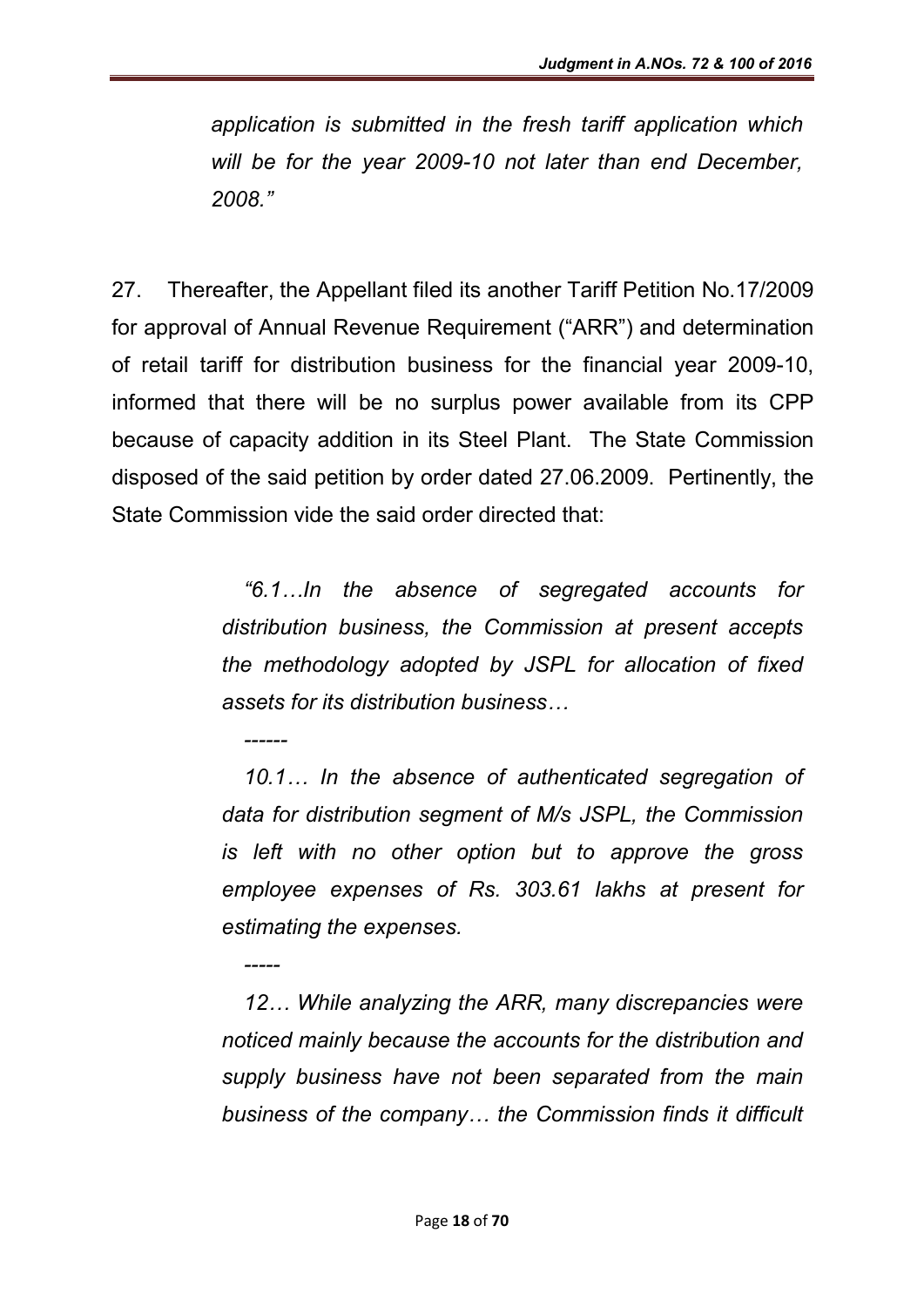*to arrive at realistic ARR due to unavailability of separate accounts for the business for which license was granted.*

*13… Under the circumstances, in the interest of consumers the Commissions decides only to fix the maximum ceiling tariff in pursuance of the provision of Section 62(1) of the Act. This ceiling shall be as obtaining for consumers of CSPDCL in the State. The licensee shall not, in other words, charge a tariff for its consumers which is more than the tariff applicable to the same category of consumers of CSPDCL. The Commission shall undertake a true up exercise on the basis of the actual cost of supply when the next tariff petition is submitted by the licensee.*

*14. DIRECTIONS*

*(i) In accordance with the terms and conditions of the license, a separate accounting of distribution and supply business is required to be kept. This has repeatedly been brought to the notice of the licensee. The separation of accounts may be confirmed within 3 months. Failure to comply with direction will result in reduction in tariff to Rs. 2.50 per unit as is the licensee's agreement with most consumers.*

*……*

*(ix) The licensee is directed to submit the next tariff application at the end of November, 2009 with complete information based on separate account of licensed business."*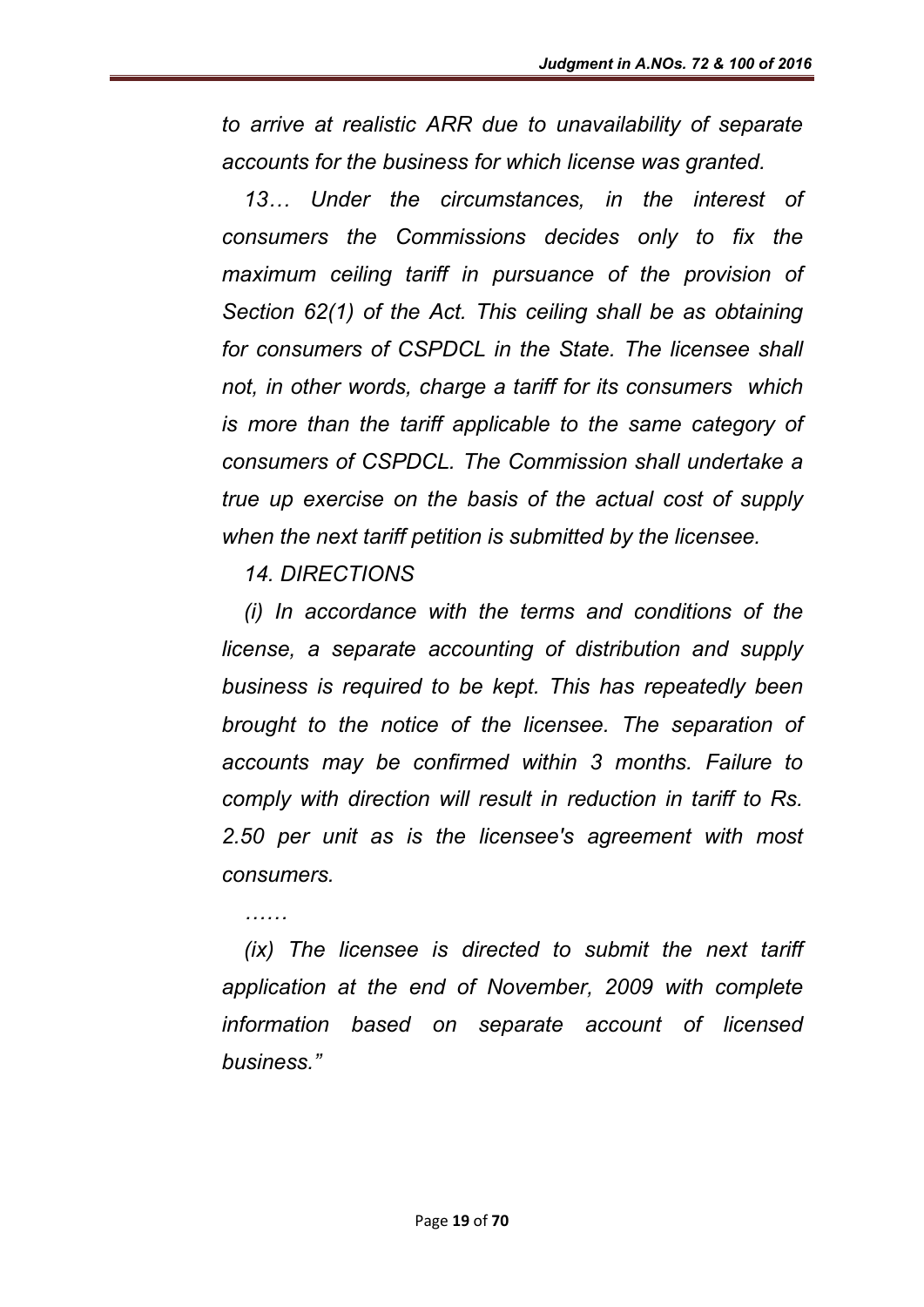28. In the light of the State Commission's order 27.06.2009, a new supply agreement was signed on 06.07.2009 between the Appellant and various industrial units of JIP.

29. In the order dated 27.06.2009, the State Commission has relied upon its Suo-moto order dated 18.04.2009 in respect of power purchase by CSPDCL in short term from CPPs / IPPs up to a ceiling price of Rs 2.95 per unit with 5% extra tariff for peak hours. In view of above order, the State Commission allowed JSPL to procure power from JPL at Rs. 3.0 per unit.

"5.2. *As regards purchase of power form M/s Jindal Power Ltd. (JPL), the licensee has informed that the rate of purchase is Rs. 5.40 per unit and this rate has been obtained on case-I bidding basis. The matter regarding purchase of power by the licensee was separately dealt with by the Commission under section 86(1)(b) of the Act. In this case, the Commission had finally ordered that JSPL may procure power from JPL at the same rate at which JPL is supplying power to Chhattisgarh State Power Distribution Co. Ltd. (CSPDCL) w.e.f. 01.04.2009. This was a provisional order and the JSPL was advised to file a separate petition for purchase of power for the year 2009-10 under section 86(1)(b) of the Act.*

*The Commission in its order dated 18.04.2009 has allowed maximum base price of Rs. 2.95 per unit for supply of power to CSPDCL at a load factor of 80% and above by the captive generating plants / IPPs of the State which included JPL. The rate of power purchase for peak hours is 5% more than the rates*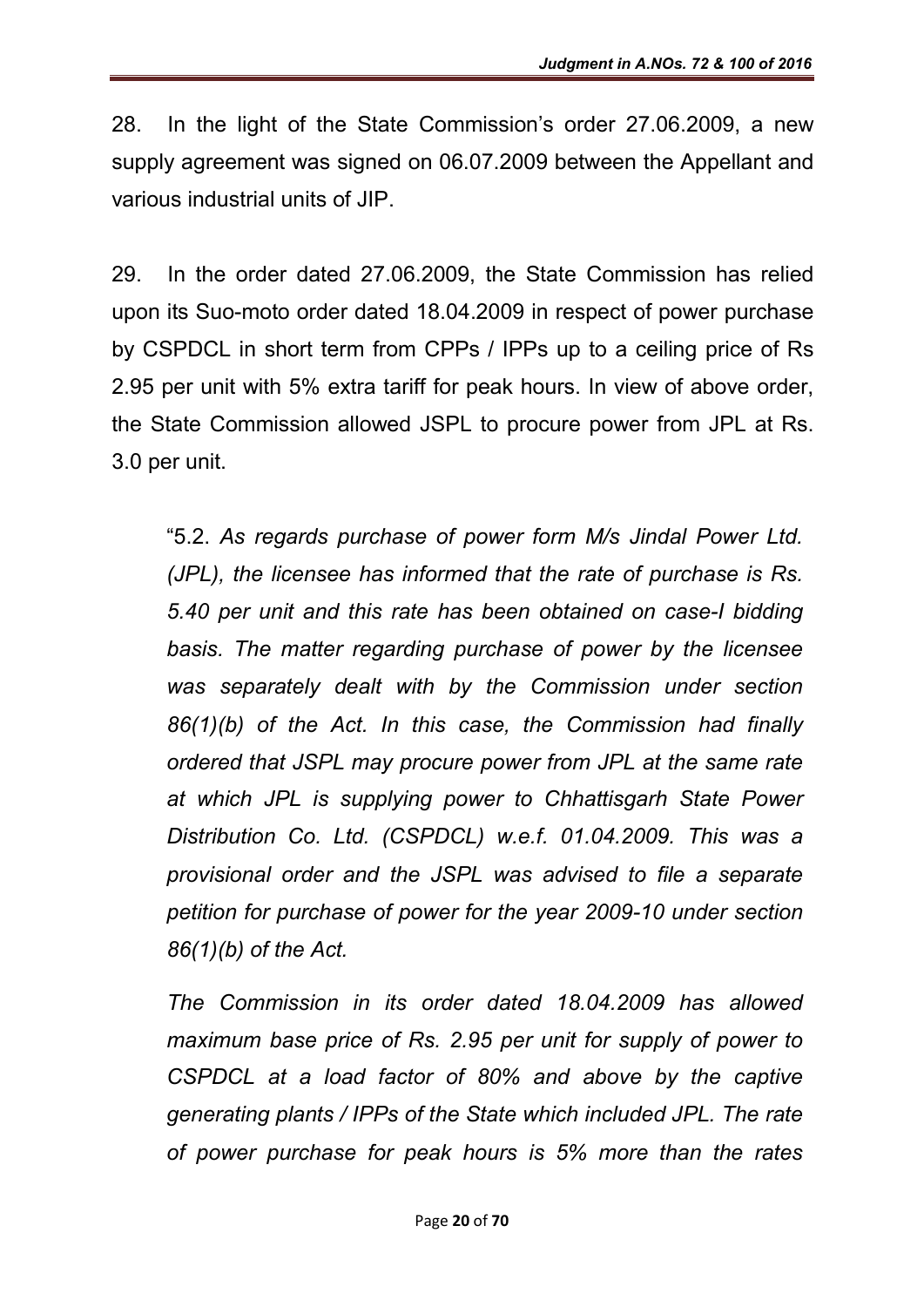*approved for off-peak hours. In view of above orders of the Commission, the weighted average power purchase rate of Rs. 3 per unit, is therefore admissible at present for the current year."*

30. The Appellant, separately, filed Petition No. 22 of 2010 for approval of power procurement plan (short-term plan) of JSPL for the period FY 2010-11, the State Commission disposed of the petition by its order dated 27.10.2010, approving the short-term power procurement plan of JSPL for the period FY 2010-11 and observed as under:

> *"1. M/s JSPL was issued licence for distribution of electricity vide order dated 29.11.2005. According to this order, the distribution licence shall be valid for a period of twenty five years from the date of issue. Further, as per this order, M/s JSPL can undertake distribution of electricity in the Jindal Industrial Park (JIP for short), limited to 70 industrial consumers with a maximum demand not exceeding 299 MW, as approved by the Government of Chhattisgarh, in Tumdih and Punjpathra villages of Gharghoda tahsil of Raigarh District and also in the remaining areas of these two villages. According to submission made by JSPL in the licence application, there was a plan to supply power to 70 industrial consumers in JIP with a maximum demand not exceeding 299 MW. The licensee i.e. JSPL has set up the industrial area (JIP) on the basis of understanding with the State Government that industries set up would be supplied surplus power available from their captive generating plant.*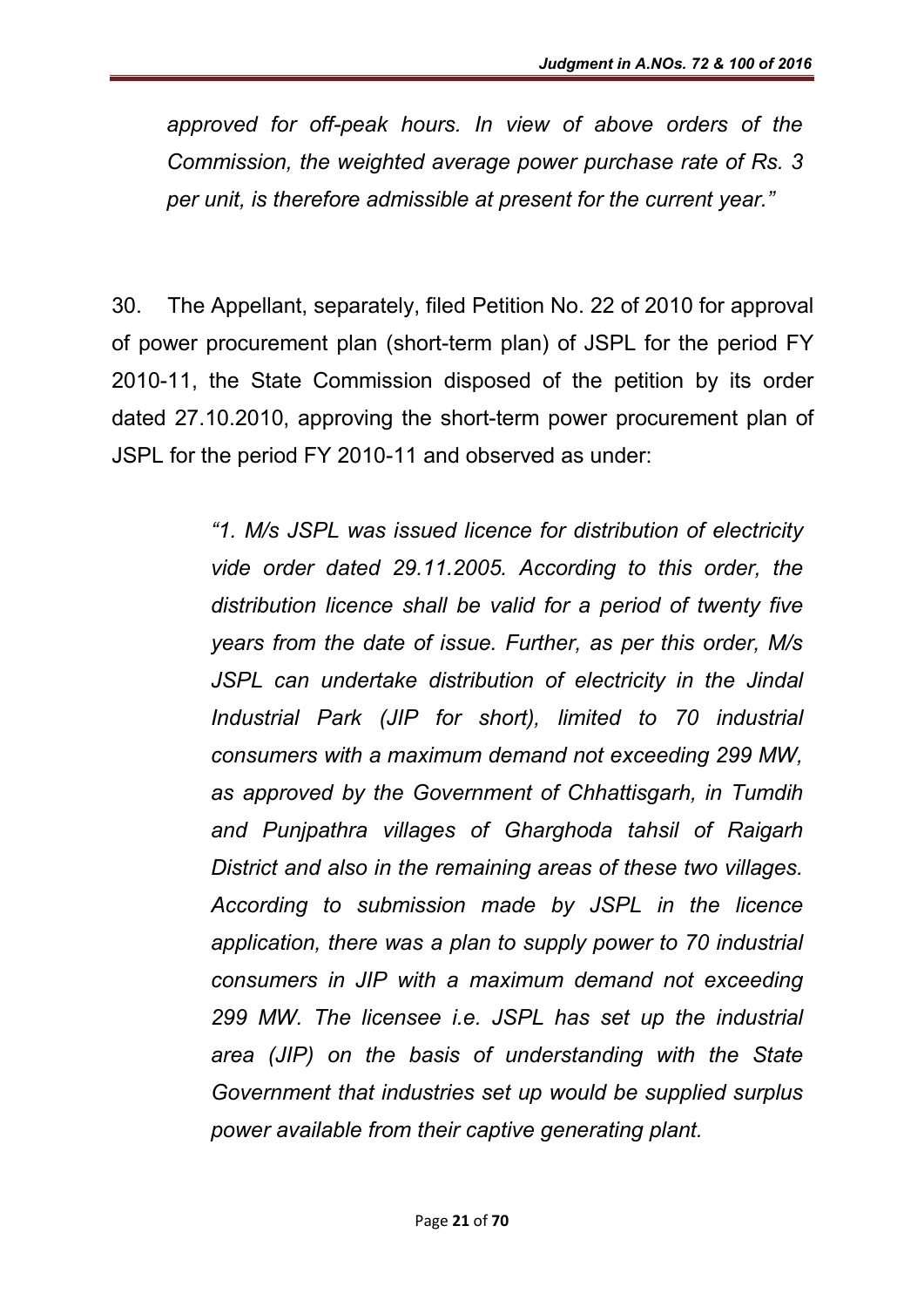*The order dated 29.09.2005 passed in petition No. 03 of 2005 in the matter of "application for distribution licence by M/s Jindal Steel and Power Limited" shows that, M/s JSPL, while submitting application for distribution licence has indicated that the proposal was to supply to JIP 400 MVA (300 MW) of electricity on full implementation of the industrial park for which 120 MVA (90 MW) is proposed to be supplied from the existing captive power plant at Raigarh and 280 MVA (210 MW) from the proposed 1000 MW capacity power plant being put up by the M/s Jindal Power Ltd. (JPL for short) a wholly owned subsidiary of JSPL in the same district. It is to take note that the mentioned captive generating plant of JSPL was under operation at the time of issuing licence to JSPL. Since the distribution licensee itself possessed a captive generating plant of its steel business, so the availability of power for distribution business of JSPL was ascertained. This position is also admitted in the para 2.14 of the power procurement plan submitted by applicant.*

*2. Subsequently, after issuing the licence, M/s JSPL took different position. In September, 2007, JSPL informed that since the capacity of their steel plant has increased and they require more power for their steel plant so it is difficult to supply power to JIP from the CPP (of JSPL) as per commitment. In the letter dated 11.09.2007, JSPL stated that "the 1000 MW IPP of Jindal Power Ltd. (JPL), a wholly owned subsidiary of JSPL, will commence generation in Oct 2007 and JSPL intends to procure 100 MW power from JPL under Section 62(1)(a) of Act." M/s JSPL sought permission*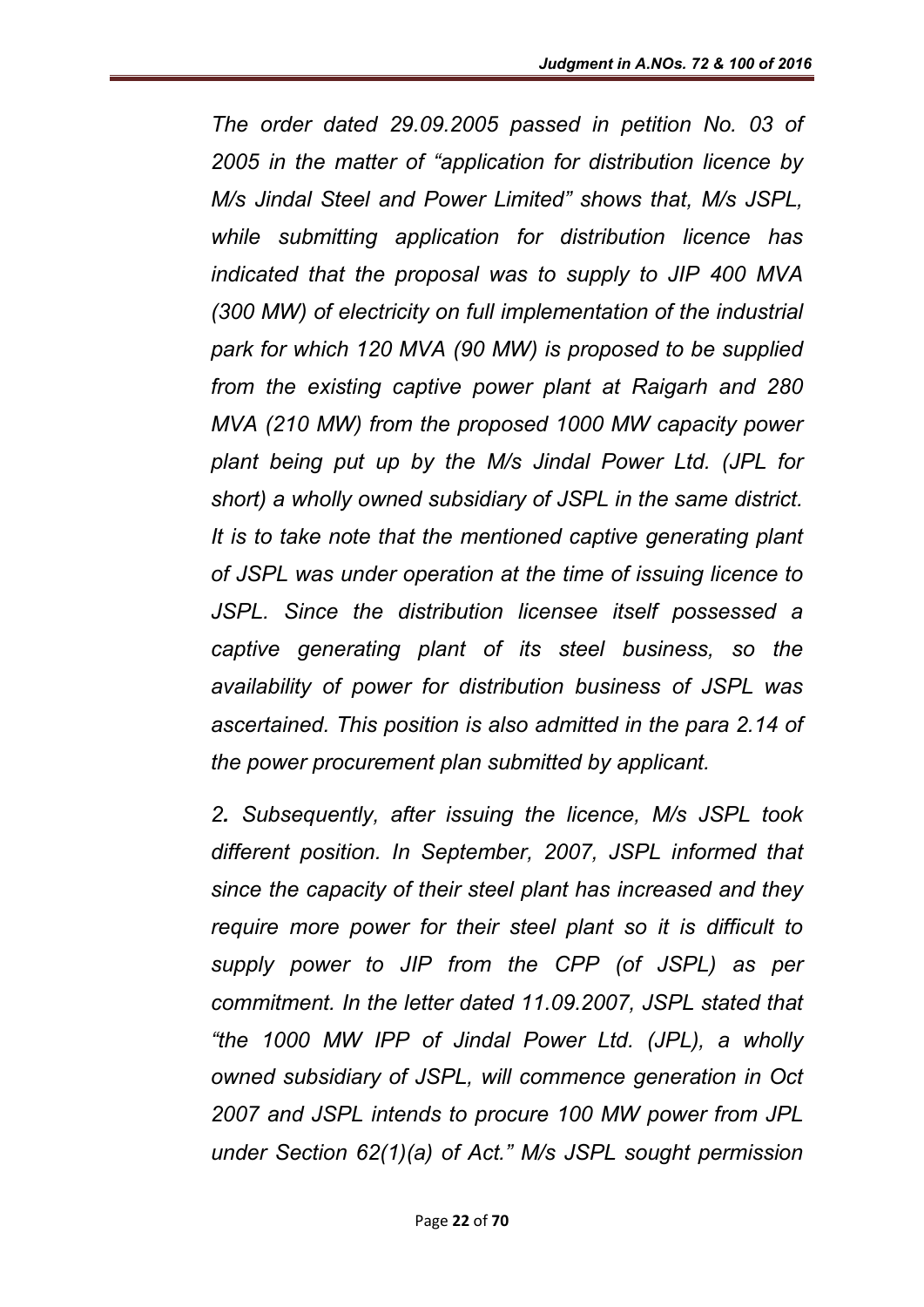*to procure 100 MW power on short-term basis for a period of nine months w.e.f. Oct 2007 at Rs 2.80 per unit. It was also said that they want to initiate bidding under Section 63 for meeting long-term requirement of industrial park. Subsequently vide their letter dated 20th November 2007, M/s JSPL submitted an application before the Commission to permit them to initiate competitive bidding under Section 63 for procuring power. JSPL sought permission to carry out medium-term bidding process under Section 63. JSPL stated in its letter that:*

*"JSPL is aware of its obligations to provide reliable and uninterrupted power to its consumers and is therefore eager to enter into long-term supply agreements for procurement of power from other power producer.* 

*In absence of surplus power, tariff determination for power generated from JSPL's captive power plant will no longer be required."*

*Three points emerge from this letter of JSPL. First, as per this letter, the existing captive generating plant of JSPL was unable to supply power for distribution business of JSPL. Second, for the first time through this letter, the JSPL showed its intention to purchase power from "other" power producers. Third, with this proposal of power procurement through bidding process, tariff determination of JSPL's captive plant for supply of power to the distribution licensee, will no longer be required.*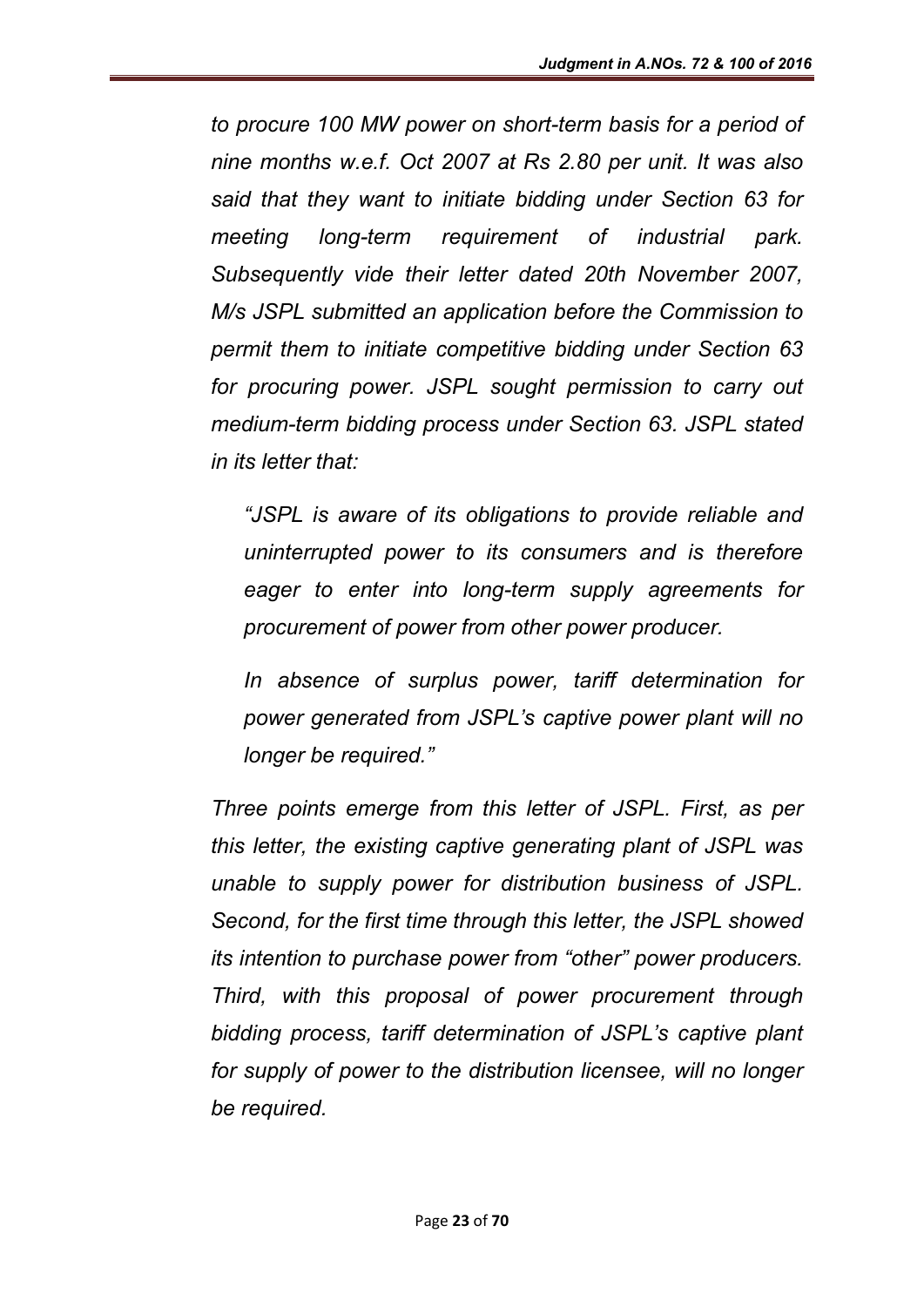*3. As per the provisions and spirit of Electricity Act, 2003, the Commission accorded approval and permitted JSPL to initiate bidding process. Since the bidding process could not be completed till June 2008, JSPL sought extension to purchase 100 MW power from JPL for a further period of three months (July to Sept. 2008) at Rs 2.80 per unit.In September 2008, JSPL submitted the bidding results. According to this, M/s JPL emerged as the lowest bidder quoting Rs 6.30 per unit. The proposal of JSPL to approve rate of Rs. 6.30 per unit was not accepted and tariff was not adopted. Since the period for procurement of power by JSPL from JPL on short-term basis was to complete on Sept 2008, on the request of JSPL, the Commission extended the period of short-term purchase of power by JSPL from the JPL at Rs 2.80 per unit for further period of two months. In December 2008, the Commission ordered and intimated JSPL that the result of competitive bidding is not accepted. After this, M/s JSPL sought permission for short-term purchase of power from JPL at the rate fixed by the Commission for short-term power purchase price by State distribution utility from CPPs/IPPs of the State. Presently, since then, JSPL is continuing this practice and modality of power procurement.*

*4. The details (table 8, page no 11) of power procurement plan submitted by JSPL shows that in the year 2008-09, M/s JSPL has purchased 496.25 MU from captive unit of JSPL at Rs 2.32 per unit and 113.54 MU from JPL at Rs 2.80 per unit. The fact submitted in power procurement plan reveals that for the year 2008-09, M/s JSPL sought permission to procure*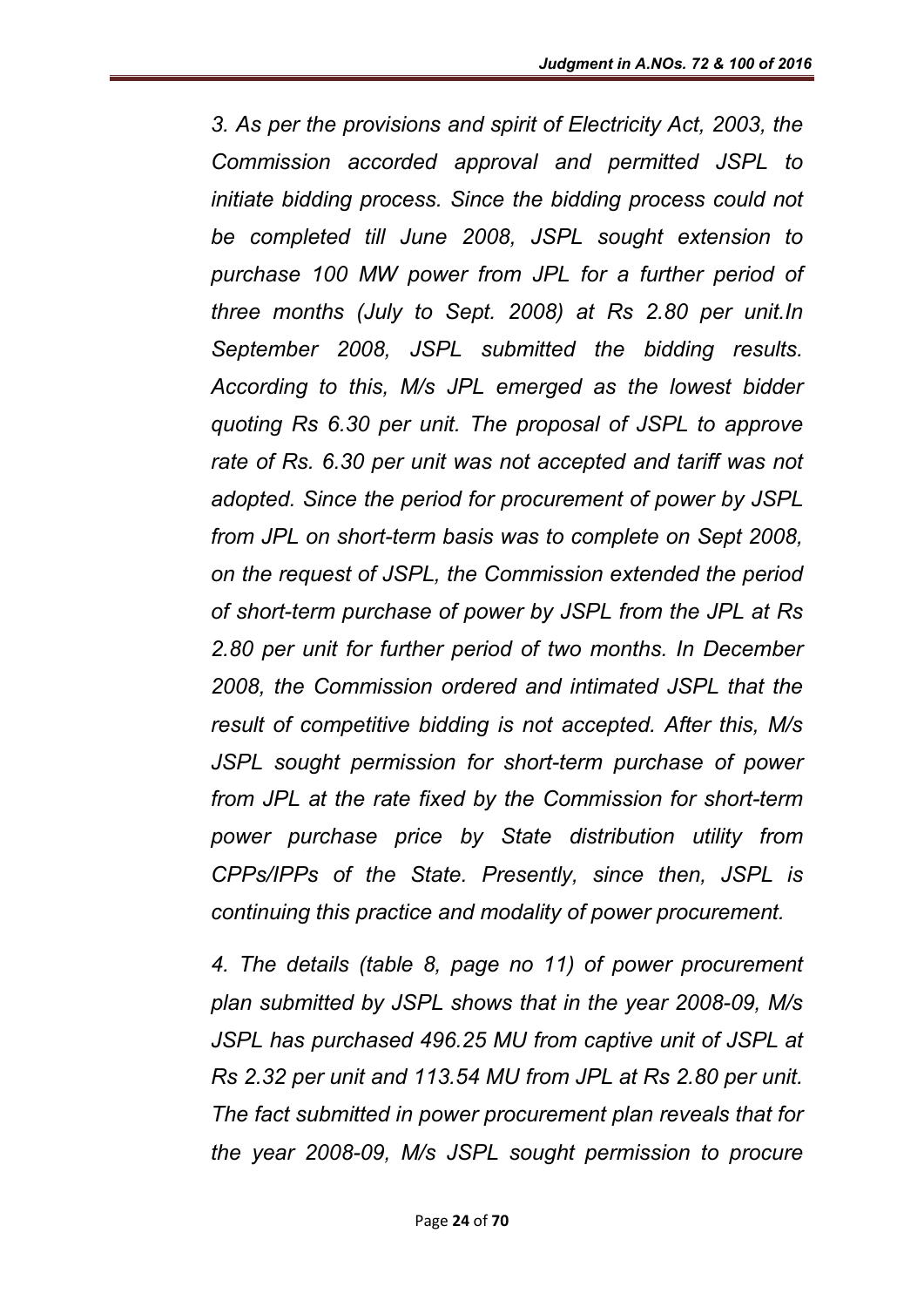*total power (100 MW) from the JPL, but in actual it has sourced power from JSPL captive generating plant and the quantum of power received from JSPL's CPP was much more than that of power purchase quantum from JPL plant.* 

*It is pertinent to mention that while seeking approval for short-term power purchase, M/s JSPL submitted that since the power requirement in the steel industry (of JSPL) has increased and so it may not be possible for the captive power plant of JSPL to supply power for distribution business of JSPL. But the fact submitted by applicant indicates that, in the year 2008-09, captive plant of JSPL supplied major portion of power for distribution segment of JSPL. In the year 2009-10, JSPL's captive plant did not supply power for JSPL's distribution business, but JSPL entered into an agreement dated 30.03.2009 with Chhattisgarh State Power Distribution Company Ltd. (CSPDCL) i.e. State utility for supply of 50 MW of power over and above already contracted 70 MW power from JSPL's existing captive plant for the year 2009-10 and 2010-11. During the proceeding of this case the Commission asked JSPL to clarify the position on this issue. It is noticed that there are different versions in JSPL's reply. The relevant content of their letter dated 29.07.2010 is reproduced below:*

*"During last few years (FY 2007-08, 2008-09 and 2009- 10), the steel business of JSPL has been significantly expanded resulting into increase in consumption of power generated from captive plant. During these years, due to expansion of steel business, the power availability has*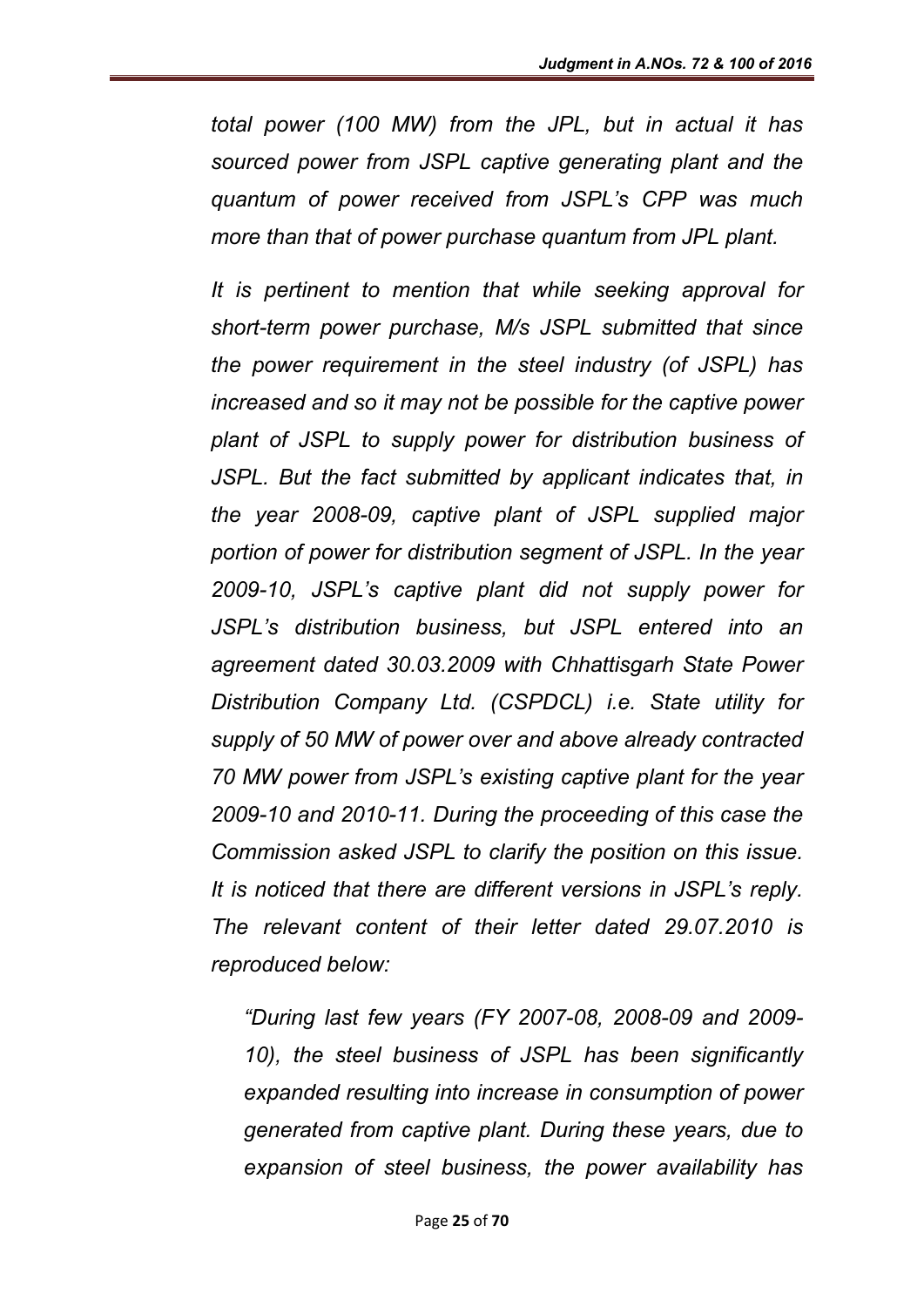*reduced because of expansion of steel capacity. As also, we have to meet commitment of power supply to the Board as per agreement of the company with the Board"*

*But in letter dated 19.08.2010, JSPL submitted that:*

*"During FY 2008-09, there was slow down in steel business and consumption of power by the steel business of JSPL was quite low in comparison to generation of power by CPP, which resulted in surplus availability of power that had been supplied to the licensed distribution business."*

*JSPL has further stated that the intention of seeking permission to purchase power from JPL was to meet out the gap between demand of licensee's distribution business and surplus power available with CPP of JSPL. In letters dated 19.08.2010 and 07.09.2010, the licensee has submitted and accepted that JSPL's CGP had entered into a supplementary agreement with CSPDCL on 30.03.2009 for supply of additional 50 MW power.*

*At the time of seeking approval for short-term power purchase for the year 2008-09, JSPL had power requirement of approximately 100 MW and, JSPL sought permission for 100 MW short-term power purchase from JPL plant, which is its total requirement. This means that it wanted to procure its 100% power requirement from JPL. At that point of time M/s JSPL had submitted that the power requirement in the steel industry (of JSPL) has increased and so it may not be possible for the captive unit of JSPL to supply power for*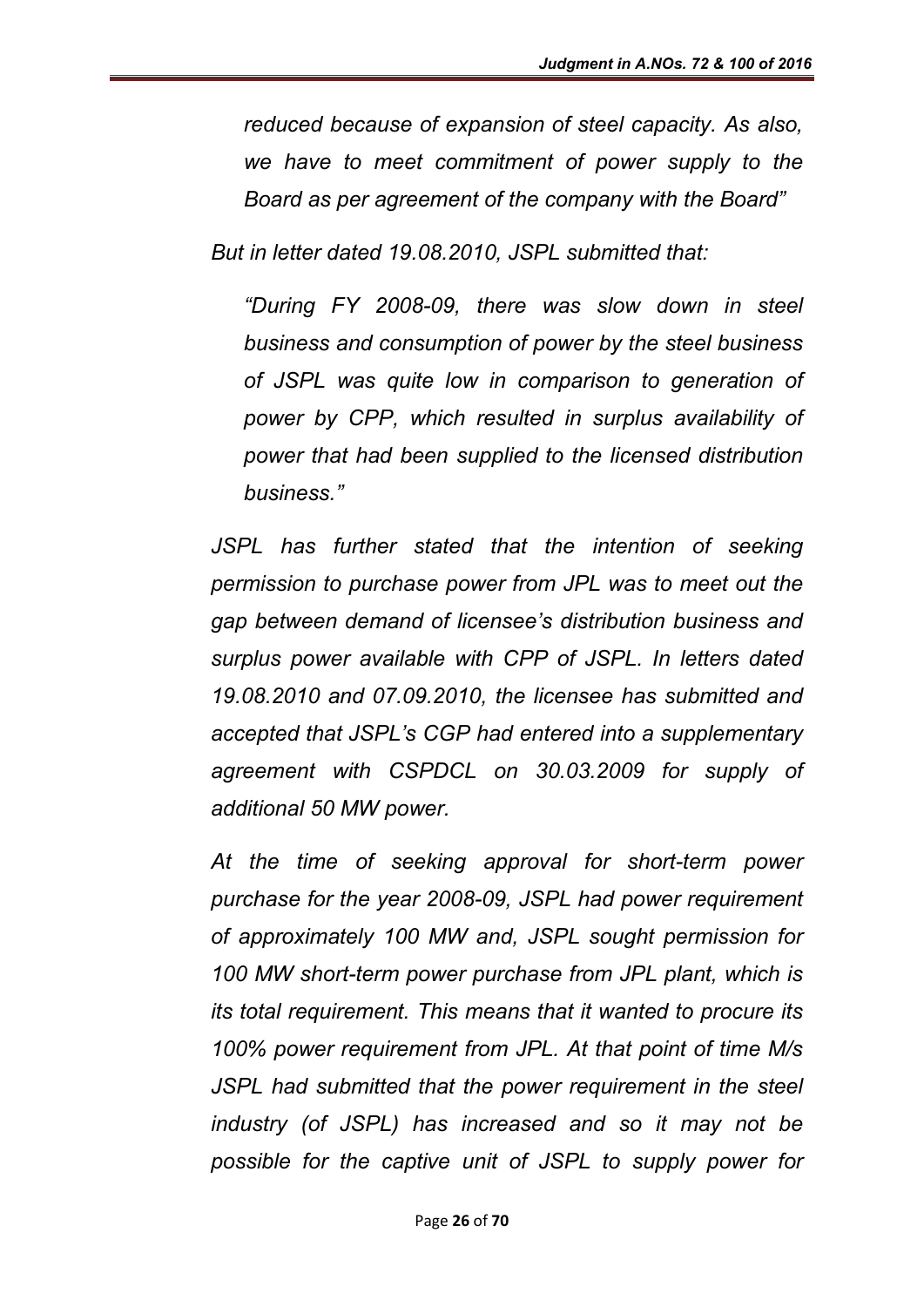*distribution business of JSPL. Subsequently for the year 2009-10 and 2010-11, JSPL entered into 50 MW PPA with CSPDCL. The question arises that when there was no surplus power available in JSPL's CPP, how it had entered in 50 MW power supply agreement with CSPDCL for the year 2009-10 and 2010-11. Why JSPL CPP could not supply this power for JSPL distribution business. From the above observation it is clear that there was surplus power available with JSPL CPP in 2008-09, 2009-10 and also 2010-11. It is observed that the licensee is taking different position at different point of time and there are contradiction in facts submitted to the Commission. Such an attitude of licensee and its attempt to misguide Commission during quasi-judicial process cannot be appreciated. JSPL's submission in letter dated 19.08.2010 that the intention of seeking permission to purchase power from JPL was to meet out the gap between demand of licensee distribution business and surplus power available with CPP of JSPL does not appears to be correct."*

31. Subsequently, the Appellant filed Petition No. 26 of 2011 for approval of long-term procurement of power through tariff based competitive bidding process under Case-I bidding framework which was disposed of by the State Commission vide its order dated 31.12.2011, observing that:

> (a) By Order dated 27.10.2010, JSPL was directed to file power procurement plan within 3 months from date of order. No such detailed plan has been submitted by JSPL.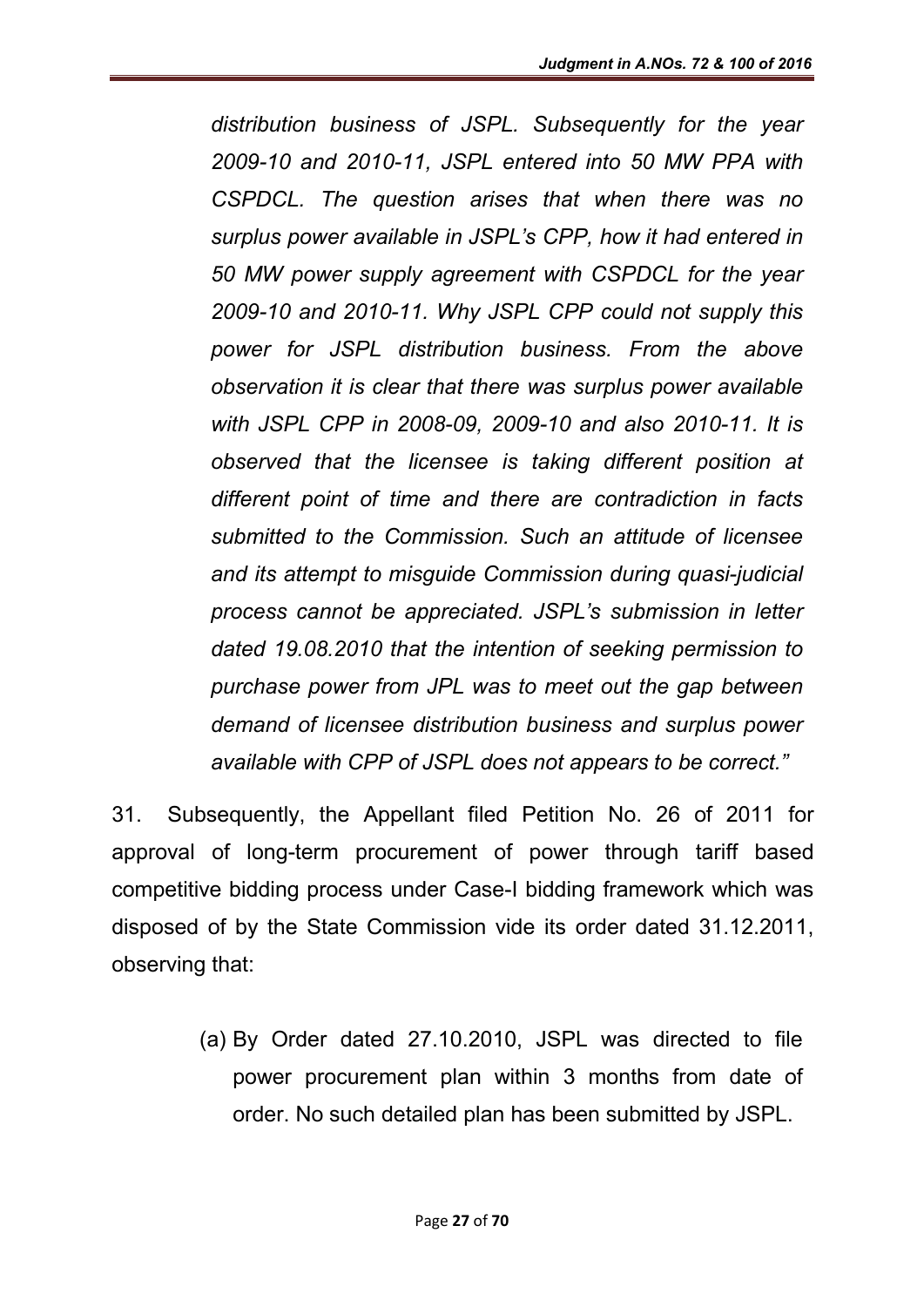- (b) Though JSPL has stated that due to expansion of its steel business, the CPP is not able to fulfil the requirement of stable power for distribution business on long-term basis, however, it has not been made clear that actually what minimum quantum of stable power can be supplied by JSPL. Without having a clear statement of power availability from the licensee's own sources, deciding the quantum of power which needs to be procured through long-term PPA may suffer from infirmity.
- (c) JSPL was directed to submit within one month, a detailed power requirement plan indicating the last five years actual consumption data along with the future projection, so that the long-term power to be requisitioned through bid may be assessed in a rational manner.
- (d) The petition is partially disposed of as far as it related to the approval sought for deviation from the standard bid documents. However, regarding quantum of power to be procured through bidding is left to be decided after submission of desired data by JSPL.

32. The Appellant, on 14.01.2011, also filed Petition No.06/2011 (T) for the year 2011-12 before the State Commission which was disposed of vide the tariff order dated 08.02.2012, deciding the provisional true up of FY 2009-10, determination of ARR for FY 2010-11 & FY 2011-12 and retail tariff for FY 2011-12 at Rs. 2.75 per kWh for HT Steel Industries at 33 kV, Rs. 2.85 per unit for HT Steel Industries at 11 kV and Rs. 3.30 per kWh for other HT Industries.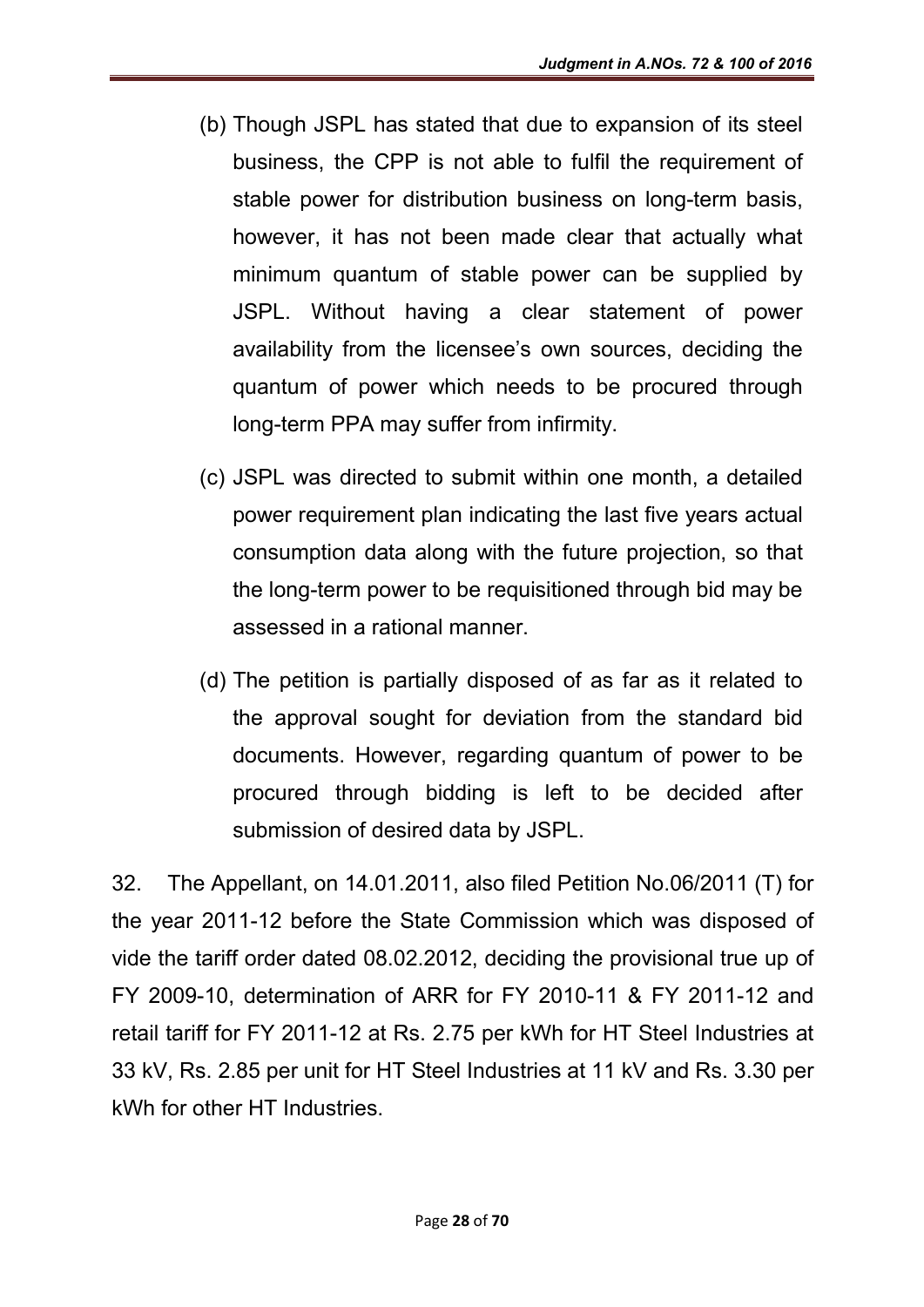33. The Respondent no. 2-RIUS, challenged the tariff order dated 08.02.2012 passed by the State Commission, through an Appeal No.89/2012 (RIUS vs. CSERC & Anr.) before this Tribunal wherein vide judgment dated 07.03.2014, this Tribunal set aside the said tariff order and remanded the matter with the direction to the State Commission to pass consequential order in terms of the following: -

> *(a) The first issue relating to surplus power from the Captive Power Plant of Jindal Steel is decided in favour of the Appellant. The State Commission is directed to re-determine the power purchase cost as per the directions given in Paragraph-23 of this Judgment.*

> *(b) The Second Issue regarding delay in filing the tariff petition is allowed in favour of the Appellant with the directions to the State Commission not to pass on the burden on account of delay in filing of the tariff Petition by Jindal Steel to the consumers in the form of increase in tariff due to carrying cost.*

> *(c) The third issue regarding segregated accounts is also decided in favour of the Appellant with the directions to the State Commission not to entertain any Petition of Jindal Steel*  for enhancement of tariff in the event of failure to submit the *segregated accounts as per the directions of the State Commission in future."*

34. It is important to note here, the observations of this Tribunal recorded under para 23 of the judgment dated 07.03.2014, as under:

> *"In view of the above, we are constrained to conclude that the State Commission's finding on this issue is wrong and the*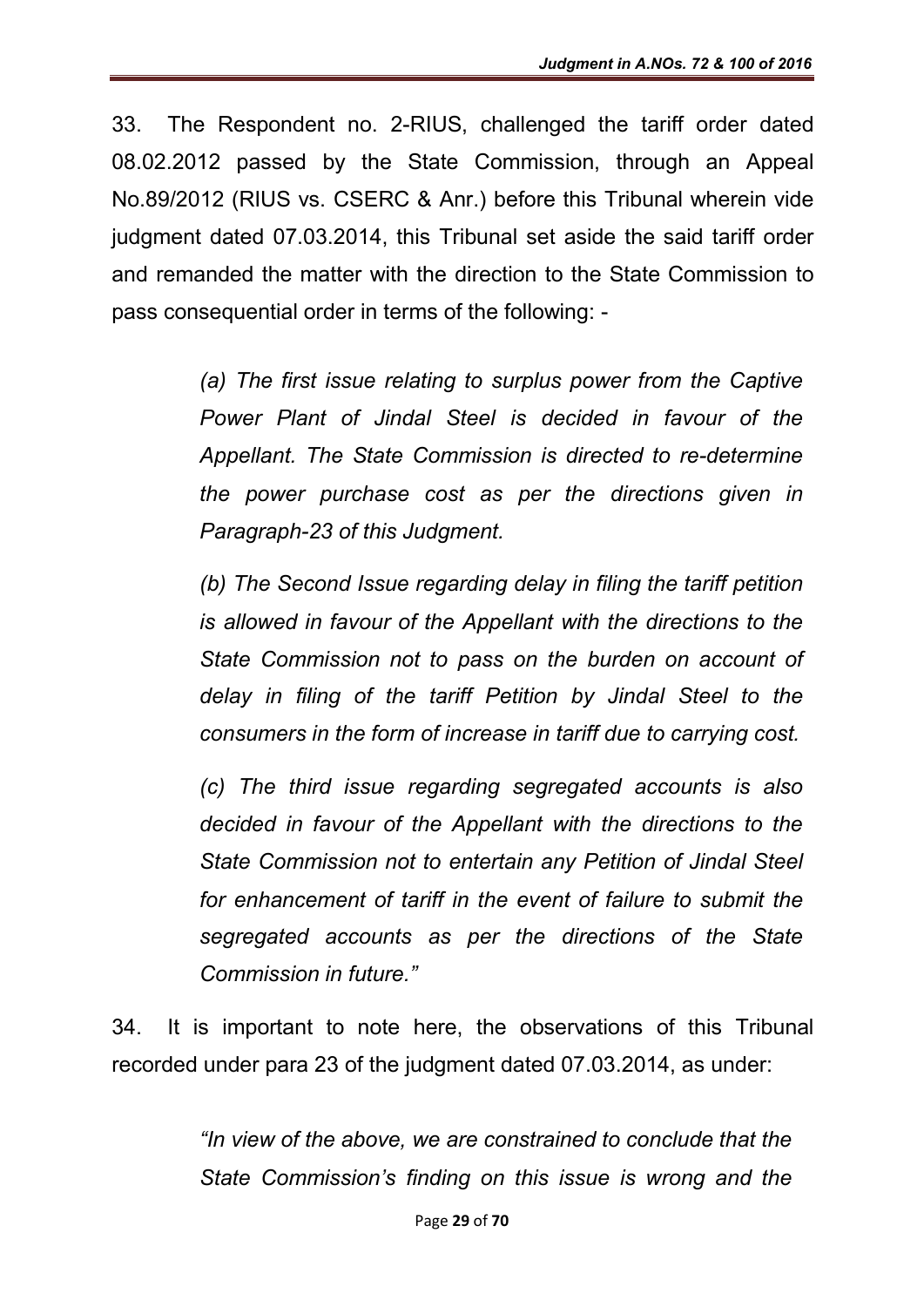*same is liable to be set aside. The State Commission should have examined the pattern of surplus power available from the captive power plant after meeting the requirement of captive load of the Steel Plant and load pattern in the licensed area of Jindal Steel and should have considered part of energy supplied in the licensed area from the Captive Power Plant of Jindal Steel. Unfortunately, this has not been done. Therefore, we remand the matter with directions to the State Commission to carry out the exercise and evaluate the energy from the Captive Power Plant that should have been booked to distribution business of Jindal Steel at the cost of the generation tariff of Jindal Steel's Captive Power Plant. The consequential relief may be passed on to the Appellant and other consumers. The State Commission should also facilitate increasing the contract demand of Jindal Steel from 1 MW to 80 MW from CSPDCL as sought by Jindal Steel for meeting the increased load of Jindal Steel. This will help in availability of continuous and sustainable supply from the Captive Power Plant to Jindal Industrial Park in future."*

35. In compliance to the remand order, the State Commission vide letter dated 02.03.2015 directed JSPL to withhold the Competitive Bidding process till the time the State Commission ascertain the surplus power from JSPL's CPP in view of the Remand Judgment dated 07.03.2014.

36. Meanwhile the Appellant filed Tariff Petition being Petition no.39/2012 (T) and another Tariff Petition being Petition No.55/2012(T) for determination of the ARR for control period FY 2013-14 and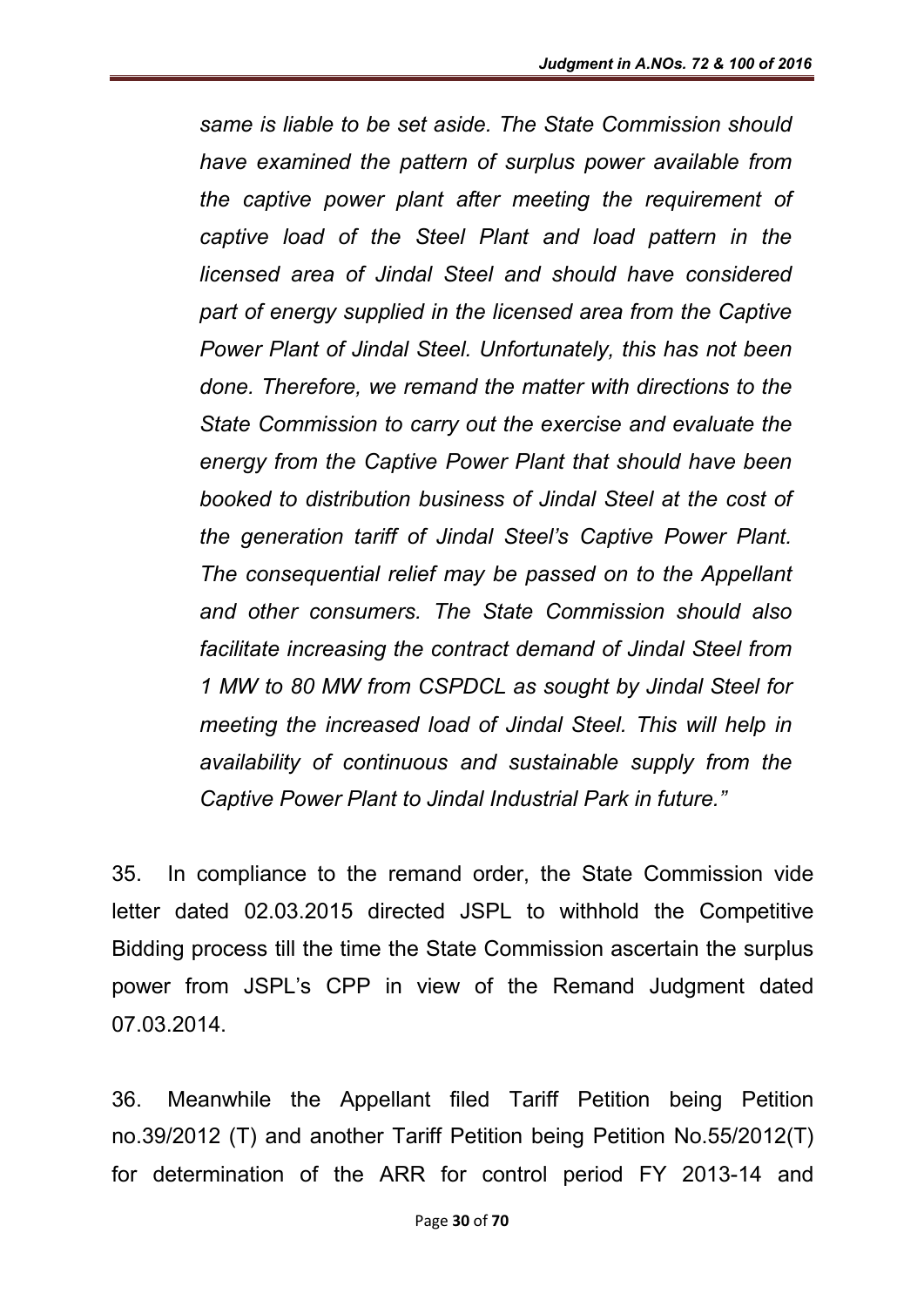determination of the tariff for the FY 2013-14. The order disposing of both these petitions came up in appeal (Appeal Nos. 213/2013 and 214/2013) before this Tribunal and was decided by a common judgment dated 01.07.2014, relevant extract is as under:

> *"Consequently, the instant Appeals, being Appeal Nos. 213/2013 and 214/2013 are allowed only in part as indicated above. The State Commission is directed to pass consequential order at the earliest. No order as to costs."*

37. In view of the directions passed in Appeal No.89/2012 (RIUS vs. CSERC & Anr.), the Appellant filed a Tariff Petition No.12/2014 (T) for determination of tariff for FY 2014-15 along with revised estimates of Multi Year Annual Revenue Requirement for the licensed distribution business for the control period from FYs 2013-14 to 2015-16 and true up of ARR for FY 2012-13. In accordance with the directions, passed by the Hon'ble Tribunal vide judgment dated 07.03.2014, the State Commission was to deal *inter alia* on the following aspects: -

- (a) The determination of the availability of pattern of surplus power from the CPPs of the Appellant after meeting the requirement of captive load of the steel plant and load pattern in JIP and;
- (b) Filing of the segregated accounts of the distribution business of the Appellant in accordance with the order dated 07.03.2014 of this Tribunal.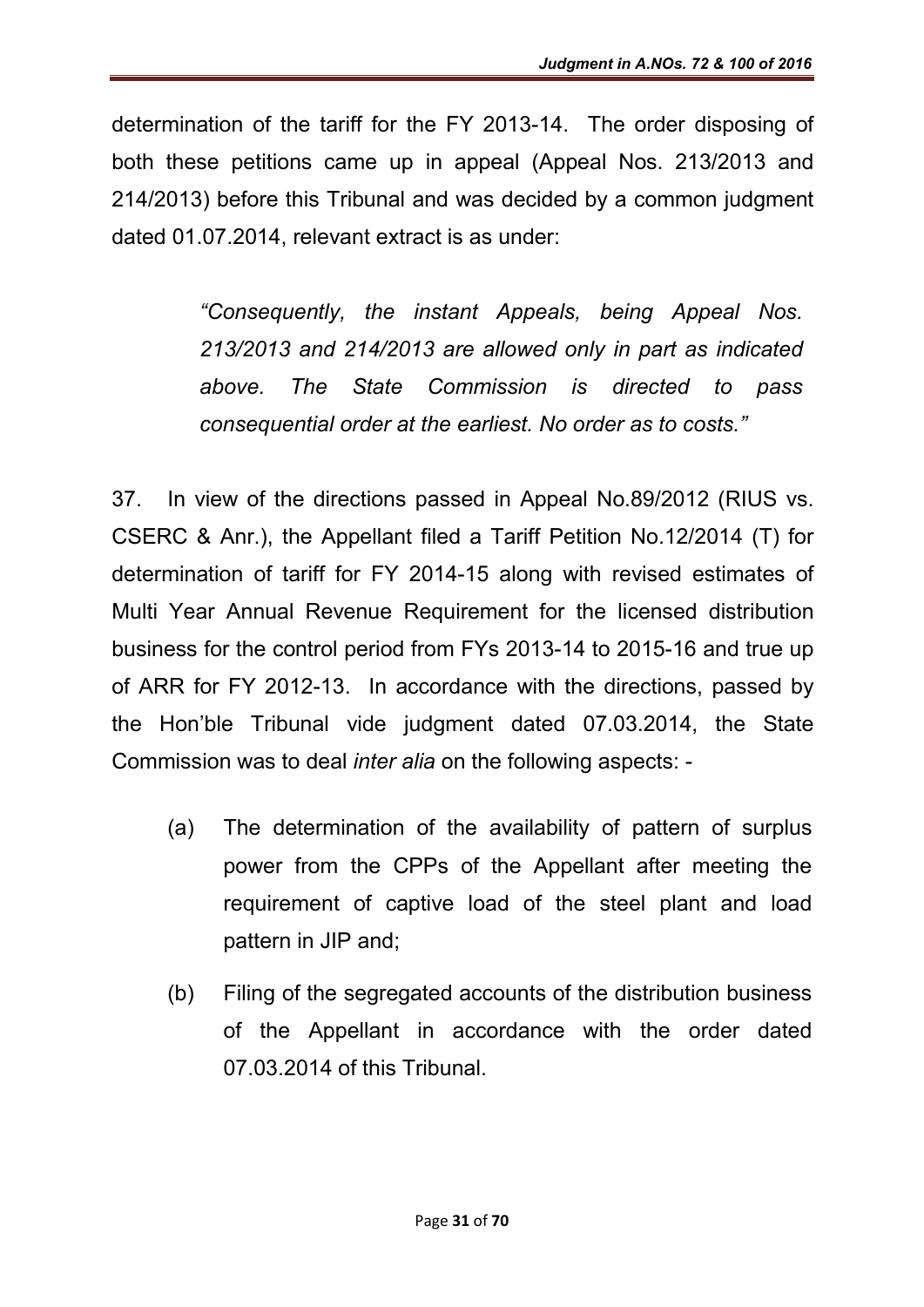38. JSPL, filed fresh Petition, being Petition No. 12 of 2014, on 20.01.2014 for determination of tariff for FY 2014-15 along with revised estimates of Multi-Year ARR for its distribution business for the Control Period FY 2013-14 to FY 2015-16 and true up of ARR for FY 2012-13, however, the Petition was again found incomplete as the required segregated audited account for the FY 2012-13 was not submitted with the petition, on direction, JSPL submitted some accounts before the State Commission in Petition No. 12 of 2014, thereafter, the said petition was registered on 10.03.2014.

39. The State Commission examined the Tariff Petition No. 12 of 2014, in the light of directions given by this Tribunal vide judgment dated 07.03.2014.

40. Meanwhile, the State Commission, on 12.06.2014, issued Tariff Order in Petition Nos. 5-8 of 2014 for CSPDCL for FY 2014-15 and final true-up for Previous Years of CSPGCL, CSPTCL, SLDC and CSPDCL, wherein, the State Commission observed that the load curve prepared by SLDC depicts that the injection pattern of the power supplied by JSPL to CSPDCL has wide variation, supply from JSPL is varying frequently and it is unstable / non-firm power. However, the said observation was made by the State Commission in the Tariff Petition filed by State Utilities in respect of determination of their Tariff. The State Commission's order was upheld by this Tribunal vide Judgment dated 26.05.2016 in Appeal Nos. 41 of 2015 and 67 of 2015, noting therein as under: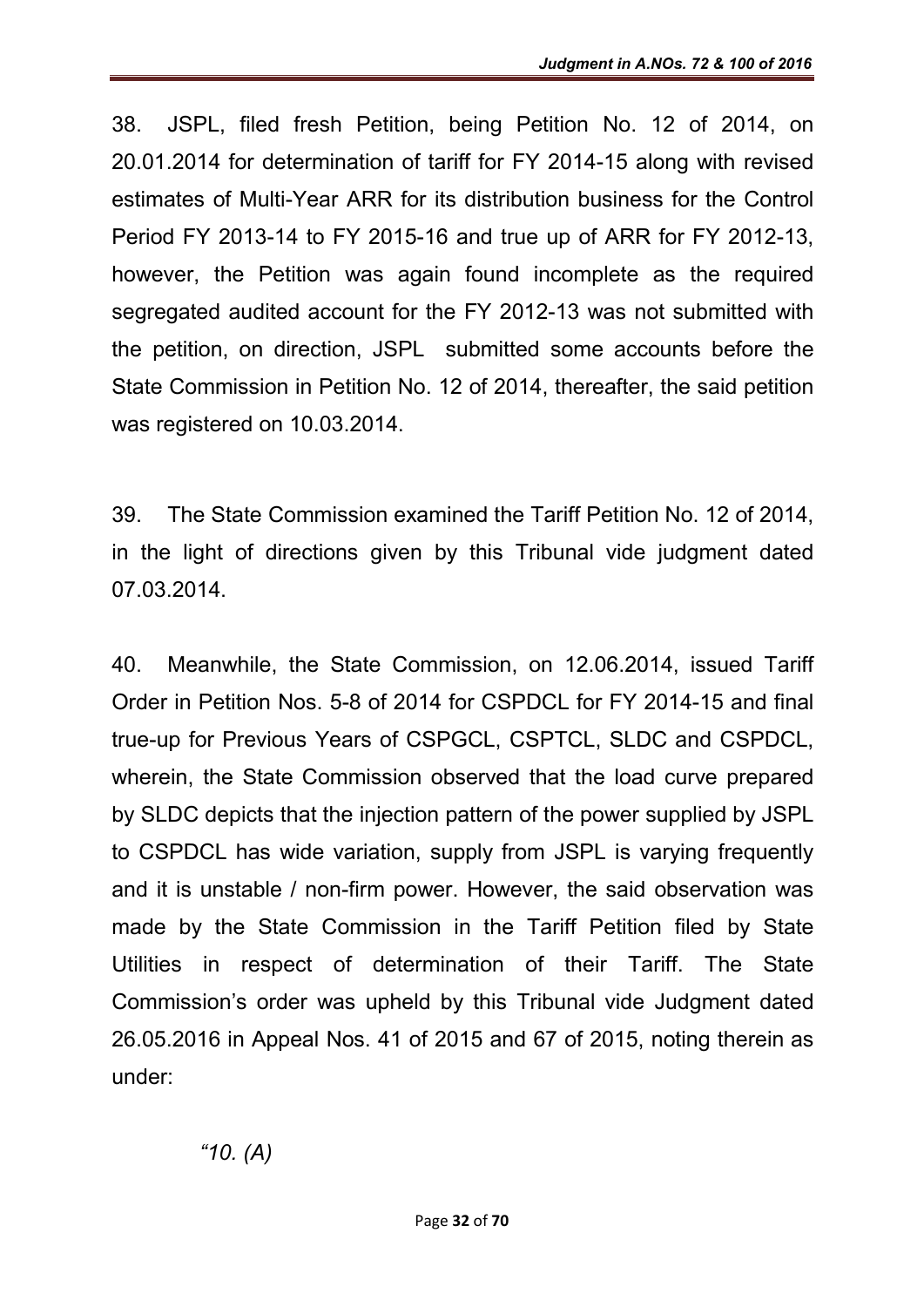*(vii) We are of the considered Opinion that injection pattern of such unstable power supply causes even commercial implications, besides creating disturbance in the demand supply balance. Since the surplus power supply from JSPL has been fluctuating in nature and unstable the purchase price of non firm power cannot be equated with purchase price of firm power and has to be given treatment as in the case of purchase of infirm power and the purchase cost of such type of power has to be significantly lower than the cost of firm power. We are in agreement with the findings of the Impugned Order of the State Commission on this issue and decide this issue against the Appellant."*

*…*

41. The Respondent, RIUS, submitted its objections to Petition No. 12 of 2014 stating that:

- (a)The argument of power being unreliable and fluctuating for supply to JIP had already been rejected by this Hon'ble Tribunal in the Remand Judgment dated 07.03.2014.
- (b)JSPL had been supplying power to the consumers in JIP from its CPP till October 2007 and the claim of JSPL of the same power suddenly becoming unreliable and fluctuating after October 2007 is very strange.
- (c) JSPL's claim of there being no surplus power from CPP is baseless.
- (d)Even if it is assumed that the surplus power available from CPP is unreliable and fluctuating, the CPP is connected with the State grid at 220 kV. The State grid can definitely absorb the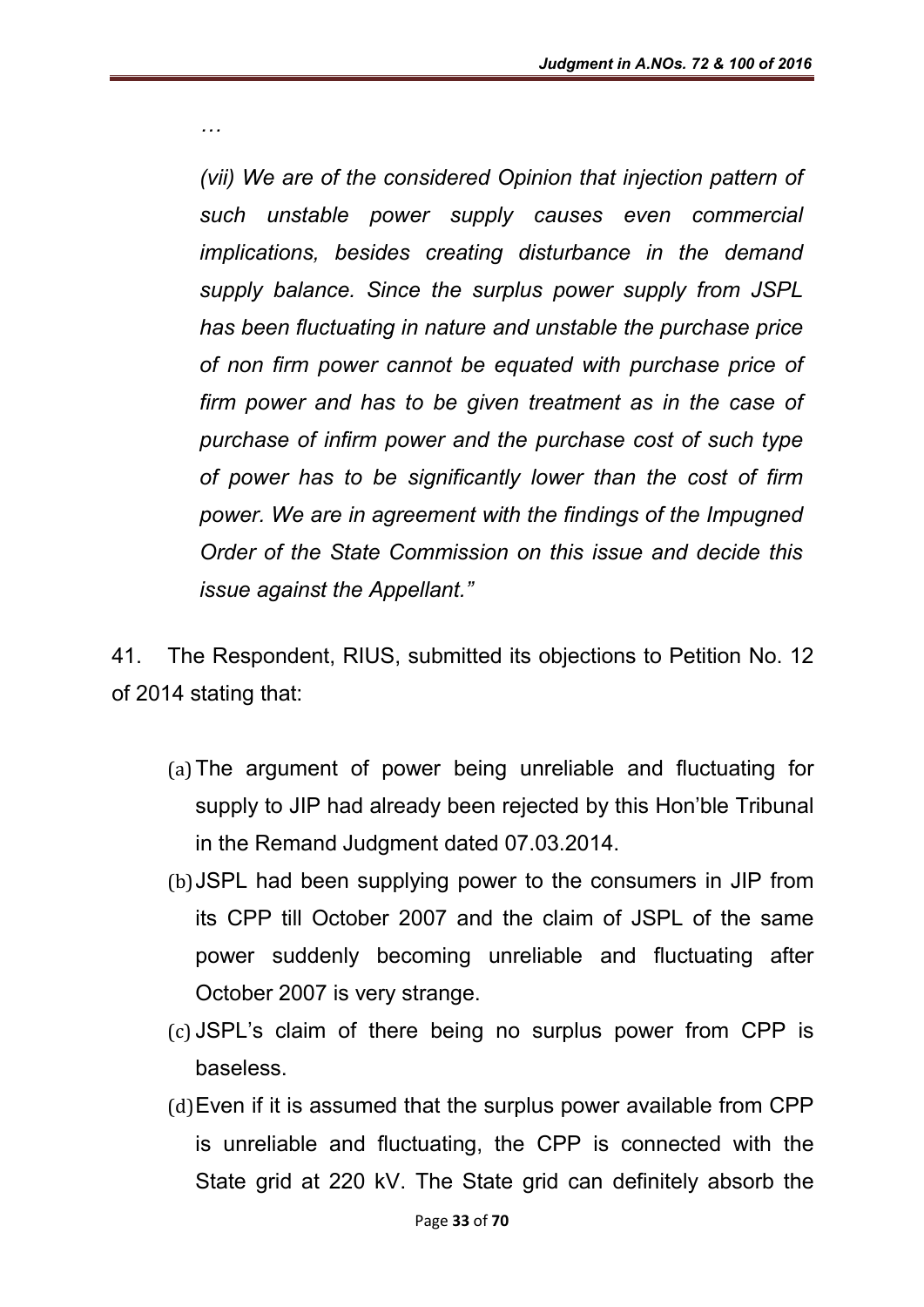alleged fluctuations (if any) of the surplus power available from CPP.

42. We fail to understand the role of the State Commission at this stage and even the objections raised by the Respondent, RIUS. The responsibility of meeting the reliable and uninterrupted power supply cannot be left to the inertia of the State Grid as it may badly affect the security of the Grid. Further, vague comments like "no surplus power available from CPP" cannot be appreciated as carries no weight to the extent that such capacity can be accurately determined in real time and in fact always available with the system operator. The State Commission is duty bound to obtain such capacity with its pattern from the appropriate authorities like SLDC.

43. The State Commission, on 21.11.2014, requested JSPL to file the requisite audited accounts by 29.11.2014, including the following in Petition No. 12 of 2014:

- (a) Unit wise installed capacity of CPP as on 01.04.2014 along with COD.
- (b) Daily generation in kWh by CPP from FY 2010-11 onwards.
- (c) Electricity consumed in kWh (daily) by captive loads from FY 2010 onwards.
- (d) Details of electricity sold (daily) in kWh from its CPP from FY 2010-11 to other then consumer at JIP.
- (e) Total electricity consumed (daily) in kWh in JIP from FY 2010-11.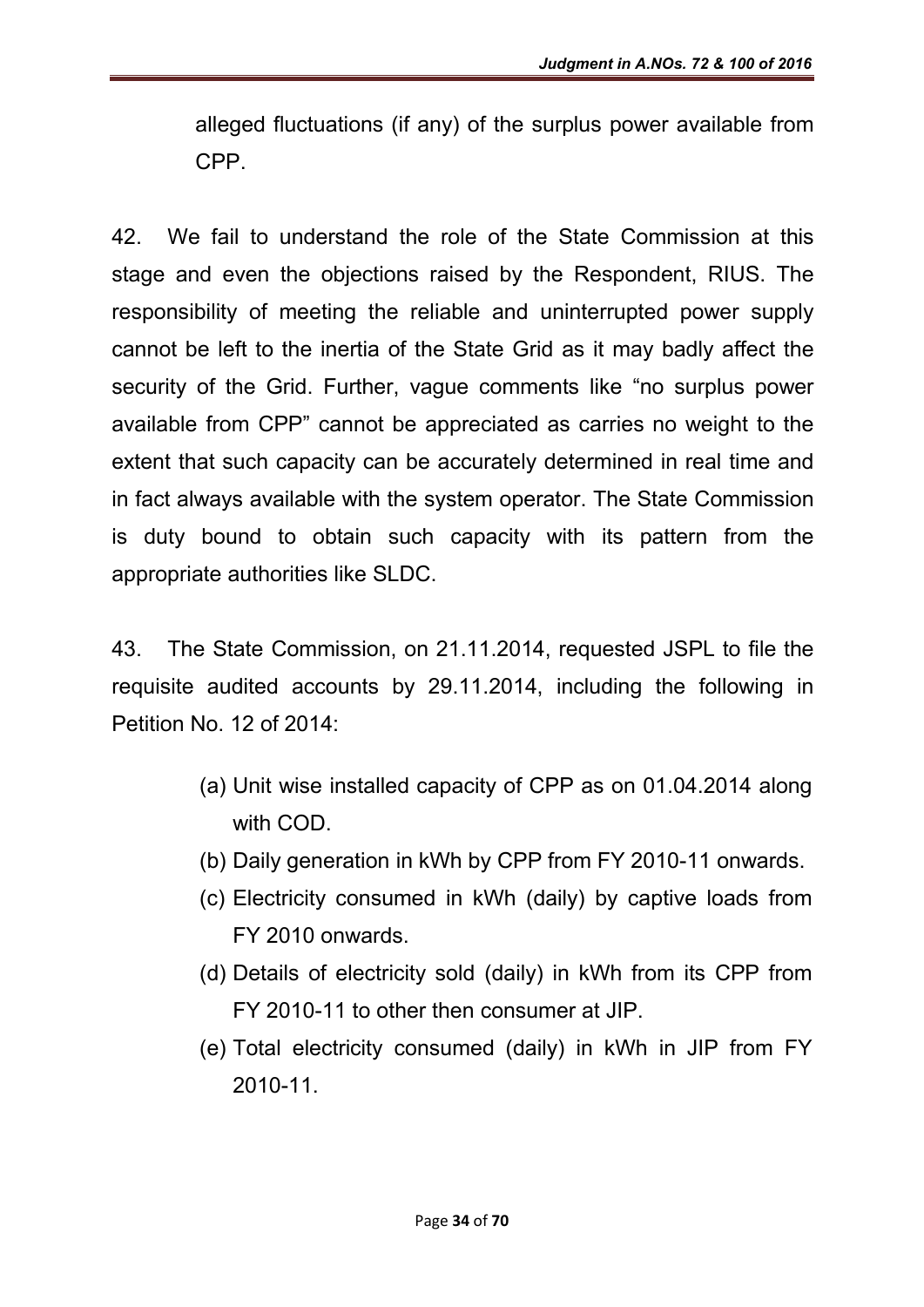44. However, it has been submitted that the Appellant failed to furnish the above information before the State Commission. The State Commission passed the Impugned Tariff Order dated 23.12.2014 in Petition No. 12 of 2014, the relevant extract is as under: -

> *"55. JSPL has been asked to submit the following information to have a picture of the facts regarding availability of surplus power of its CPP vide letter dated 21/08/2014 and 21/11/2014;*

> > *a) Unit-wise installed capacity of captive generating plant as on 01/04/2014 along with commercial operation date.*

> > *b) Daily generation in KWH by captive power plant from FY 2010-11 onwards.*

> > *c) Electricity consumed in KWH (daily) by captive loads from FY 2010-11 onwards.*

> > *d) Details of electricity sold (daily) in KWH from its captive power plant from FY 2010-11 to other than consumer at Jindal Industrial Park (JIP).*

> > *e) Total electricity consumed (daily) in KWH in JIP from FY 2010-11.*

> > *56. In response, M/s JSPL did not provide the data in KWH units but submitted the same in different units, hence, in absence of data it is difficult to ascertain quantum of electricity needed for supplying to JIP and quantum how much surplus energy sold by M/s JSPL to others.*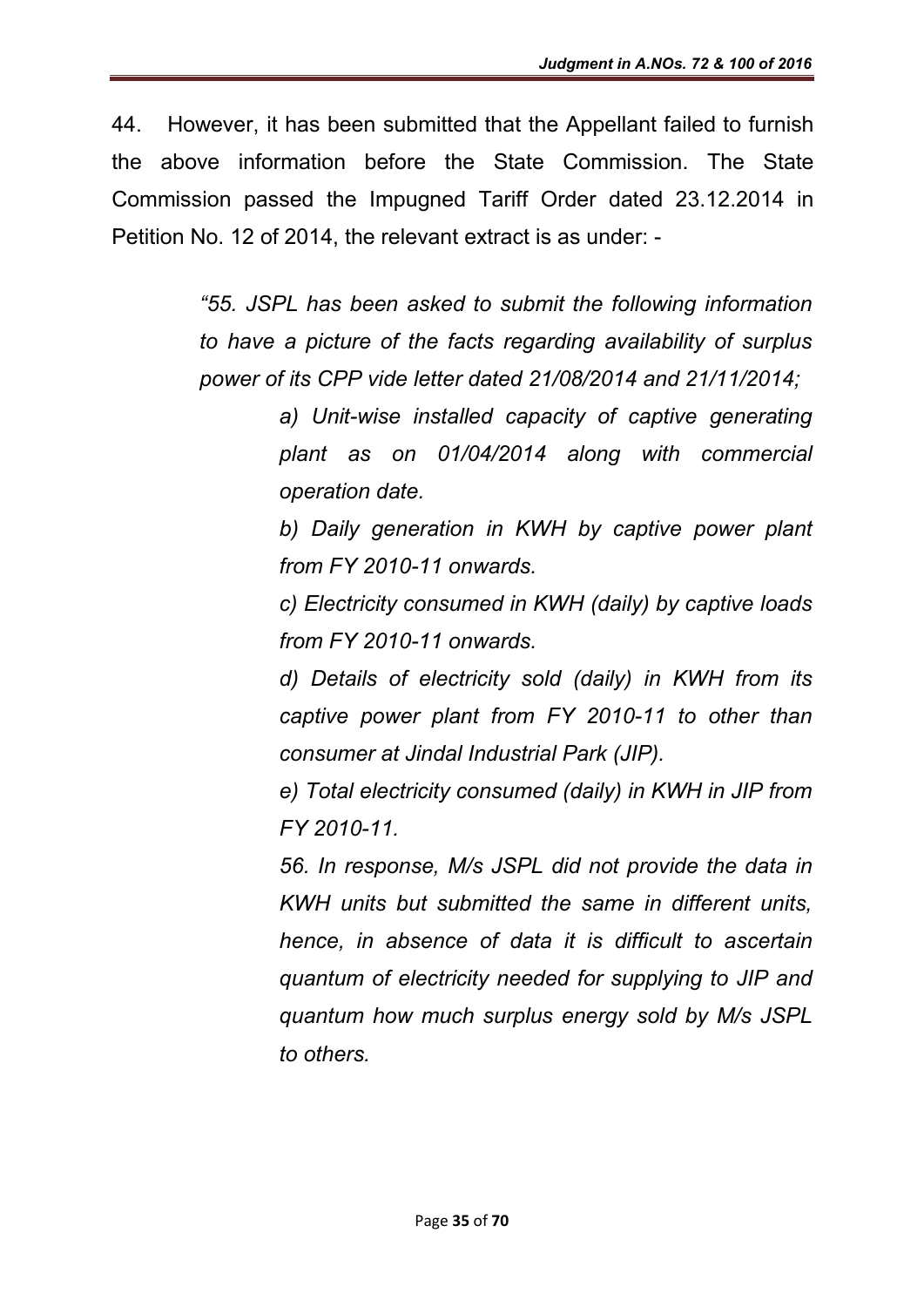*57. However, RIUS has provided the table wherein it has calculated the year-wise quantum of electricity M/s JSPL has sold which was desired from the JSPL.*

*58. Since after repeated directions M/s JSPL has failed to provide the information to ascertain availability of surplus power, it will be proper to analyze the data provided by the RIUS. By analysis of these data, it appears that sufficient surplus power was available to supply power to its consumers.*

*59. Now as the considerable time has gone since the Hon'ble ATE has passed above mentioned order wherein it has been directed to give effect the content of the order at the earliest and also, considerable time has gone since the filing of this petition.*

*60. Even after elapsing of so much time, JSPL has failed provide relevant information to decide the matter. Hence, it would be proper to pass this order in absence such information.*

*61. It is also worth to mention that Commission has issued some directions in the tariff order passed for ARR of FY 2009- 10 for JSPL's licensed distribution business. Relevant portion of the direction has been reproduced as under;*

### *"14. DIRECTIONS*

*(i) In accordance with the terms and conditions of the license, a separate accounting of distribution and supply business is required to be kept. This has repeatedly been brought to the notice of the licensee. The separation of accounts may be confirmed within 3 months. Failure to*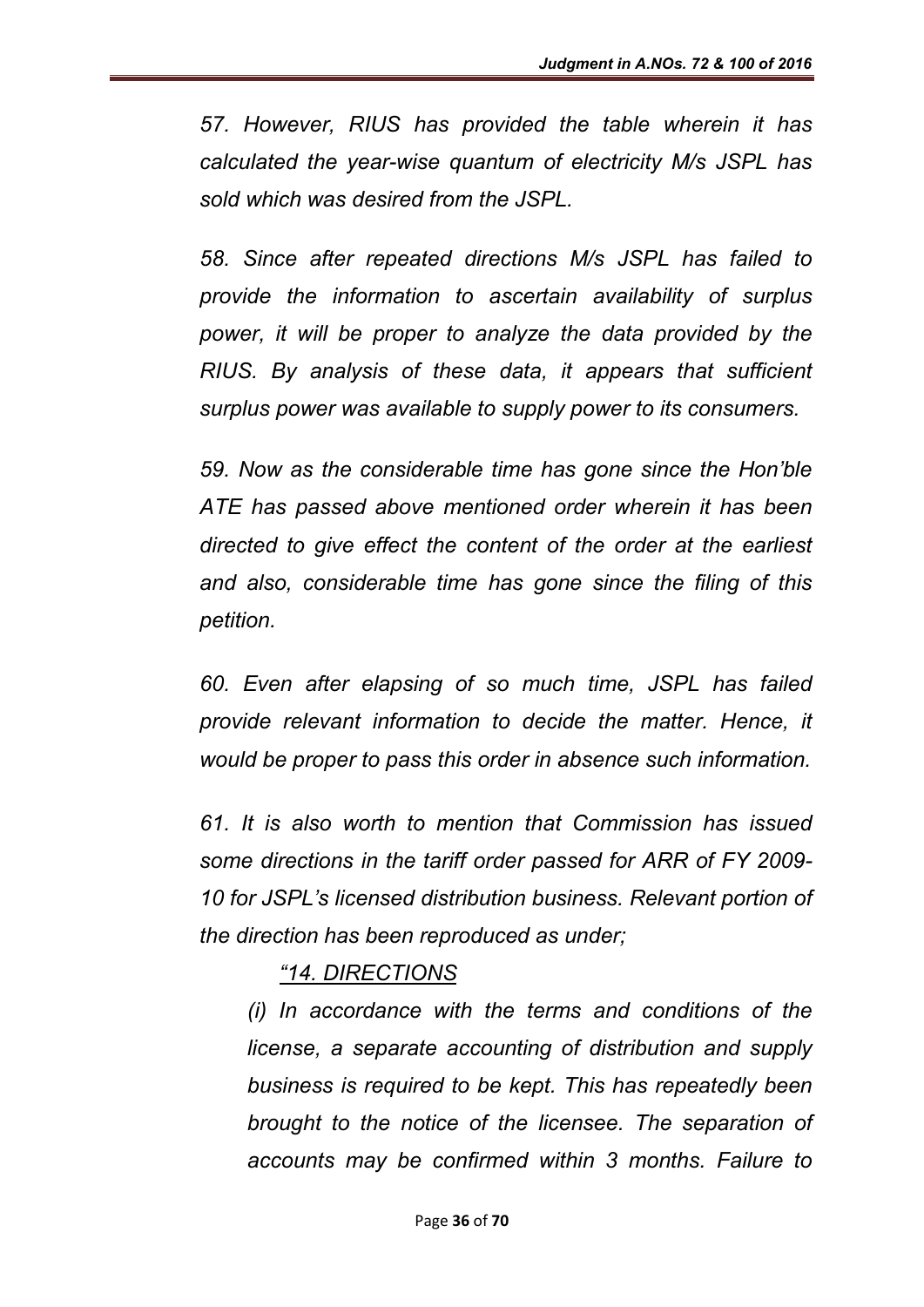*comply with direction will result in reduction in tariff to Rs. 2.50 per unit as is the licensee's agreement with most consumers."*

*62. Hon'ble ATE has also directed to determine the generation tariff of JSPL's CPP to book to distribution business of JSPL.*

*63. For determining the power generation cost of power generated from JSPL's CPP, at present, it is not possible to determine the same because of non-availability of data. Hence, Commission is directing JSPL to file an application for the same.*

*64. In its submission, JSPL has submitted that it has to purchase coal at a higher rate on account of situation arisen after judgment of Hon'ble Supreme Court. It is very clear issue that while determining the tariff for CPP, Commission will calculate the same complying provisions of applicable regulations which shall automatically take care of actual coal cost.*

*65. On the submission of the JSPL that surplus power from CPP of 325.7 MW should only be considered, it is not agreeable as if same is agreed then capacity of CPP and captive load both should be freezed to a value as on date of issue of license. In that case, there will be no issue of examining the surplus power because at that time JSPL was in comfortable position to supply power to consumers of JIP. Submission dated 15/12/2014 of RIUS has also made the same argument.*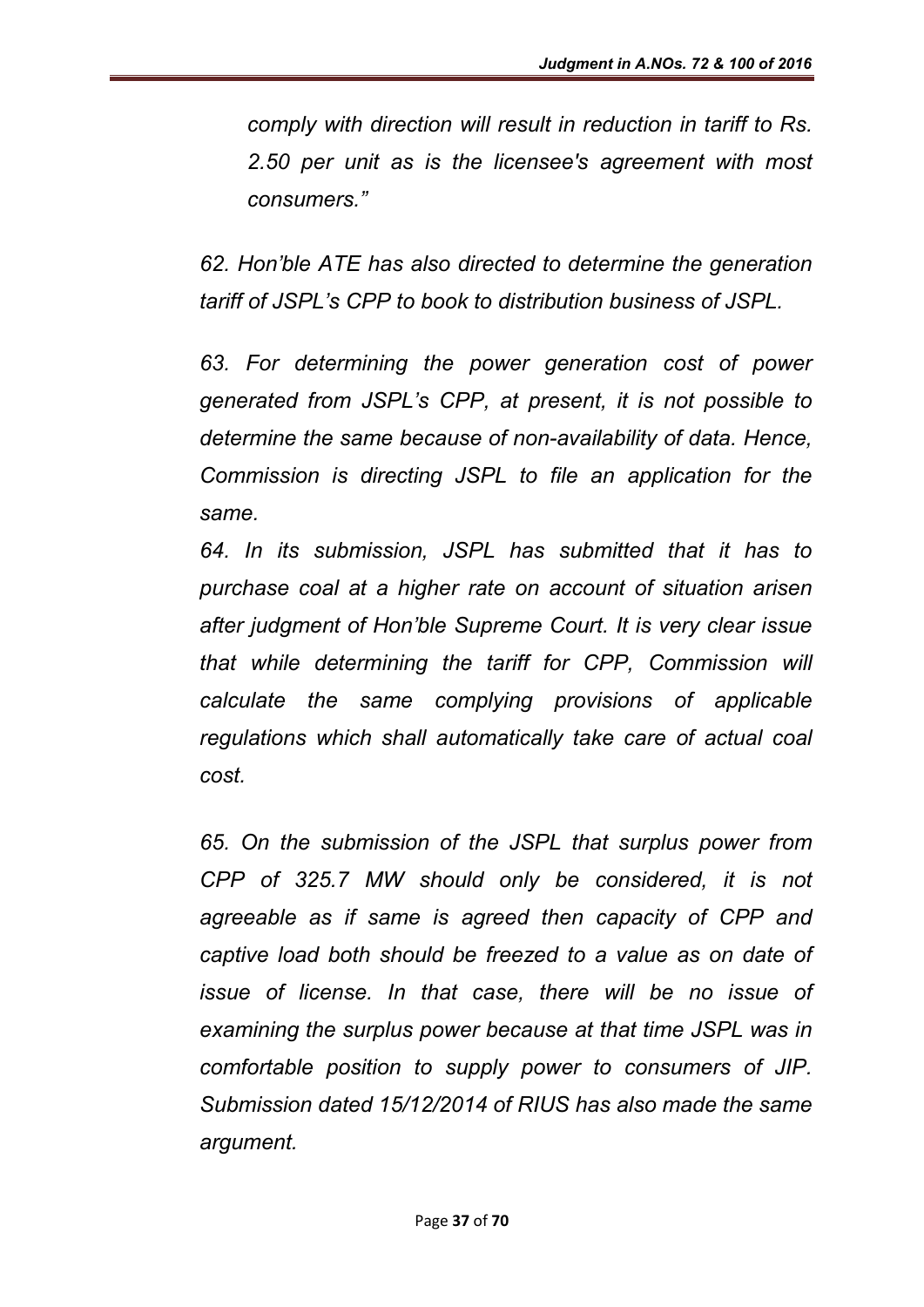*66. It has been observed that delay in submitting the information by JSPL is unnecessarily delaying the decision, hence, in the interest of justice and a view taken by this Commission that on not filing of proper segregated audited account, Commission will reduce the tariff to 2.50 per unit as is the licensee's agreement with most consumers.*

*67. Now that JSPL has been allowed a considerable time to file the segregated audited account but same is still to be filed. Hence, we have no option other than to reduce the tariff to Rs. 2.50 per unit.*

*68. Therefore, we fix a tariff of Rs. 2.50/- with effect from 1st January 2015 with terms and conditions of original agreement signed between consumers of JIP and JSPL subject to condition that same shall be adjusted retrospectively on either side after truing up of ARR on submission of proper data by the JSPL.*

*69. JSPL is directed to file the petition for ARR and retail tariff for FY 2015-16 along with the segregated audited account since the date of issue of the license for true up of ARR of previous years.*

*70. JSPL is also directed to file an application for determination of tariff of its CPP since the financial year from which it has charged the Commission's determined tariff to its consumers of JIP. We order accordingly."*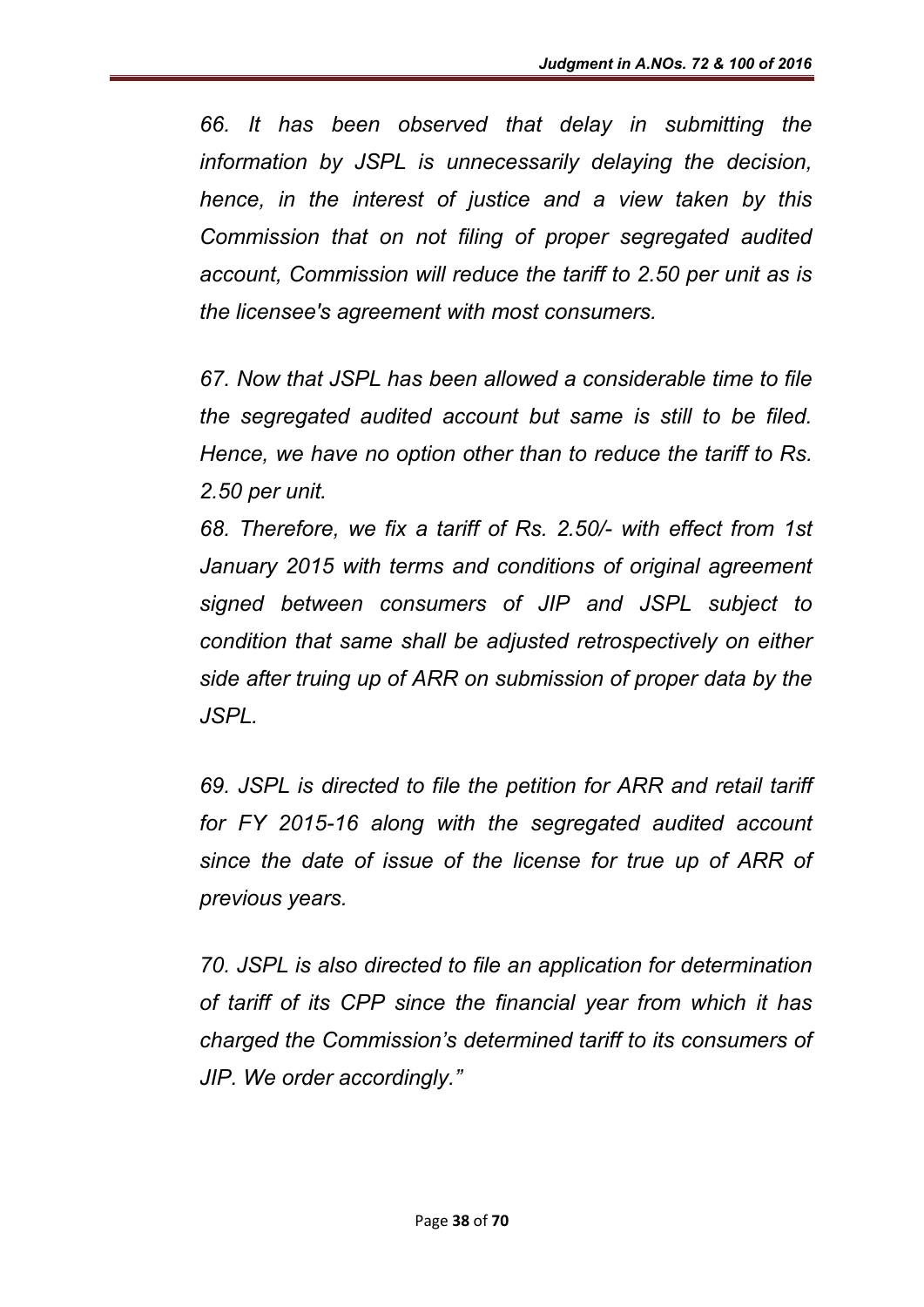45. Being aggrieved by the order dated 23.12.2014, JSPL, filed Review Petition No. 7 of 2015, which was dismissed by of the State Commission on 01.10.2015 with directions to JSPL to file a petition for determination of cost of generation of its captive power plant for the year 2009-10 and onwards at the earliest.

46. Hence the present captioned Appeal No. 100 of 2016 is filed by JSPL, challenging the Impugned Review Order dated 01.10.2015 passed in Review Petition No. 7 of 2015 along with the Impugned Tariff Order dated 23.12.2014 passed in Petition No. 12 of 2014, and further, requested for amending para21 of the said Appeal through I.A. No. 21 of 2016 dated 12.01.2016, as under:

> *"To declare that the Appellant's Raigarh CPP has no surplus power available on continuous and regular basis for supplying to the industrial consumers of Jindal Industrial Park; and"*

47. Separately, JSPL filed Petition No. 47 of 2015 before the State Commission for determination of cost of generation of power from its Dongamahua CPP which was dismissed by the State Commission vide order dated 21.01.2016, observing that:

> *"8. After hearing the petitioner on the point of admission of this case, we had passed orders on admission on 27.08.2015, in which the petitioner was directed to file complete petition for determination cost of generation tariff of all it's captive power plants, situated at Dongamahua and Raigarh, which is according to the above referred judgment of Hon'ble APTEL.*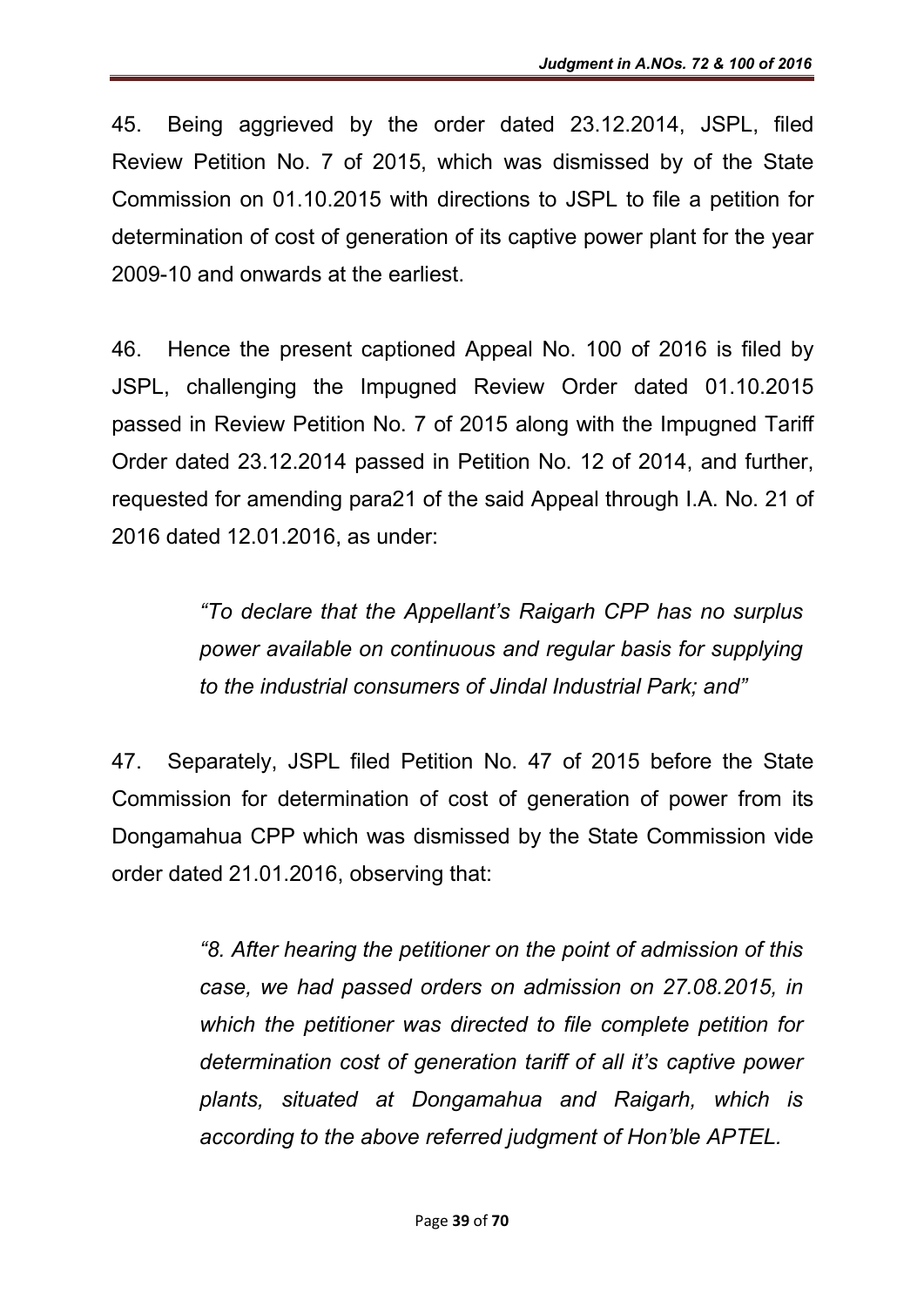*9. Despite the order, the petitioner has not complied the order and therefore, a reminder no. 1696 dated 28.09.2015 was sent to the petitioner with direction to comply with the order positively by 16.10.2015.* 

*10. Though, the reminder has been received by the petitioner, no step has been taken for compliance of the order. In this situation, we have decided on 04.12.2015 to issue last reminder to the petitioner. Accordingly, last reminder no. 2130 dated 05.12.2015 has been served upon the petitioner with direction to comply the order dated 27.08.2015 within 15 days with a warning in case of default, it shall be presumed that the petitioner has nothing to say on the matter and we proceed accordingly.* 

*11. The last reminder was served upon the petitioner on 07.12.2015, but till the date the petitioner has not filed complete petition for compliance of the order dated 27.08.2015. However, the petitioner, vide letter dated 21.12.2015, has informed that the petitioner has preferred an appeal against the order dated 01.10.2015, passed by the Commission in petition no. 07 of 2015(M), in which the directions, given in order dated 27.08.2015 in petition no. 47 of 2015(M) and 48 of 2015(M) has been reiterated. The appeal is listed for hearing by the APTEL on 02.02.2016. With the letter the petitioner has also enclosed order dated 07.12.2015 of the Court-II of the APTEL. It is observed from perusal of the order, no stay has been granted by the APTEL against the proceedings pending before this Commission. It is also appeared that delay in filing appeal is yet to be condoned and*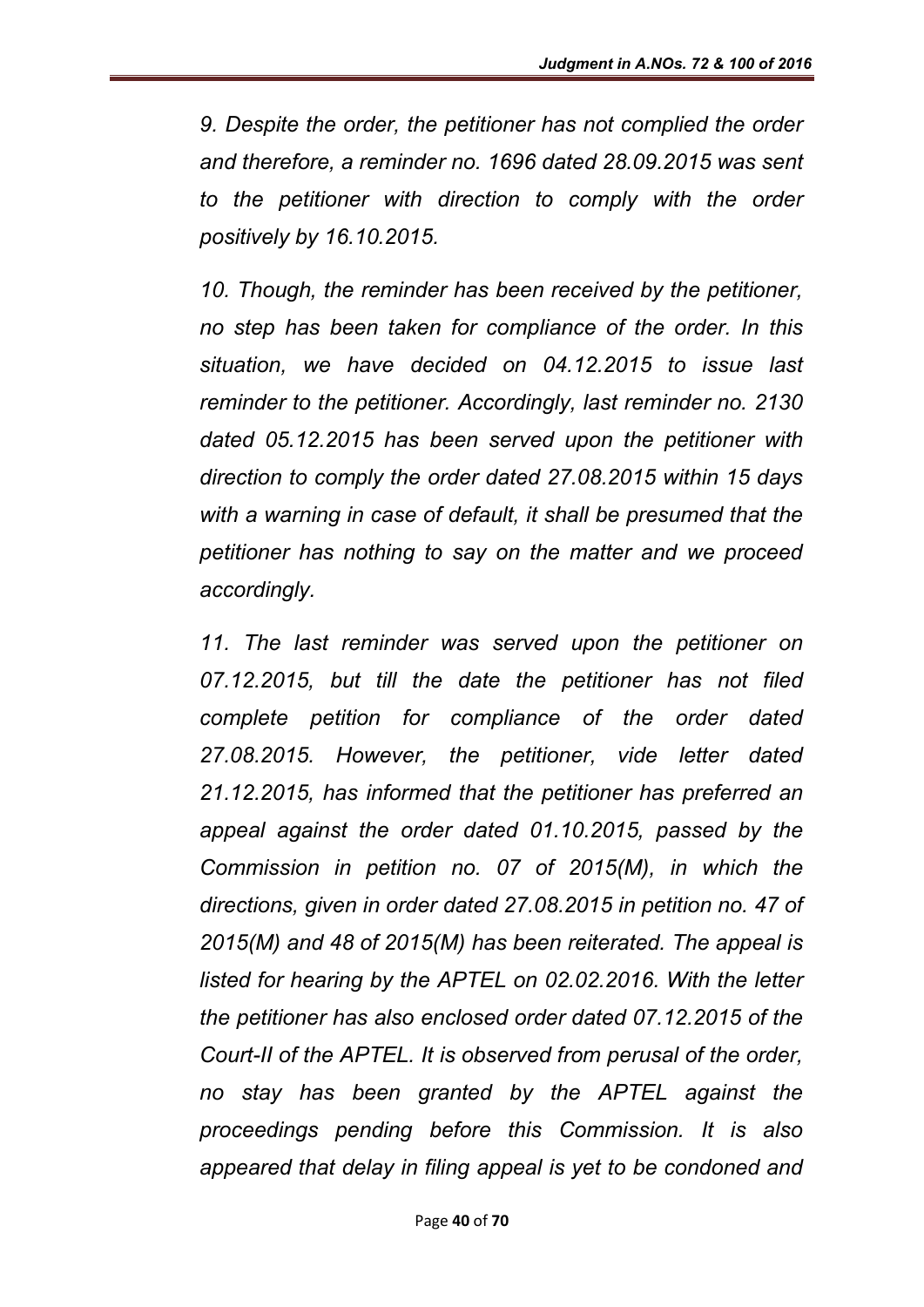*the appeal is not admitted yet. In this situation, it would not be appropriate to defer the proceedings of this case till the disposal of the said appeal.* 

12. We feel that, despite given several opportunities, the *petitioner has failed to file complete petition as directed by us, in accordance with the Hon'ble APTEL's judgment in appeal no. 89 of 2012. Grant of further opportunities or deferment of the proceedings, on the basis of an unadmitted and unregistered appeal, would amount destruction of principles of natural justice, hence, we are constrained to dismiss the petition for non-prosecution."*

48. JSPL challenged the order dated 21.01.2016 passed in Petition No. 47 of 2015 through the captioned Appeal No. 72 of 2016.

49. During the pendency of the dispute, the supply to the industrial consumers was disconnected, accordingly, the State Commission issued Notice dated 13.04.2016 to JSPL on RIUS's representation dated 07.04.2016 seeking JSPL's response / report with respect to disconnection of power supply at JIP without following the laws and rules for disconnection of power supply by a distribution licensee.

50. Meanwhile, some settlements were arrived at by the parties and approached the High Court of Chhattisgarh, which in turn was challenged by the State Commission citing that the issue of determination of retail tariff for the consumers is vested solely with the State Commission.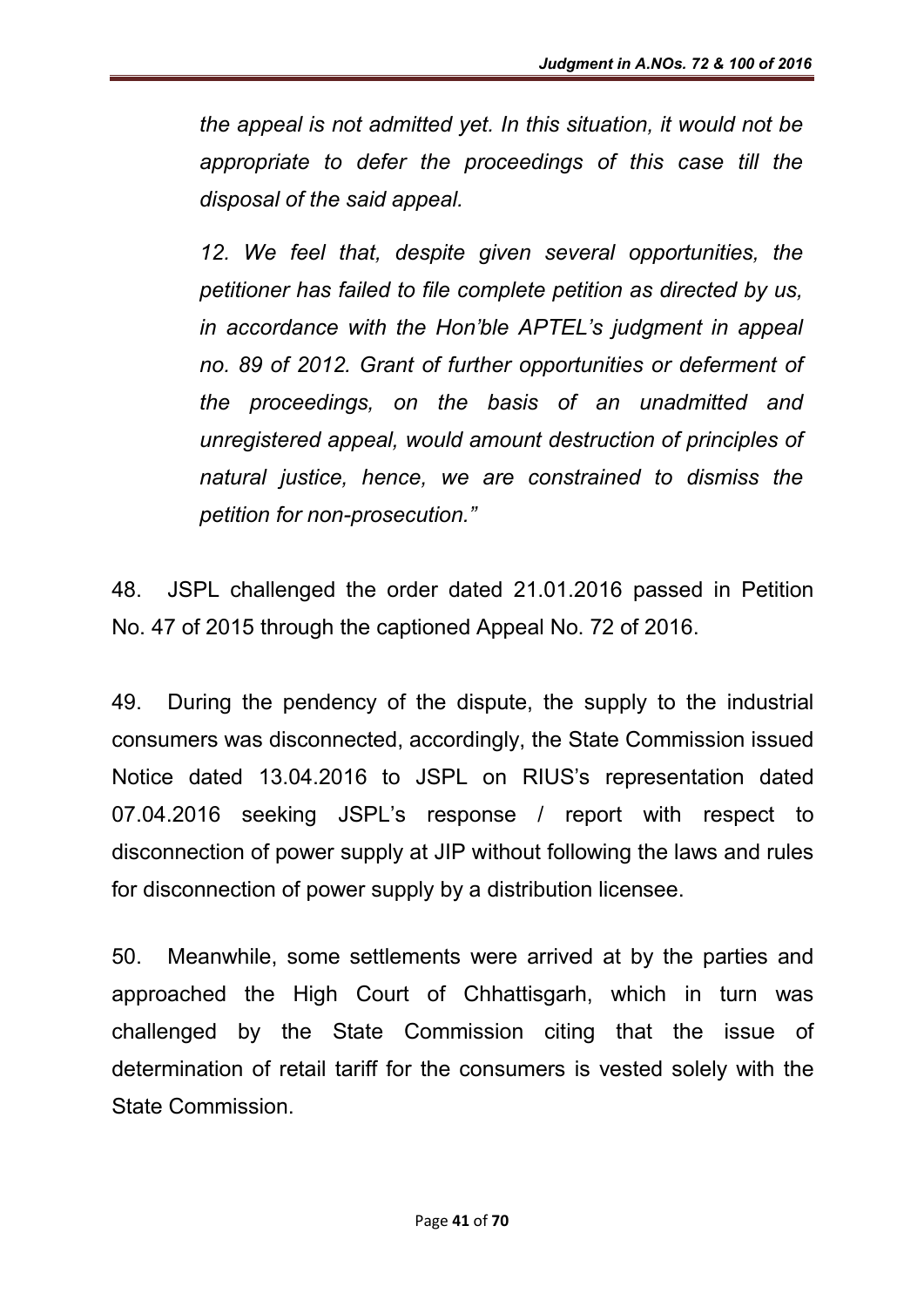51. M/s Tirumala Balaji Alloys Pvt. Ltd., M/s. Vandana Energy & Steel Pvt. Ltd. and Ajay Ingot Rolling Mills Pvt. *Ltd.* approached the High Court of Chhattisgarh by way of Writ Petition Nos. 921, 940 and 1003 of 2016, challenging the State Commission's letter dated 31.03.2016 wherein JSPL was requested to file a petition for determination of tariff.

52. On 13.04.2016, the High Court passed its interim order in W.P. Nos. 921 and 940 of 2021 and noted that as agreed by the petitioner consumers, power supplied to the petitioner consumers will be charged at Rs. 4.20 per unit, subject to final adjudication by this Tribunal, as under:

*"Heard on interim prayer too.*

*… If electricity is not restored, the industry shall also suffer closure and may turn sick. The order dated 31.03.2016 though has taken into note that it will have impact on the consumer but the perusal of the documents would show that the consumer i.e. the petitioner and the other persons were not heard before passing such order. The petitioner contended that presently they are ready and willing to pay the electricity @ Rs.4.20 per unit to revive the industry as it is completely closed.*

*Considering such submission as an interim measure, it is directed that the effect and operation of the order dated 31.03.2016 (Annexure P/14) shall remain stayed till the final adjudication of this petition.*

*It is observed that, the petitioner as offered shall be obliged to pay the electricity charges @ Rs.4.20 per unit, which would be subject to the final adjudication before the appellate authority.*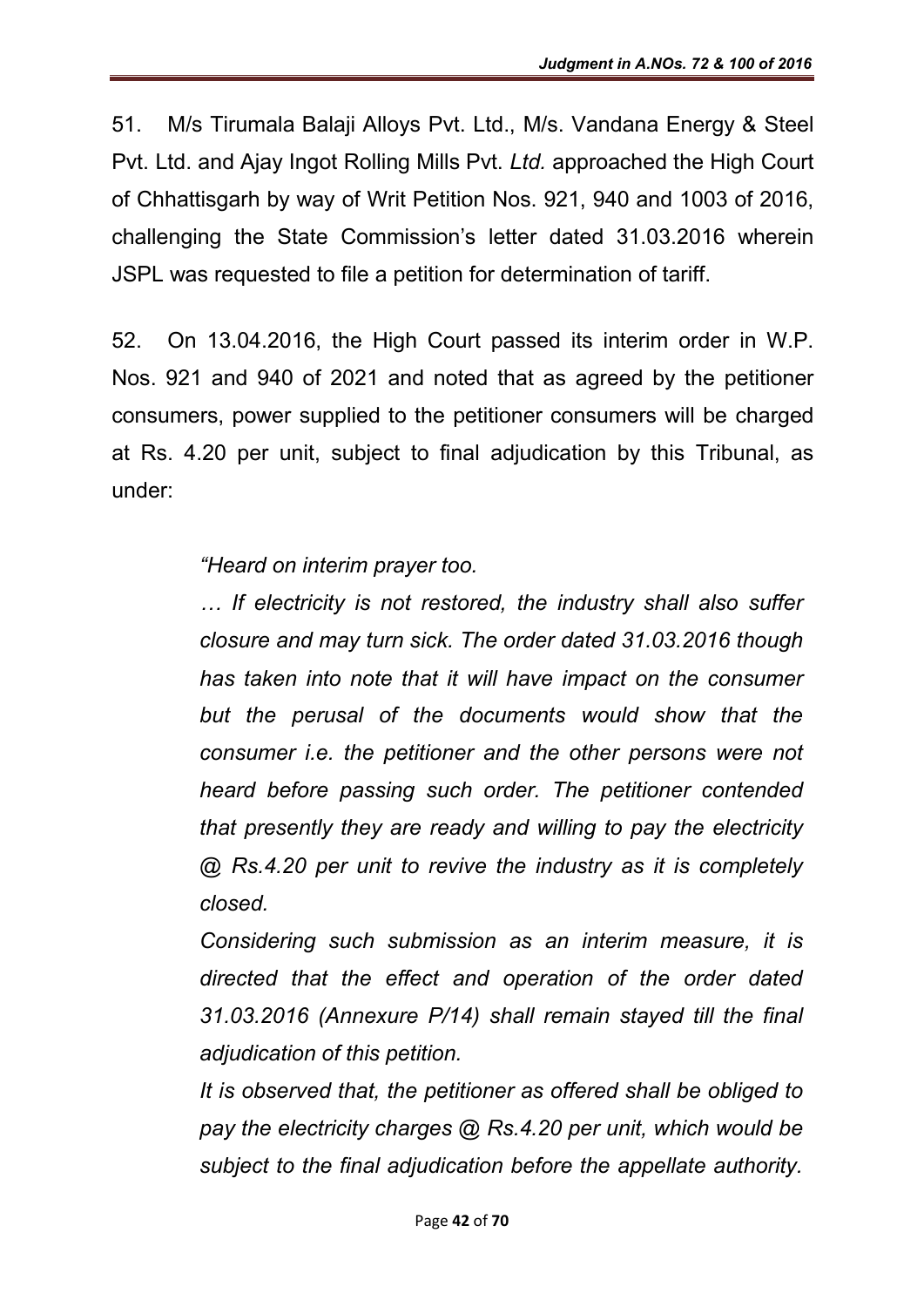*It is further observed that Jindal Steel and Power Limited be entitled to supply the electricity to the petitioner from Dongamauha power plant without prejudice to their right. It is expected that restoration of power shall be done expeditiously as possible."*

53. RIUS also filed Writ Petition No. 1009 of 2016 before the High Court and raising its concern regarding disconnection of power by JSPL, however, the same was withdrawn after negotiating and finalising an agreement with JSPL for supply of power from Dongamahua CPP at the rate of Rs. 4 per unit and the supply of power to the members of RIUS was commenced from 22.04.2016 onwards, however, RIUS vide letter dated 21.09.2016, filed complaint with the State Commission that JSPL is disobeying the Impugned Tariff Order dated 23.12.2014 and charging a tariff of Rs. 4.00 per unit instead of Rs. 2.50 per unit for supply of power to its consumers in JIP from April 2016 onwards.

54. We fail to understand that once the issue was under examination by the State Commission, the RIUS should not have compromised with JSPL, and once settled for an agreement, it cannot be considered to be arrived at under threat.

55. The action by the State Commission can also be questioned here regarding its lethargic response in the matter and allowing the high handedness, if any, by the distribution licensee.

56. In response to State Commission's notice dated 13.04.2016, JSPL submitted its report before the State Commission on 25.04.2016, stating that: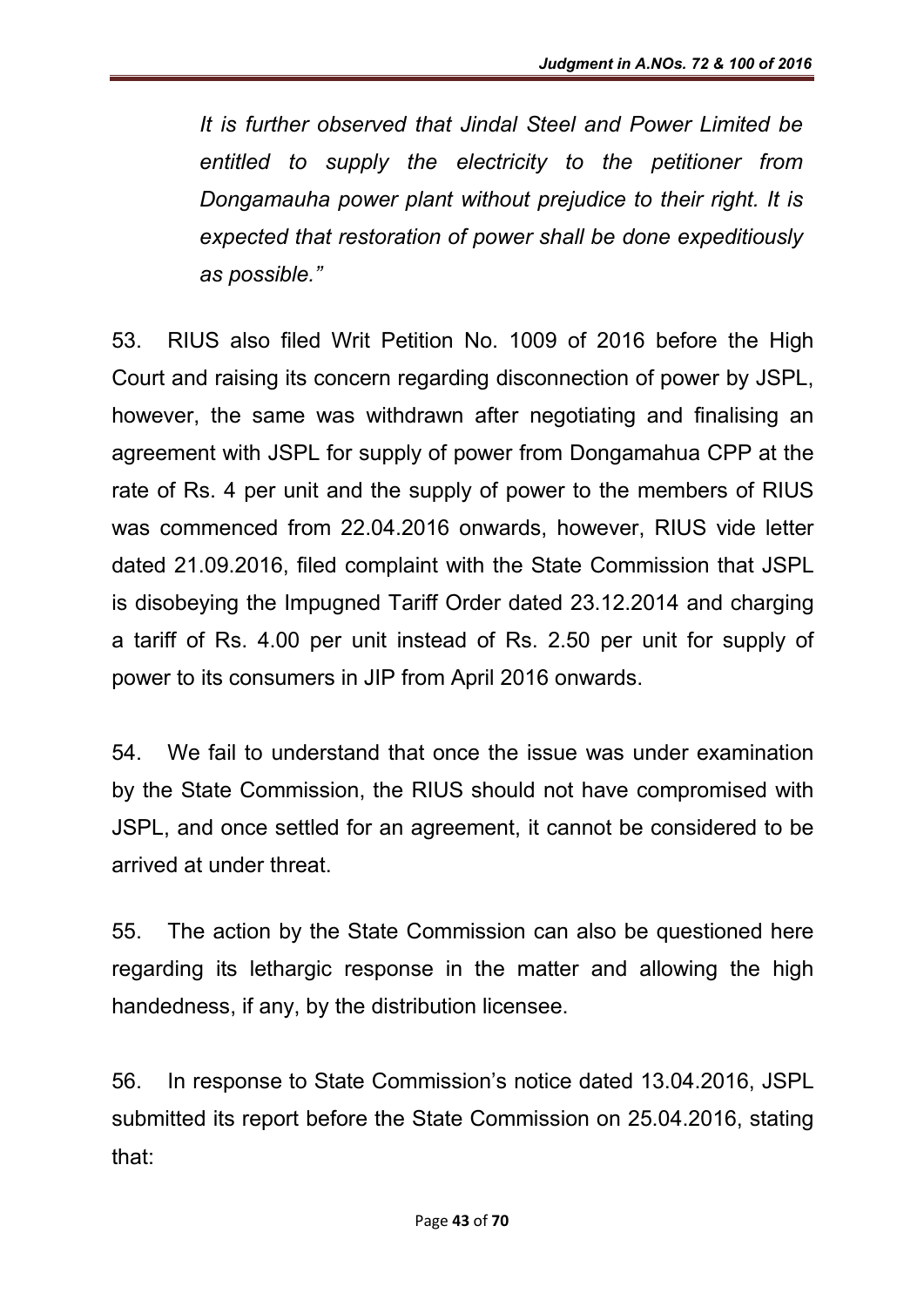(i) The failure to supply power to its consumers in JIP was due to non-approval of power procurement by JSPL from an alternate source.

(ii) Vide its letter dated 02.03.2015, the State Commission had also rejected JSPL's request for procurement of power through competitive bidding.

(iii) JSPL has been advised not to make any comments or submissions in relation to the appeals pending before this Tribunal. (iv) Upon being approached by RIUS, the issues have been resolved and the power supply to entire JIP has been commenced from 22.04.2016.

57. It is difficult to understand, the role of Appellant on one side and the role of the RIUS, the industrial consumer association on the other hand and the statutory role played by the State Commission. We find it appropriate to add here that all the three contributed to this situation where multiple petitions, cross petitions are filed at every level.

58. Accordingly, this Tribunal vide interlocutory order dated 11.06.2021 made certain observations and issued directions for compliance:

### Order dated 11.06.2021

*"1. This appeal, being no. 100 of 2016, filed by Jindal Steel & Power Limited (JSPL) challenging the Order dated 23.12.2014 passed Chhattisgarh State Electricity Regulatory Commission (CSERC)* has been pending since 2016. It is stated that *another appeal, being no. 72 of 2016, is also connected and is similarly pending. The order primarily challenged by the first*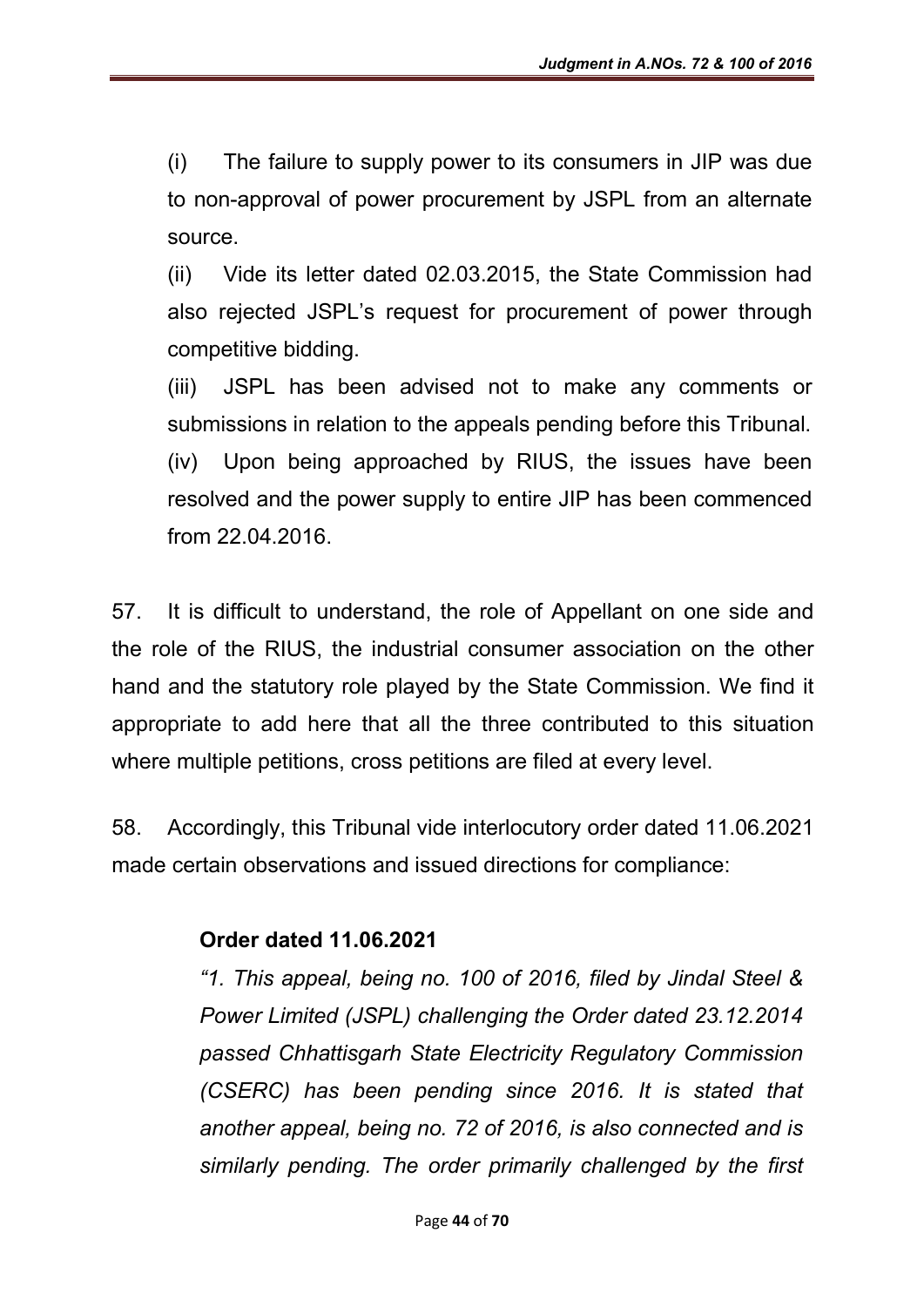*said appeal is the Tariff Order passed by CSERC determining the tariff of Rs 2.50/kWh which is expected to be charged by JSPL from its consumers which include the members of Raigarh Ispat Udyog Sangh (RIUS), the first respondent in the appeal. The appeal is presently listed on 10.12.2021, it having been adjourned over the past several dates of hearing primarily by the Court Master under the administrative instructions due to limited working of this Tribunal in the pandemic conditions, neither side in the said matter(s) having moved this Tribunal for urgent hearing all along.* 

*2. When this Vacation Bench assembled today to hear the matters listed for the day, learned counsel, Mr. Vishrov Mukherjee, representing RIUS (first respondent) mentioned the matter requesting for his applications (IA no. 903 and 904 of 2021) to be taken up for urgent hearing today, his submission being that on account of certain dispute between the parties, the members of RIUS (an association) were facing threat of disconnection of the electricity supply by the appellant JSPL (distribution licensee). Having heard the learned counsel and Ms. Divya Chaturvedi who appeared, on advance notice, on behalf of the appellant (non-applicant), we directed that this matter shall be taken up at the end of the board and that it be included in the supplementary list that may be issued.* 

*3. Before we took up the matter at the end of the board, some of the relevant papers relating to the captioned matter have been placed before us through One Drive in the form of digital documents.*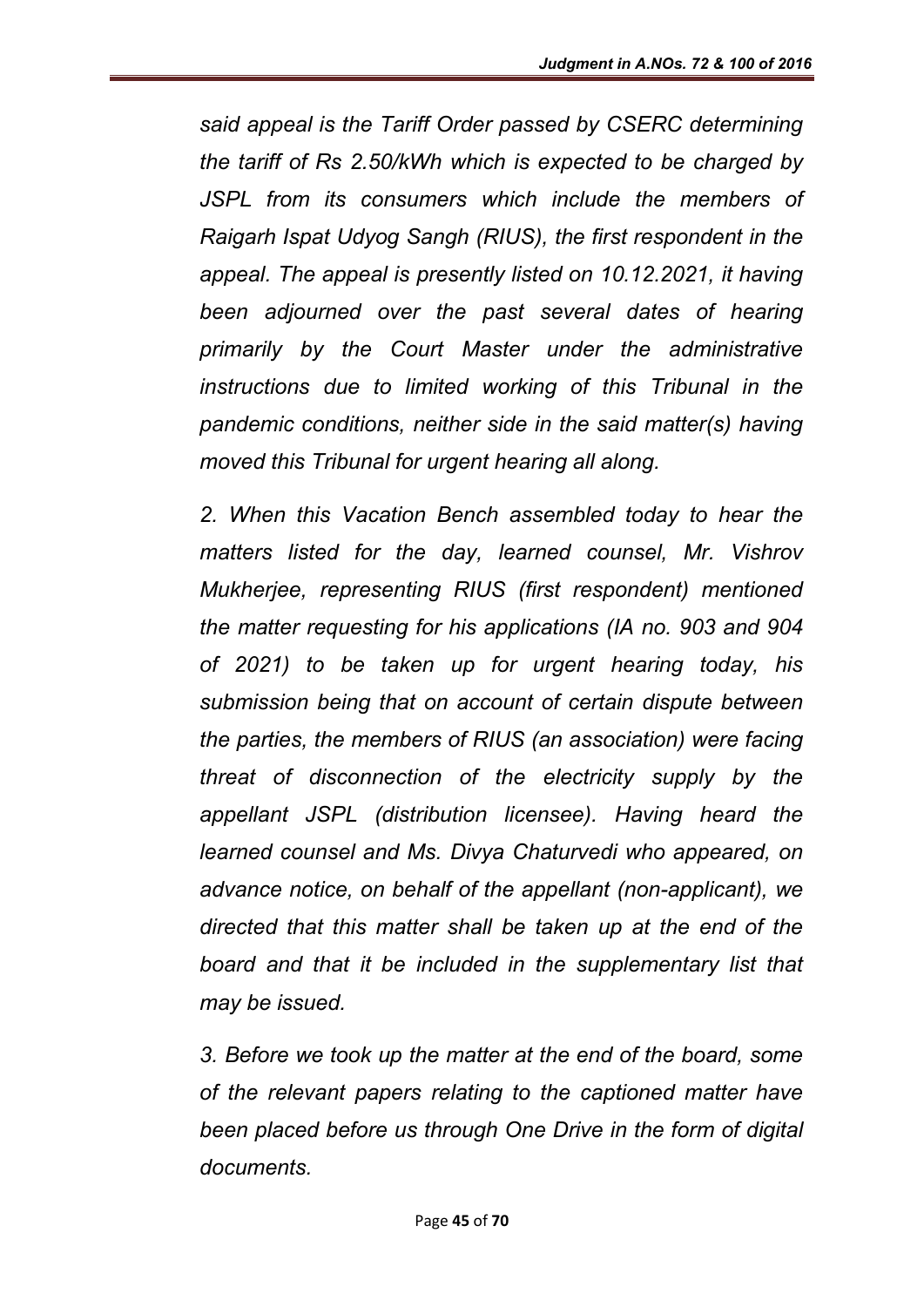*4. It needs to be briefly noted at this stage that the appellant is the distribution licensee for a limited area developed as OP Jindal Industrial Park in Raigarh, Chhattisgarh, the members of RIUS having set up their respective industrial units in the geographical area where the appellant, as the distribution licensee, is obliged to serve and cater to them by providing electricity. The issue of tariff, as mentioned earlier, had come up before the State Commission and it had determined the same at Rs. 2.50/kWh w.e.f. 01.01.2015, the counsel on either side being not clear as to the control period to which the said order pertained.* 

*5. The appellant, the distribution licensee, on whose petition the said tariff had been determined, was aggrieved it claiming a higher level of tariff. It, thus, filed the present appeal (A.no. 100 of 2016). The other appeal (A.no. 72 of 2016) is stated to be pertaining to the order determining generation tariff.* 

*6. While the appeal was pending, the distribution licensee (i.e. the appellant herein) and the consumers (i.e. the members of first respondent RIUS) are stated to have entered into a compromise on 30.06.2018. it appears that by that time several other litigations had been initiated, this including Writ Petition (C) No. 1595 of 2018 with a batch of Writ Petitions bearing nos. 921, 940 & 1002 of 2016, all before High Court of Chhattisgarh at Bilaspur.* 

*7. By the Agreement dated 30.06.2018, the parties i.e. the distribution licensee (appellant) and the aforesaid consumers (RIUS) agreed between themselves to waive the rights*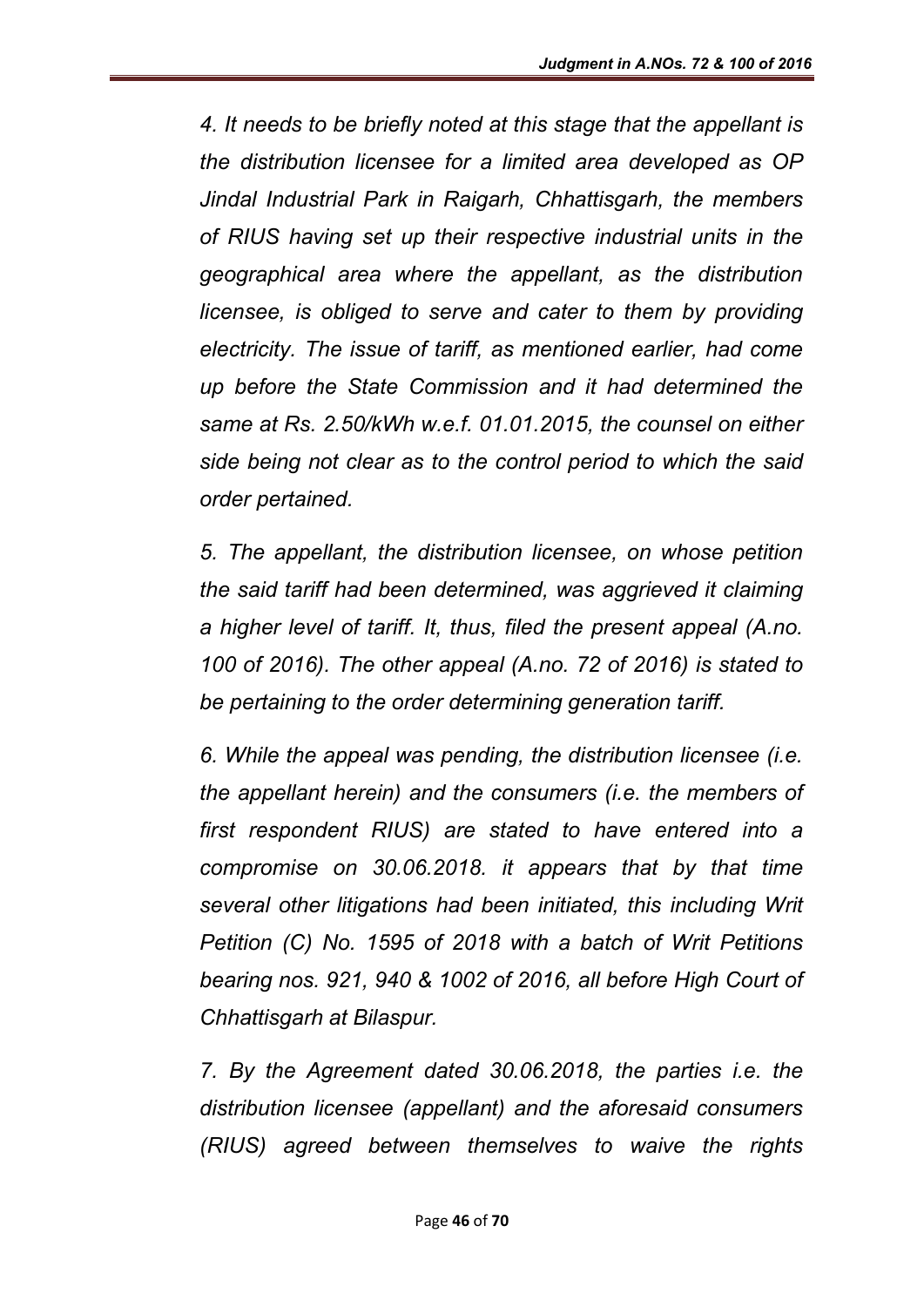*declared in their favour or against them by the State Commission, this Tribunal or the High Court, in relation to supply of electricity, any time in the past and further confirmed not to assert for enforcement of any such judgment/order/direction/decision. It appears that by the said agreement, the said parties also inter-alia decided to seek withdrawal of the cases, amongst others, the two appeals mentioned above pending before this Tribunal and the Writ Petitions referred to earlier. By the said agreement, the parties also agreed and decided that the tariff payable by the said consumers shall be as agreed upon and as reflected in the Term Sheet which was made part of the agreement, it being the published tariff of Chhattisgarh State Power Distribution Corporation Limited (CSPDCL) applicable for similar industrial consumers less 25% (on demand and normal energy charge) subject to a minimum tariff of Rs. 4.00 per kWh after all adjustments.* 

*8. The parties i.e. distribution licensee and the group of consumers (the applicant herein) moved the Chhattisgarh High Court by an Interlocutory Application (IA) which was considered on 24.07.2018. A copy of the Order passed by the High Court of Chhattisgarh by learned Single Judge on that date reveals that the State Commission had made a submission that the agreement is "contrary to law". The High Court declined to enter into that controversy and treated the writ petition as closed, the lis brought before it having come to an end as a result of the compromise placed before it. Noticeably, the High Court did not examine the legality or*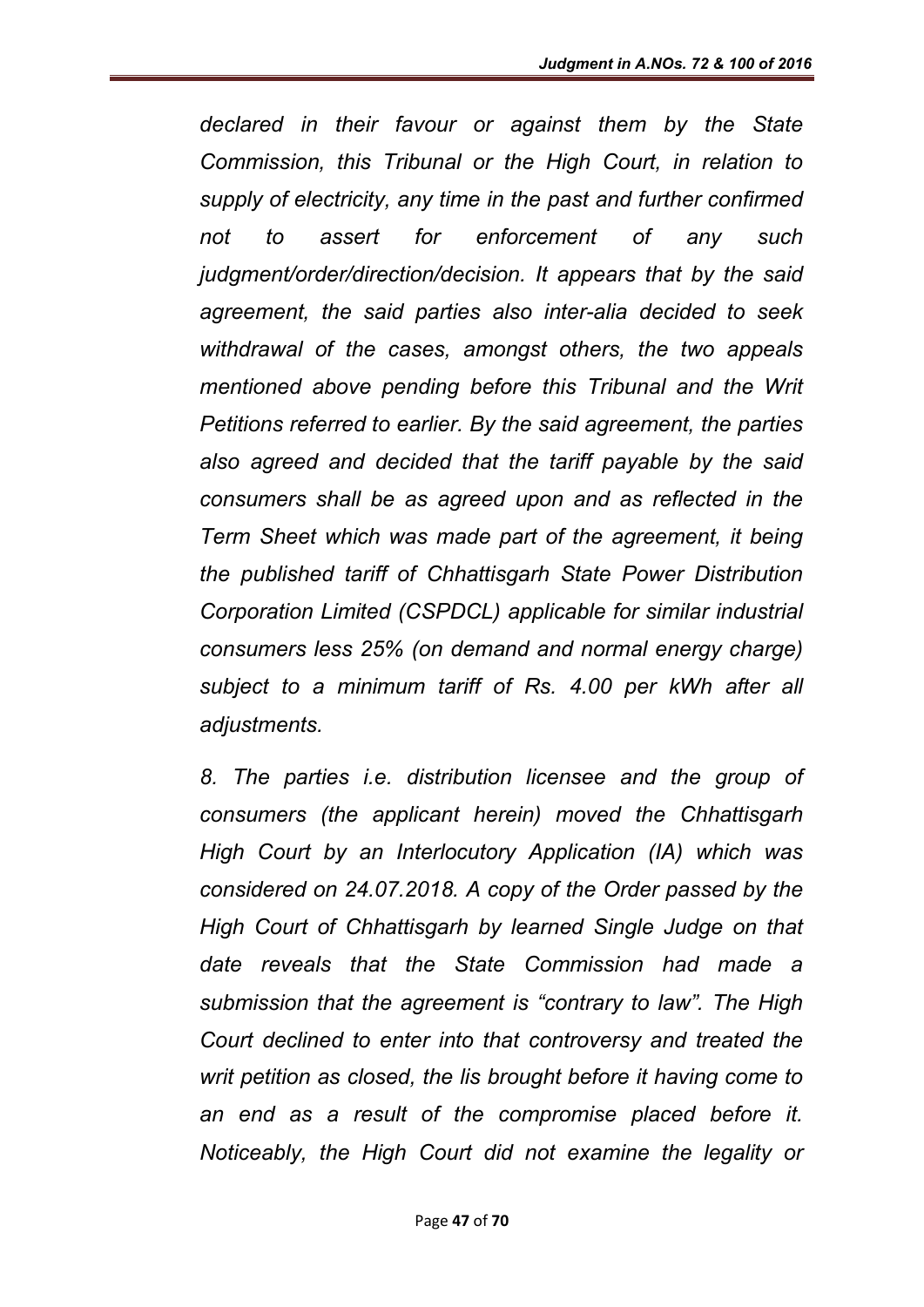*otherwise of the said agreement dated 30.06.2018 nor made any comment thereupon.* 

*9. The CSERC challenged the aforesaid order of the learned Single Judge by Writ Appeal No. 758 of 2018 which was not entertained by the Division Bench and disposed of on 31.10.2018. It appears that the State Commission then brought the matter to the Hon'ble Supreme Court by SLP (C) No. 7553 of 2019. While issuing notice on the said SLP, by Order dated 01.04.2019, the Hon'ble Supreme Court directed that in the meantime this Tribunal hear and decide the pending IAs in the two appeals, as mentioned earlier, the date of hearing then being 09.04.2019.*

*10. On our query, learned counsel on both sides submitted that the two appeals (Appeal nos. 72 of 2016 and 100 of 2016) were at the relevant point of time pending before the Coordinate Bench (Court-I) and that the hearing could not took place because the Technical Member then part of that Bench retired and, thereafter, the matters got dislocated and though allocated to this Bench (Court-II), have remained pending due to the pandemic condition mentioned earlier.* 

*11. The submission of the learned counsel for the applicant/first respondent (RIUS), as indeed of the appellant, have brought out that the parties herein have on their own regulated the business of sale and purchase of electricity in terms of the tariff they had agreed upon by the compromise entered into on 30.06.2018. it has been submitted that a joint application for withdrawal of this appeal connected with appeal*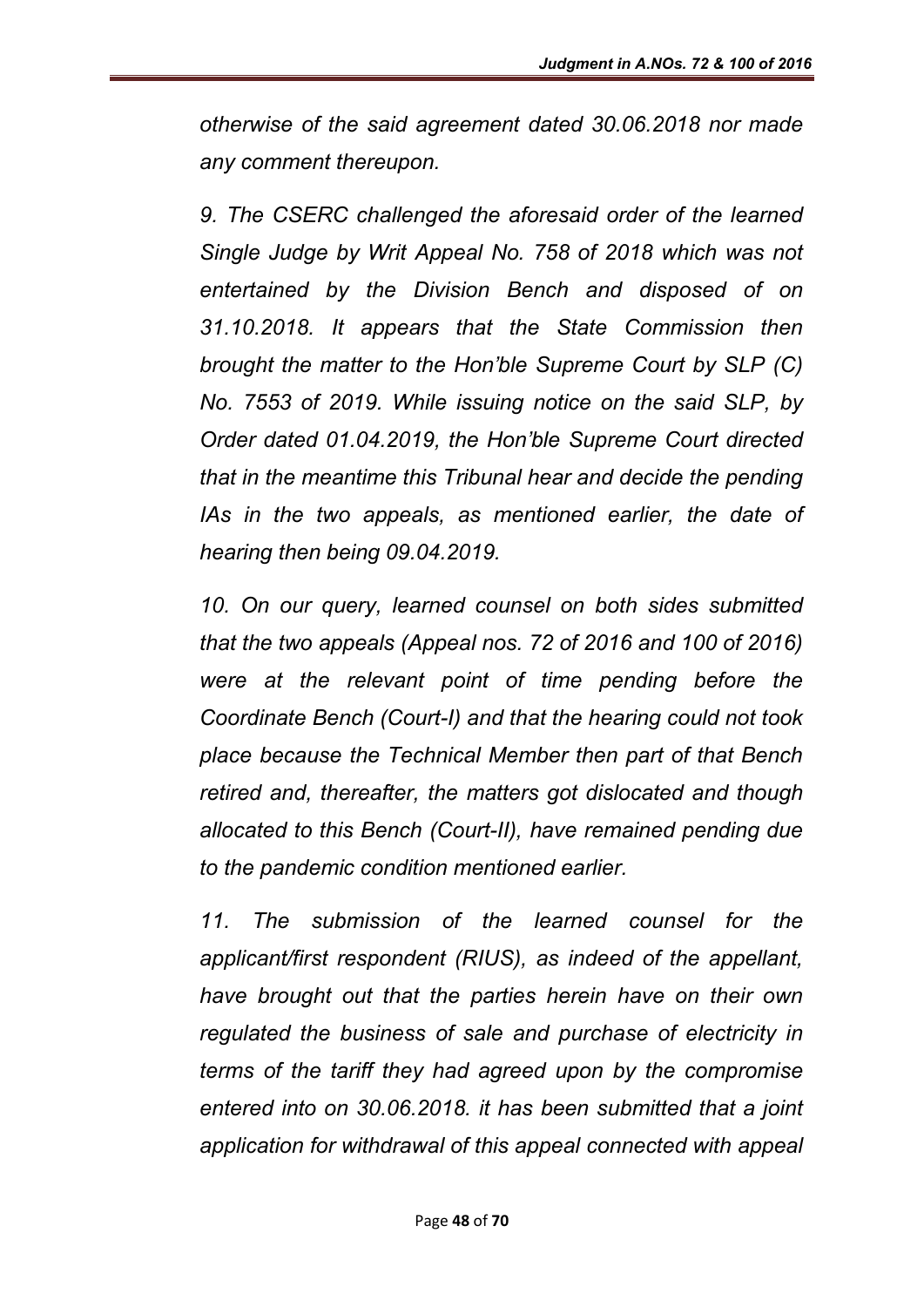*no. 72 of 2016 was moved in terms of the agreement dated 30.06.2018 but then it was withdrawn primarily because the first respondent opted out, its submission being that uninterrupted power supply was not ensured. On the other hand, it is the submission of the appellant that the joint application was withdrawn because the State Commission was opposing it.* 

*12. Be that as it may, the fact remains that the appeal at hand is still pending with the connected appeal.* 

13. The current controversy leading to the prayer for urgent *listing and interim relief has come up against the backdrop pleaded in the application for directions as under:* 

*"2. RIUS is filing the present application for interlocutory orders as JSPL has terminated supply of power to several members of RIUS and JSPL is proposing to terminate supply to the other consumers as well, which will cause irreparable injury to such members of RIUS. JSPL has already:-*

*(a) Issued illegal disconnection notices issued by JSPL to members of RIUS (dated 16.04.2021), demanding charges which are over and above the tariff fixed by the Ld. Chhattisgarh State Electricity Regulatory Commission ("Ld CSERC") and the tariff agreed between RIUS and JSPL in the Agreement dated 30.06.2018; and* 

*(b) Addressed subsequent written and oral instructions issued to certain consumers to shut down their High Tension (HT) power supply.*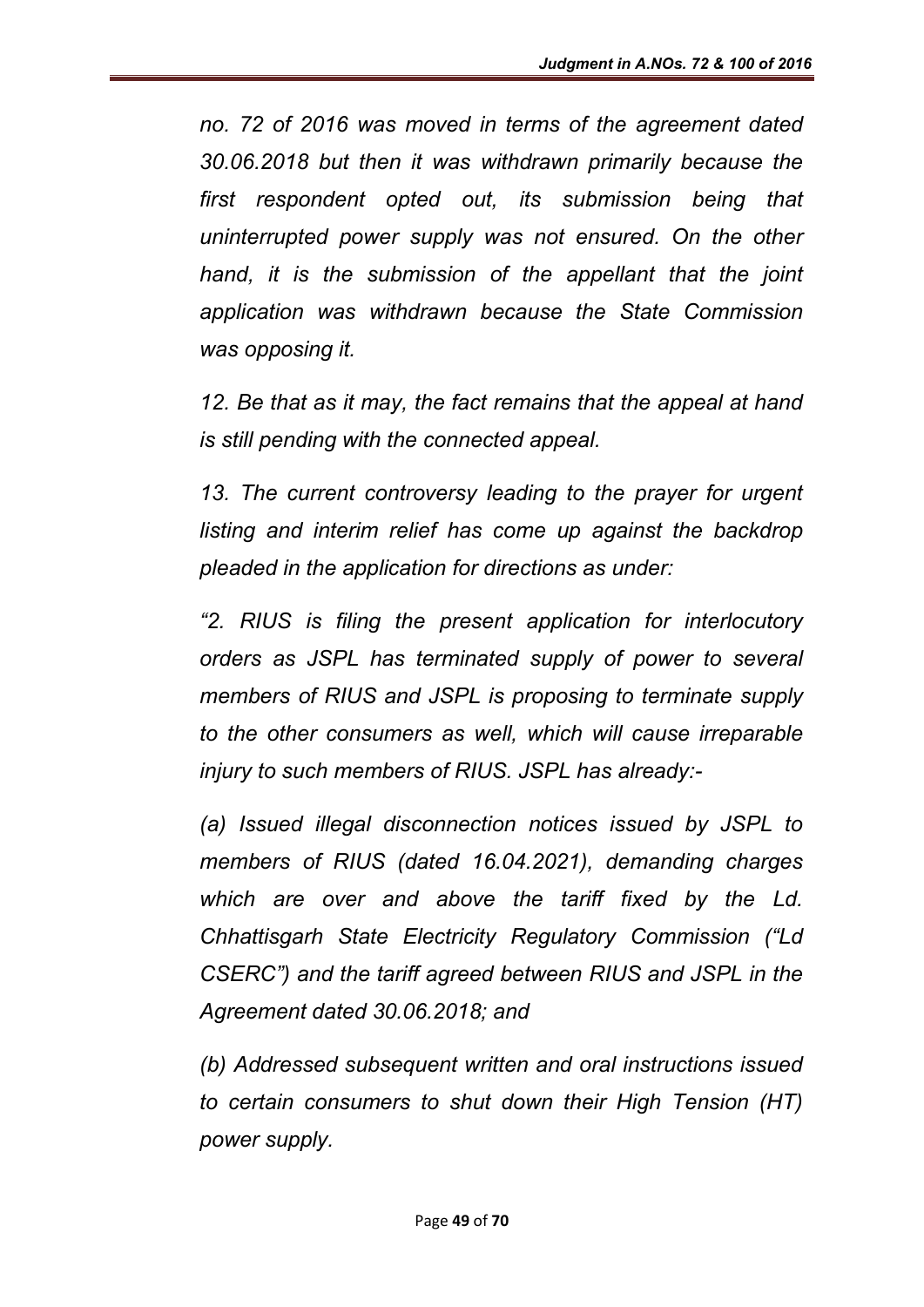*3. Any disconnection of power supply by JSPL will be in violation of: (a) Directions of Ld. CSERC in the Order dated 30.05.2018 in Petition No. 4/2017(M), wherein JSPL was directed to ensure uninterrupted continuous power supply to the consumers of JIP. This Order of Ld. CSERC was never challenged by JSPL and the same has attained finality. (b) Terms of the Agreement dated 30.06.2018 signed by JSPL and RIUS [Third Recital read with Article 8]. …"* 

*14. The prayer in the application is set out as under:* 

*"22. In view of the aforesaid submission, it is most respectfully prayed that this Hon'ble Tribunal may be pleased to:* 

*(a) Direct Appellant to not disconnect the High Tension power supply to the consumers in Jindal Industrial Park including the members of Raigarh Ispat Udyog Sangh;* 

*(b) Direct Appellant to restore connection and resume supply to units where supply has been interrupted; and* 

*(c) Pass such other Order(s) as this Hon'ble Tribunal may deem just in the facts of the present case."* 

*15. Having heard the learned counsel on both sides and having gone through the limited documents that have been made available for urgent hearing today, we record a primafacie view that the parties seem to have unauthorizedly engaged themselves in transactions which are possibly and wholly outside the law, they seemingly having usurped the jurisdiction of the Regulatory Commission by entering into the compromise agreement dated 30.06.2018 which, if so done, is*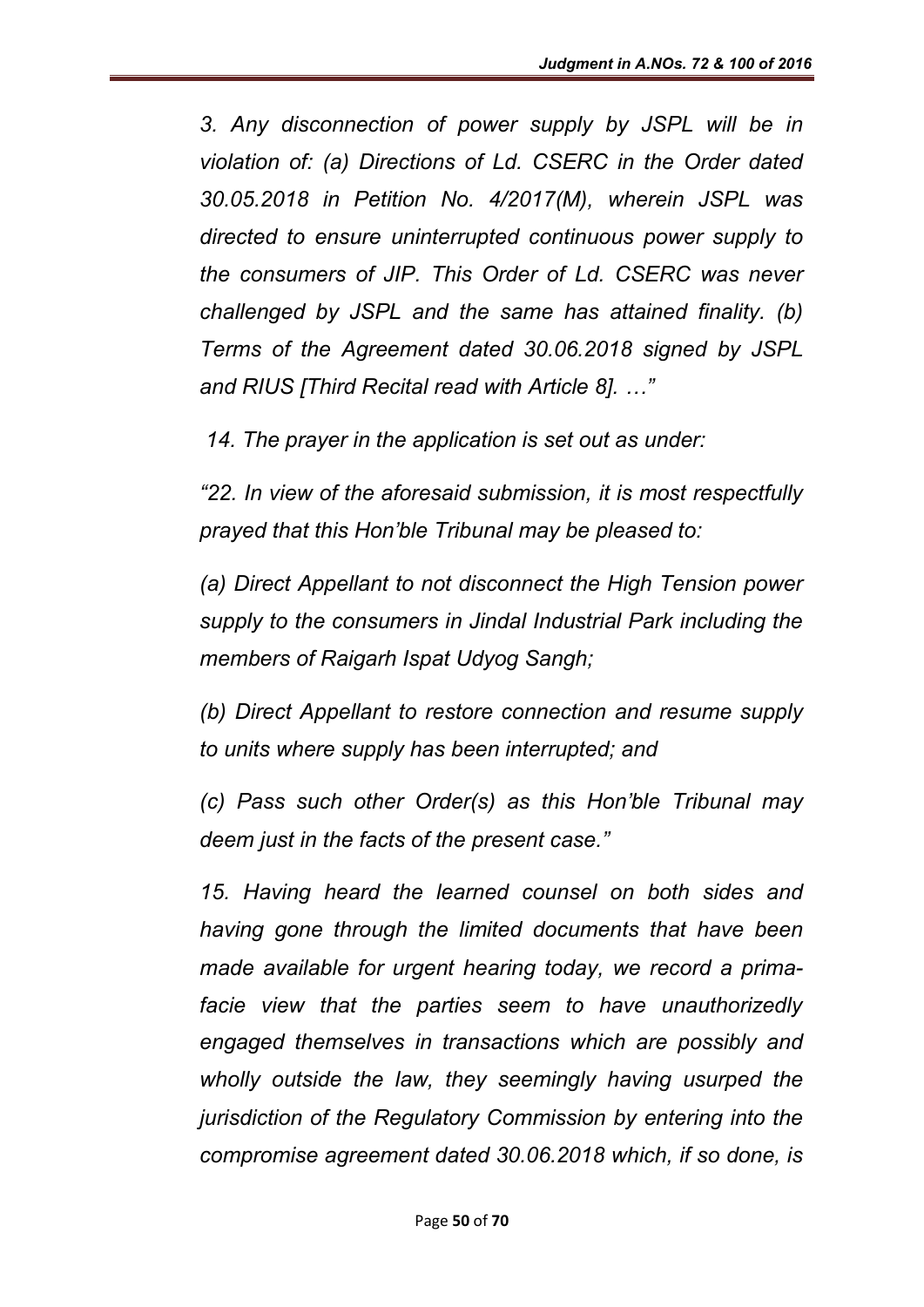*impermissible. Though, the learned counsel for the appellant submitted that the party she represents is conscious that they are obliged in law to approach the State Commission, the fact remains that as on date nothing is shown to us that the compromise agreement dated 30.06.2018 was ever taken to the State Commission for it to be adopted by the Regulatory Authority.* 

*16. We find that the agreement dated 30.06.2018, even otherwise, was not fully acted upon, illustratively the two appeals at hand having survived, the parties not being inclined to seek withdrawal.* 

*17. The fact remains that the question of tariff determination, as done by the State Commission, is still subject matter of appellate scrutiny by this Tribunal where the matter is pending. The parties did not even approach this Tribunal for its imprimatur – final or interim, over the determination of tariff done by them on their own by the aforesaid agreement, if that was at all permissible in law.* 

*18. The result of the Writ Petition by the Order which was challenged now pending before Hon'ble Supreme Court, cannot come in the way of this Tribunal for examining the conduct of the parties in above light, in as much as the validity or legality of the compromise has not been examined by the Writ Court.* 

*19. Under the regulatory regime, as we presently understand, the tariff determination is the exclusive domain of the Regulatory Commission subject, of course, to appellate*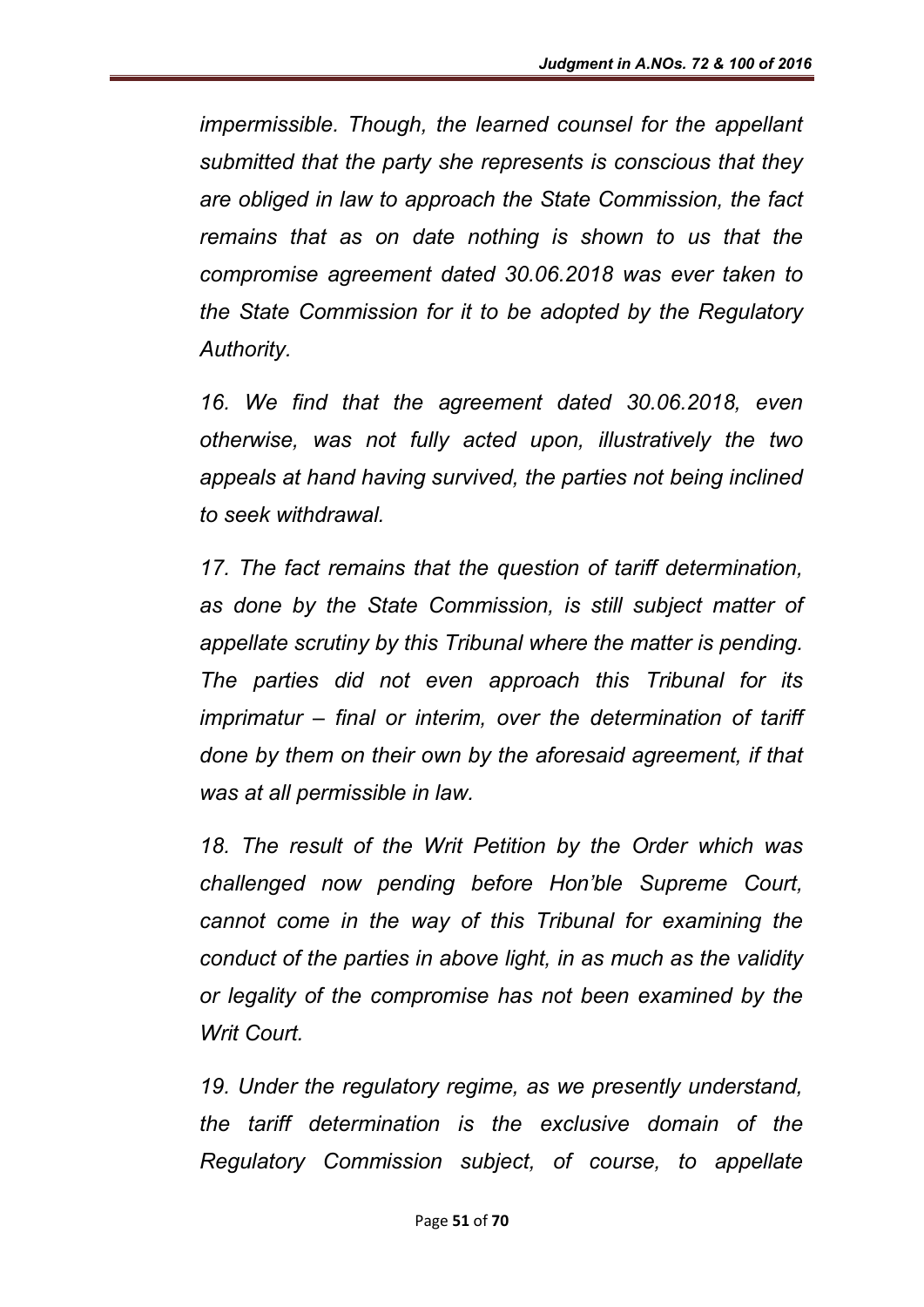*scrutiny first by us and finally by the Hon'ble Supreme Court. Prima-facie, this function cannot be taken by the parties in their own hands, not the least by a distribution licensee. We presume the obligation to abide by the tariff as determined by the Regulatory Commission is part of the conditions of license given to the distribution licensee. In the facts revealed before us, we would like to have it examined as to whether by entering into the agreement dated 30.06.2018, there has been a breach of the said conditions of distribution license granted in favour of the appellant.* 

*20. Be that as it may, the falling apart of the compromise agreement dated 30.06.2018 entered into by the parties unilaterally, keeping aside the statutory authorities, cannot be allowed to become the subject matter of the appeals at hand wherein the questions of legality and validity of the tariff orders passed by the Commission is to be gone into. If at all, the event mentioned in the applications constitutes a cause of action which has nothing to do with the matter at hand of these appeals.* 

21. Therefore, while declining any direction of the nature *mentioned in the captioned applications, we direct the State Commission to assist us for bringing clarity to the facts. The State Commission, through its Secretary, shall file an explanatory affidavit setting out its position vis-à-vis the compromise agreement dated 30.06.2018, also clarifying as to whether it has been privy to the tariff settled by the parties by the said agreement and whether it has been regulating the business of sale/purchase of electricity, thereby violating the*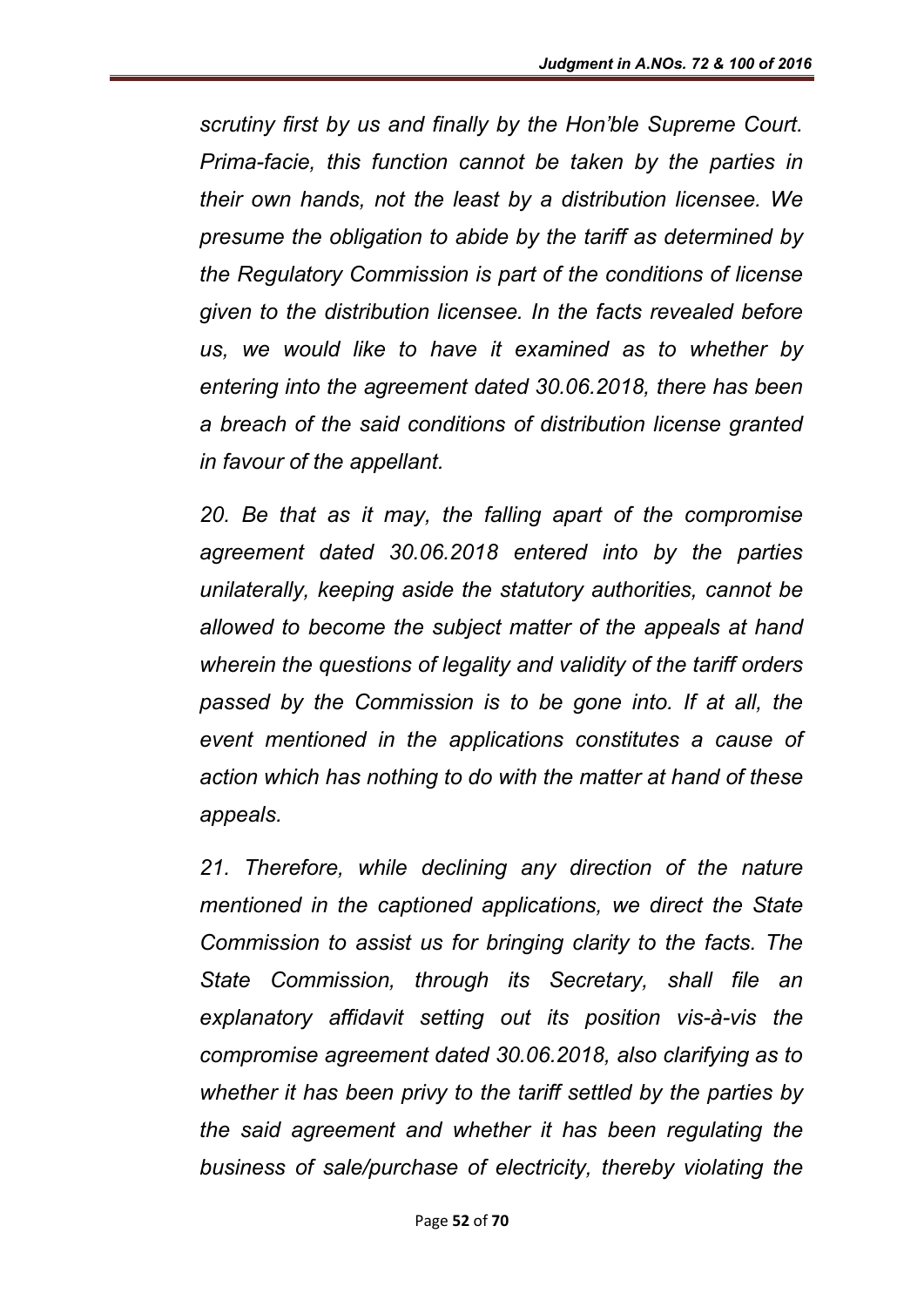*tariff determined by the Commission. Similarly, we call upon the appellant (distribution licensee), to also discover on oath supported by all relevant documents the justification in law for the acts indulged in leading to the execution of the Agreement dated 30.06.2018, also giving detailed account of the excess money collected as tariff in terms of the said agreement dated 30.06.2018 over and above the tariff determined by the State Commission.* 

*22. The discovery shall be made by affidavit of a responsible officer of the appellant within four weeks of today. The Commission shall also file its response within the same period.* 

*23. The applications are disposed of accordingly.*

59. Accordingly, during the hearing on 28.03.2022 adjourned the matter after hearing the Ld advocates of all sides:

> *"We have heard learned counsel for the parties further. From the submissions made, there seems to be a possibility of some common ground being found by the parties on their own so as to resolve the inordinately delayed resolution of multiple knots in which the parties seem to have bound themselves, courtesy also some orders of the regulatory commission. The learned counsel propose to come with some possible solutions which must be submitted well in advance, after a consensus emerges, before the next date of hearing."*

60. However, the parties failed to arrive at a consensus and therefore, it was decided to hear the matter further for prosecution.

## *Our Observation and Analysis*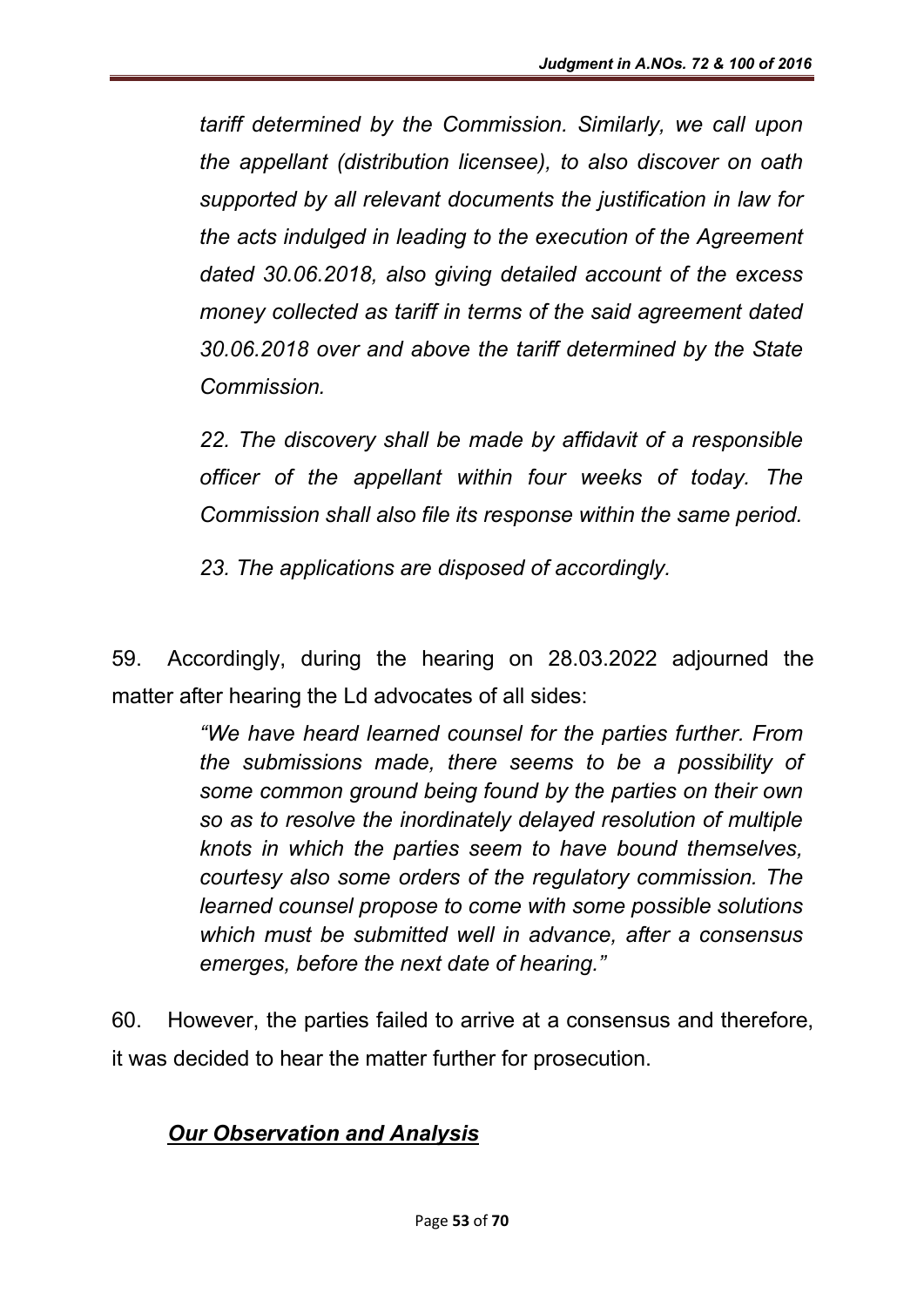61. The first issue which emerges out of the two captioned Appeals is whether the Appellant is bound to supply power from the Raigarh CPP even if no surplus capacity is available or the surplus capacity available is erratic and fluctuating in nature.

62. It is important to note the Appellant: JSPL obtained the permission, of setting up the JIP under the Industrial Policy of the State Government and supply of power to the industrial consumers of the JIP area, under the provisions of the Indian Electricity Act, 1910. However, with the enactment of the Electricity Act, 2003, JSPL, the Indian Electricity Act, 1910 was repealed.

63. As per the provisions of the Electricity Act, 2003, the distribution licensee, JSPL was required to obtain the necessary Licence for distribution of Electricity from the State Commission under the provisions of section 12, 14, and 15 of the Electricity Act, 2003, and the conditions specified in the Licence shall become binding for the distribution licensee (JSPL in this case).

64. It is, thus, important to note certain relevant conditions specified in the Licence so granted by the State Commission. As part of the application filed by JSPL before the State Commission, it was submitted that:

> *"The power required by the Units in JIP shall be supplied by JSPL from its power plant at Raigarh------.*

*[…]*

*-----*

*10. Particulars of demand/supply*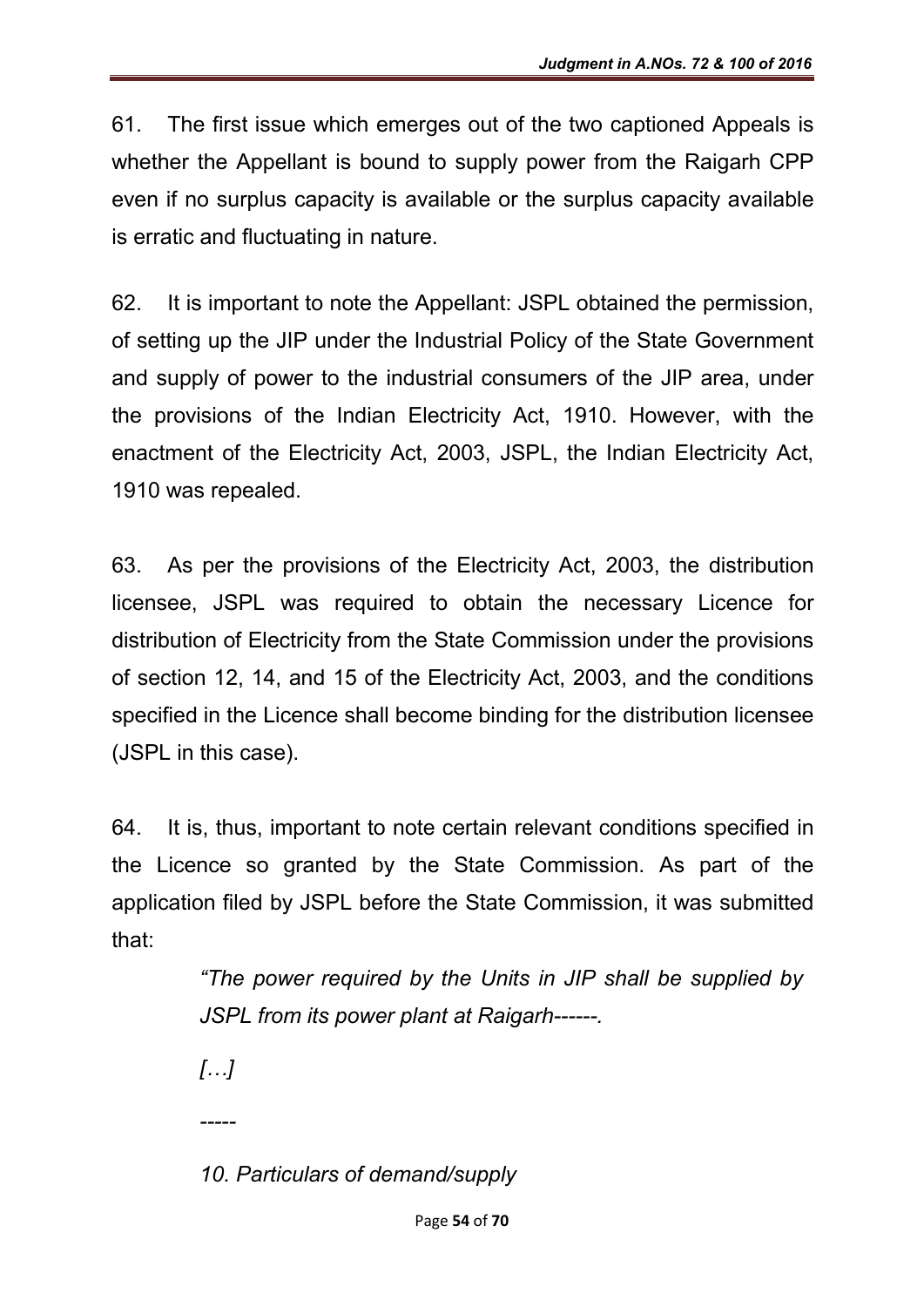*(a) Expected demand in area of supply : 400 MVA (300 MW) on full implementation of the Industrial Park.*

*(b) Source of obtaining power :* 

*i. 120 MVA (90 MW) from Jindal Steel & Power Ltd., Captive Power Plant at Patrapali Village, Ghargoda Tehsil, Raigarh District.*

*ii. 280 MVA (210 MW) from the proposed 1000 MW capacity power plant of Jindal Power Ltd., Tamnar Village, Ghargoda Tehsil, Raigarh District."*

65. Further, one of the conditions as stipulated in the Licence by the State Commission provides that:

> "*A distribution licensee may procure electricity from any source subject to the terms and conditions of his license and under the regulatory supervision of the Commission. However, the applicant's plea has all through been supply of power from his captive power plant."*

66. Further, certain other conditions were incorporated by order dated 29.11.2005, one of such condition was that:

> *"Existing tariff (Rs. 2.50 per unit) being charged from the industrial consumers in the designated area of JIP shall continue to be charged by JSPL, till the tariff for supply is determined by the State Commission."*

67. It is thus, clear that the conditions as stipulated in the MoU have been amended by the conditions as specified in the Licence granted by the State Commission. The Appellant and the Respondent RIUS are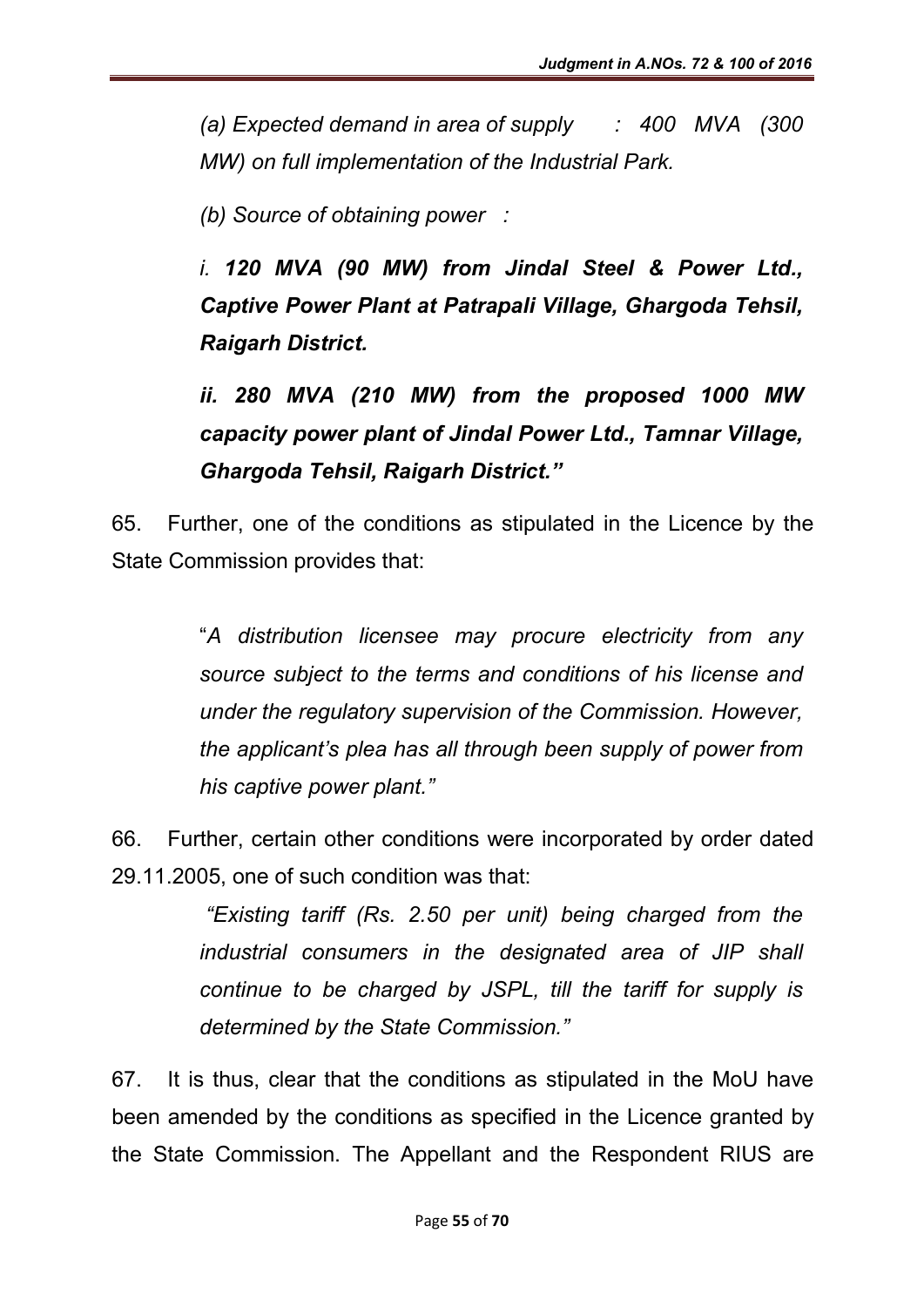bound by the provisions of the State Regulations and the Licensing conditions including the Tariff.

68. From the above, it is clear that the Appellant sought permission to supply electricity from two Generating Stations namely existing Raigarh CPP and proposed 1000MW JPL IPP to a capacity of 90 MW and 210 MW without specifying the percentage share of electricity in case load requirement is below 300 MW, however, the State Commission through its order dated 29.09.2005, while granting the Licence has specified that a distribution licensee may procure electricity from any source subject to terms and conditions as specified.

69. Therefore, the State Commission allowed JSPL to procure power from any source subject to terms and conditions of the Licence. It is settled principle of law that any distribution licensee can not be bound by the terms of the Licence to procure electricity from a particular source and also any condition laid down prior to the enactment of Electricity Act, 2003 shall be bad in law if it is inconsistent with the provisions of the Electricity Act, 2003.

70. This Tribunal on 04.10.2007, has held that:

*"16. ------ Having obtained the license on the specific condition that it shall apply for determination of tariff, the appellant cannot be allowed to violate the conditions of license. Section 42 of the Act casts a duty on a distribution licensee to supply electricity in accordance with the provisions of the Act."*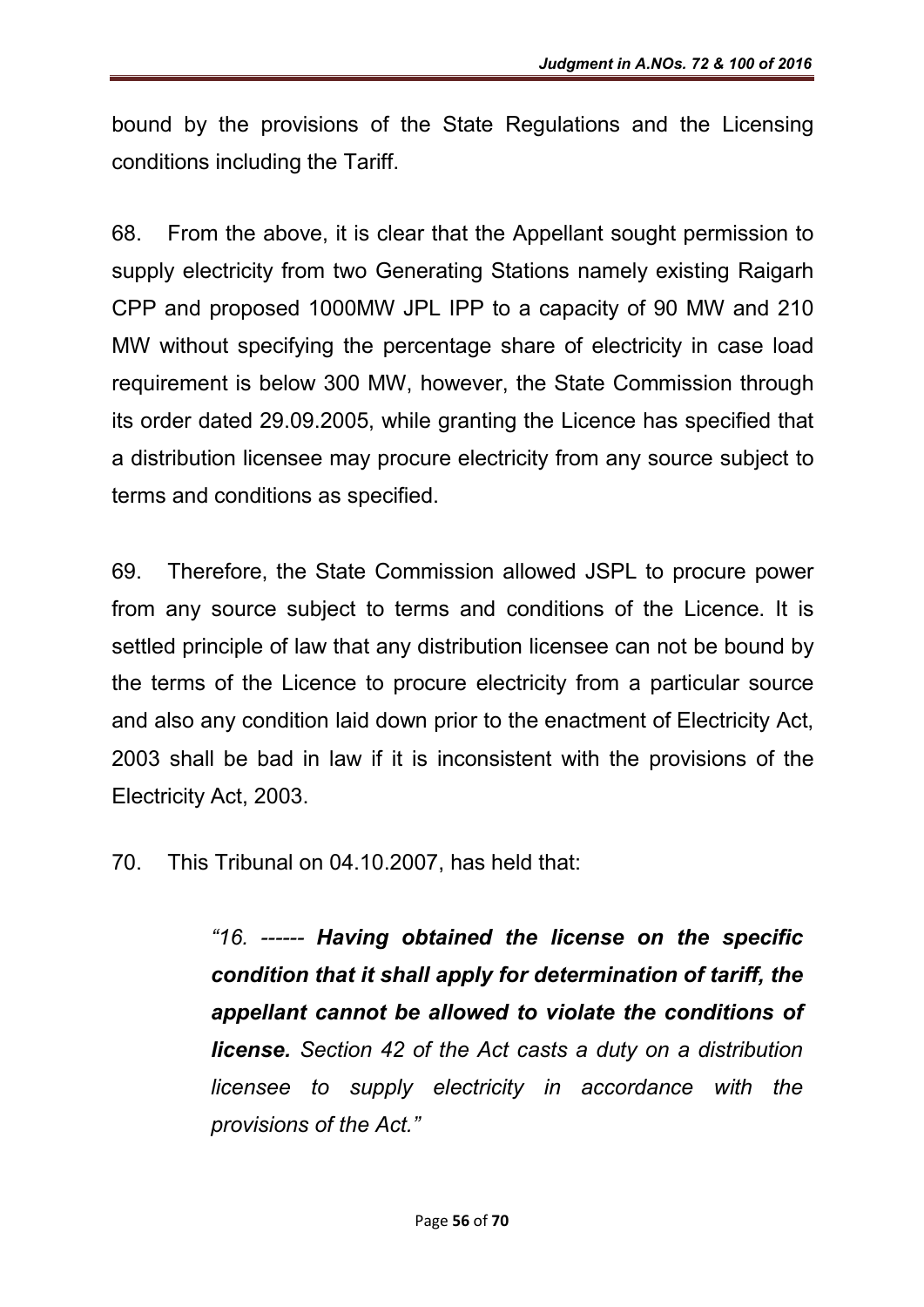71. The Distribution Licensee (JSPL in this case) bound by the provisions of the Act 2003 and the conditions as laid down in the Licence granted by the State Commission. As already mentioned above, the Distribution Licensee can procure power from any source subject to transparent, economic and prudent manner under the legal provisions notified by the State Commission.

72. It may further be noted by the State Commission vide its order dated 27.10.2010 observed that:

> *"1. ----------The licensee i.e. JSPL has set up the industrial area (JIP) on the basis of understanding with the State Government that industries set up would be supplied surplus power available from their captive generating plant------."*

73. From the above, it is seen that the industries shall be supplied with the surplus capacity of the CPP only. Need not to add that any Captive Power Plant is set up by a person to generate electricity primarily for his own use. Further, the Electricity Rules, 2005 mandates that fifty one (51) percent of electricity generated shall be consumed by the captive consumer, therefore, any supply from the Raigarh CPP has to be regulated as per such provisions.

74. The Respondent RIUS submitted that the source of supply of power is already covered under the order dated 29.09.2005 whereby the State Commission granted distribution licence to JSPL. We fail to understand the reasoning given by RIUS as the order by the State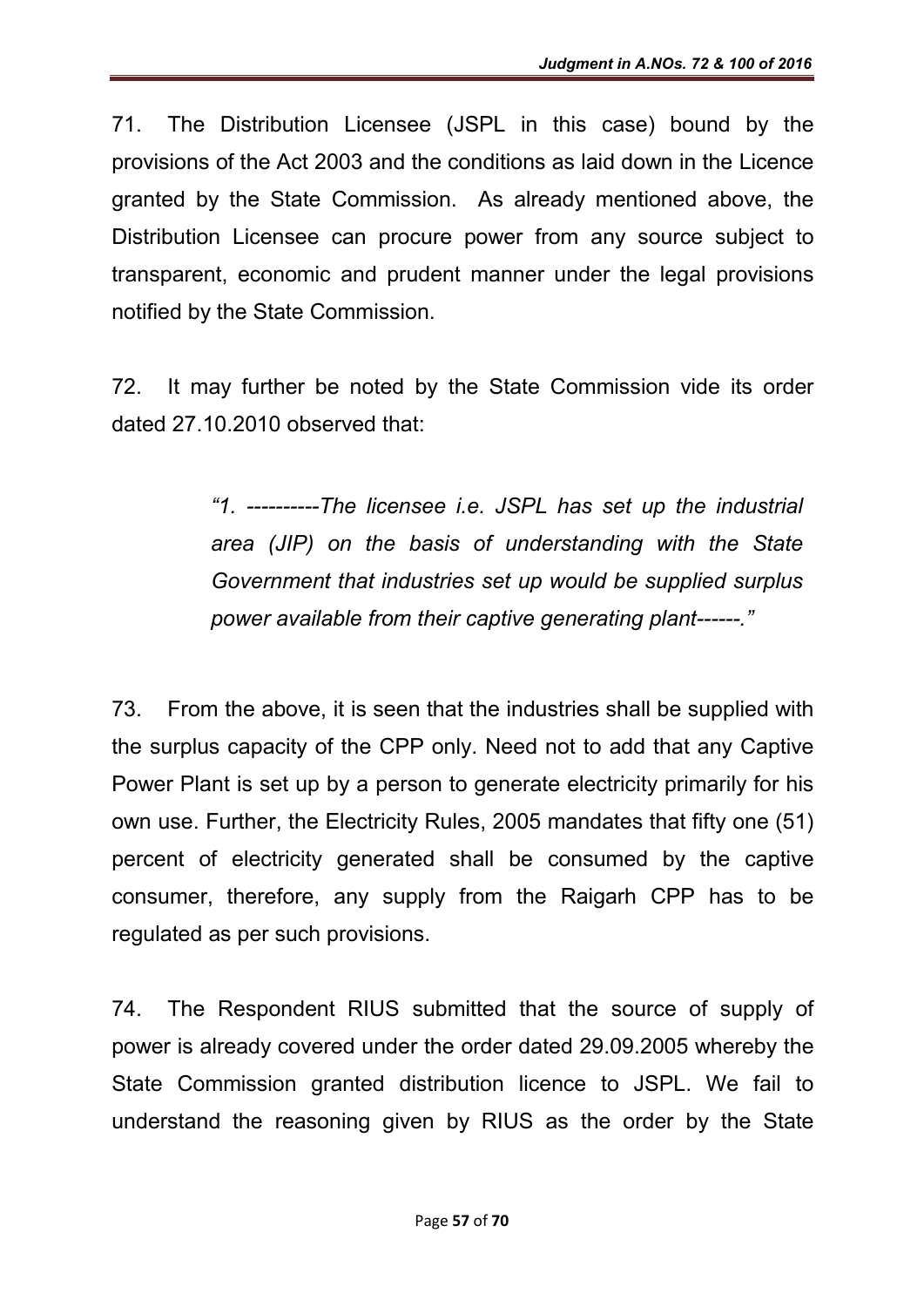Commission has clearly mandated differently as quoted in the foregoing paras.

75. Further, the State Commission on 12.06.2014, issued Tariff Order in Petition Nos. 5-8 of 2014 for CSPDCL for FY 2014-15 and final true-up for Previous Years of CSPGCL, CSPTCL, SLDC and CSPDCL, wherein, the State Commission observed that the load curve prepared by SLDC depicts that the injection pattern of the power supplied by JSPL to CSPDCL has wide variation, supply from JSPL is varying frequently and it is unstable / non-firm power. This observation was also noted by this Tribunal while rendering the judgment dated 26.05.2016 in Appeal Nos. 41 of 2015 and 67 of 2015 for the finding that:

*"10. (A)*

*-------*

*(vii)* We are of the considered Opinion that injection pattern of *such unstable power supply causes even commercial implications, besides creating disturbance in the demand supply balance."*

76. We are of the firm opinion that the Appellant is bound by the provisions of the Act 2003 and the conditions of the Licence as granted by the State Commission. Any provision of the MoU, if it is inconsistent with the provisions of the Act 2003 and the Licencing conditions stands annulled. Therefore, the Appellant shall supply the surplus power from the Raigarh CPP to the extent it is available and is firm power.

77. The second issue which is under dispute is the tariff at which the Licensee i.e. JSPL shall supply the power to the consumers of its supply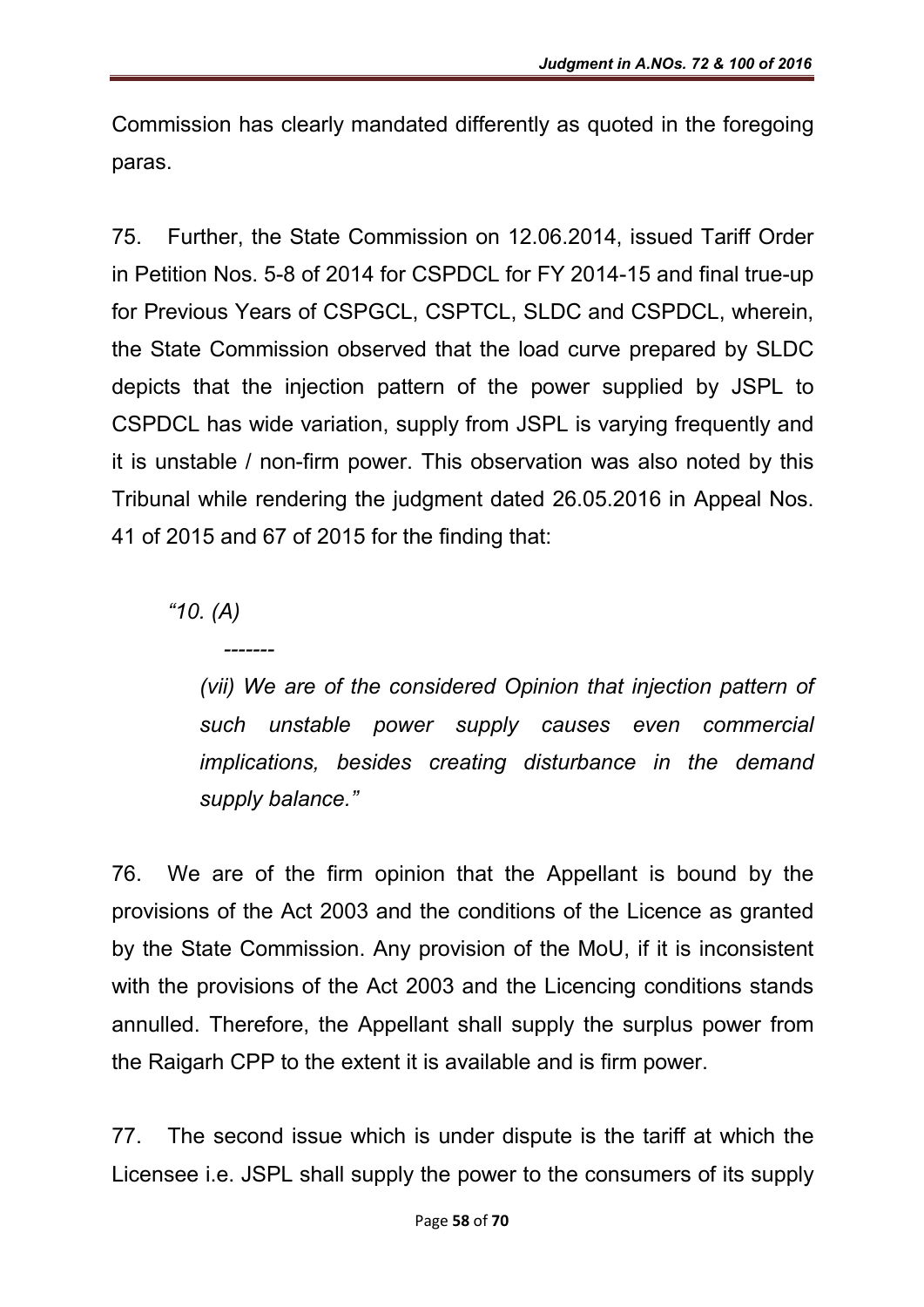area. There cannot be any dispute that the Appellant and the industrial consumers of JIP signed the Power Purchase Agreement (PPA) in the year 2004 wherein the sale tariff was fixed at Rs. 2.50 per unit. However, the agreement was expired after 5 years.

78. Further, the State Commission vide its order dated 29.11.2005, decided that the existing tariff of Rs. 2.50 per unit shall continue to be charged by JSPL, till the tariff for supply is determined by the State Commission. As such the tariff of Rs. 2.50 was only the provisional tariff, and not the tariff as fixed under the provisions of the Act 2003 (section 61, 62, 63 & 64).

79. Considering that the tariff of Rs 2.50 per unit for Raigarh CPP was mutually agreed tariff between the Appellant and the industrial consumers and as decided under the PPA signed amongst them with validity for 5 years, such tariff cannot be declared as tariff determined or adopted under the provisions of the Electricity Act, 2003 and the State Commission should have exercise its powers for the determination of tariff under the provisions of the relevant Regulations. However, as noted, the Appellant failed to provide information as sought by the State Commission including the audited segregated accounts.

80. In case of failure of the Appellant, the State Commission can always discover the tariff under its regulatory powers by examining the technology, cost of equipment, life of the plants etc and declaring the normative costs to arrive at the most optimised solution which could have been in the benefit of the consumers. The State Commission in its order dated 05.11.2008 in Petition No. 23 of 2008 pertaining to determination of tariff for JSPL for FY 2008-09, held that: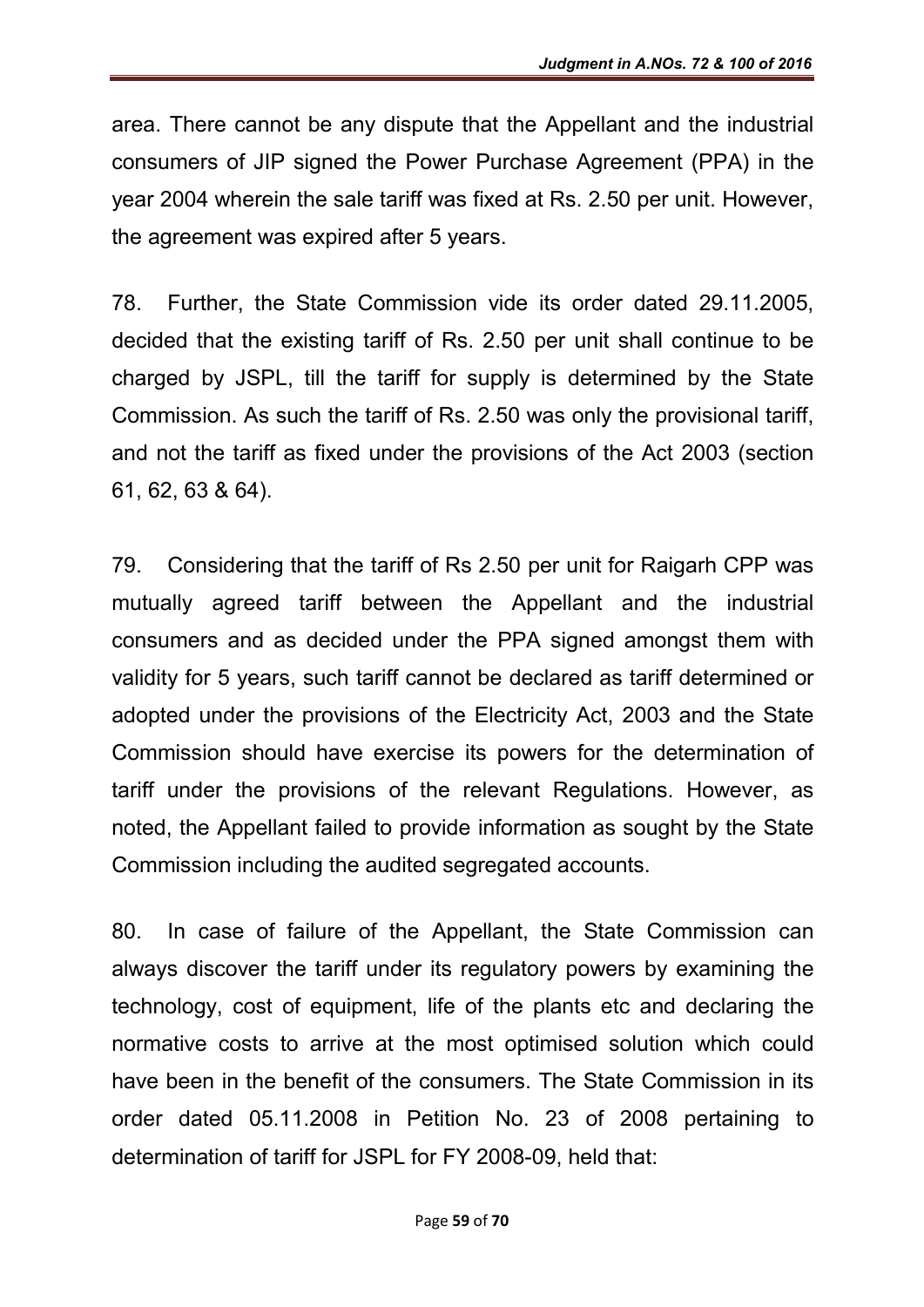*"3. … The Commission is inclined to agree with the request of the applicant in view of the following:*

*(i) Despite a lapse of three months' time from the date of application, the Commission is not in a position to proceed with the task of determine ARR and hence tariff on account of the application being incomplete.*

*---------*

*(iii) At present, the consumers of the industrial park of the licensee are being supplied electricity @ Rs.2.50 per unit as per the agreements in force, some of which pertain to the period prior to the distribution licence was granted to the licensee. The present tariff is less than the Board's industrial tariff applicable for the similar type of consumers. Further, no representation has been received from any consumer of licensee regarding the said tariff. The Commission, therefore, would not like to interfere with subsisting agreements between consumers and the licensee.*

81. Even after making such observations, the State Commission continued with its failure in determining the tariff as vested to it under the Statutory powers. The determination of tariff which was mutually agreed for 5 years cannot be continued and adopted for 25 years. Further, in case of non-compliance by the Appellant, the State Commission should have reviewed the grant of licence section 19 (Revocation of licence) of the Act, providing that: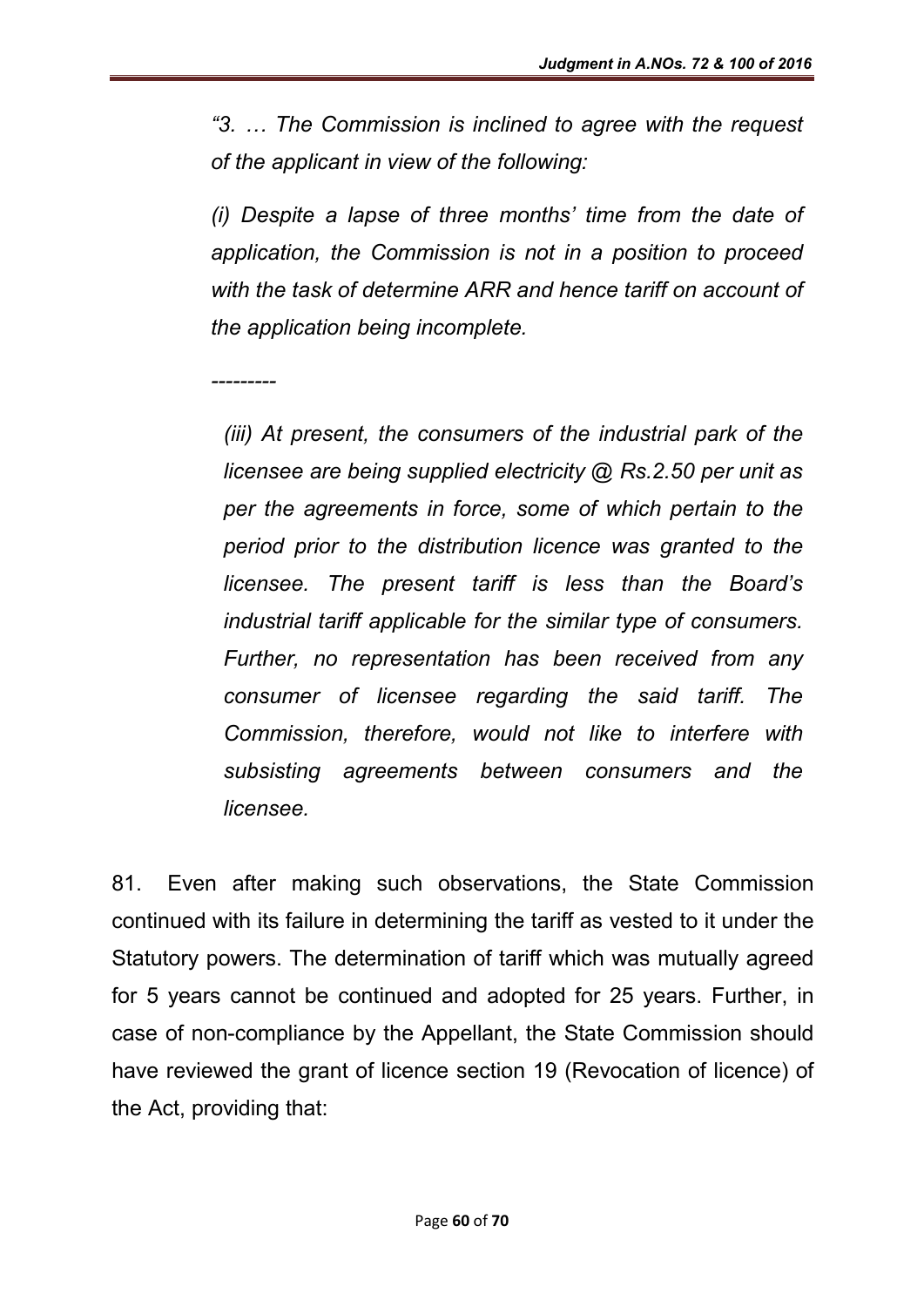*"19. (1) If the Appropriate Commission, after making an enquiry, is satisfied that public interest so requires, it may revoke a licence in any of the following cases, namely: - (a) where the licensee, in the opinion of the Appropriate Commission, makes wilful and prolonged default in doing anything required of him by or under this Act or the rules or regulations made thereunder;"* 

82. This Tribunal on 04.10.2007,has held that:

*"16. At the outset, we would like to point out that so far JSPL has not filed any application for determination of its tariff as directed by the CSERC. The appellant, JSPL had set up the plea that it is not possible to segregate its accounts for distribution business and steel business. The contention was rightly rejected by the CSERC. It is not denied that it was one of the terms of the grant of distribution license to JSPL that it shall file an application for determination of tariff. Having obtained the license on the specific condition that it shall apply for determination of tariff, the appellant cannot be allowed to violate the conditions of license. Section 42 of the Act casts a duty on a distribution licensee to supply electricity in accordance with the provisions of the Act."*

83. However, the above issue is settled now as Appellant has submitted that they have segregated the accounts of the Raigarh CPP from the main business accounts and submitted the information before the State Commission.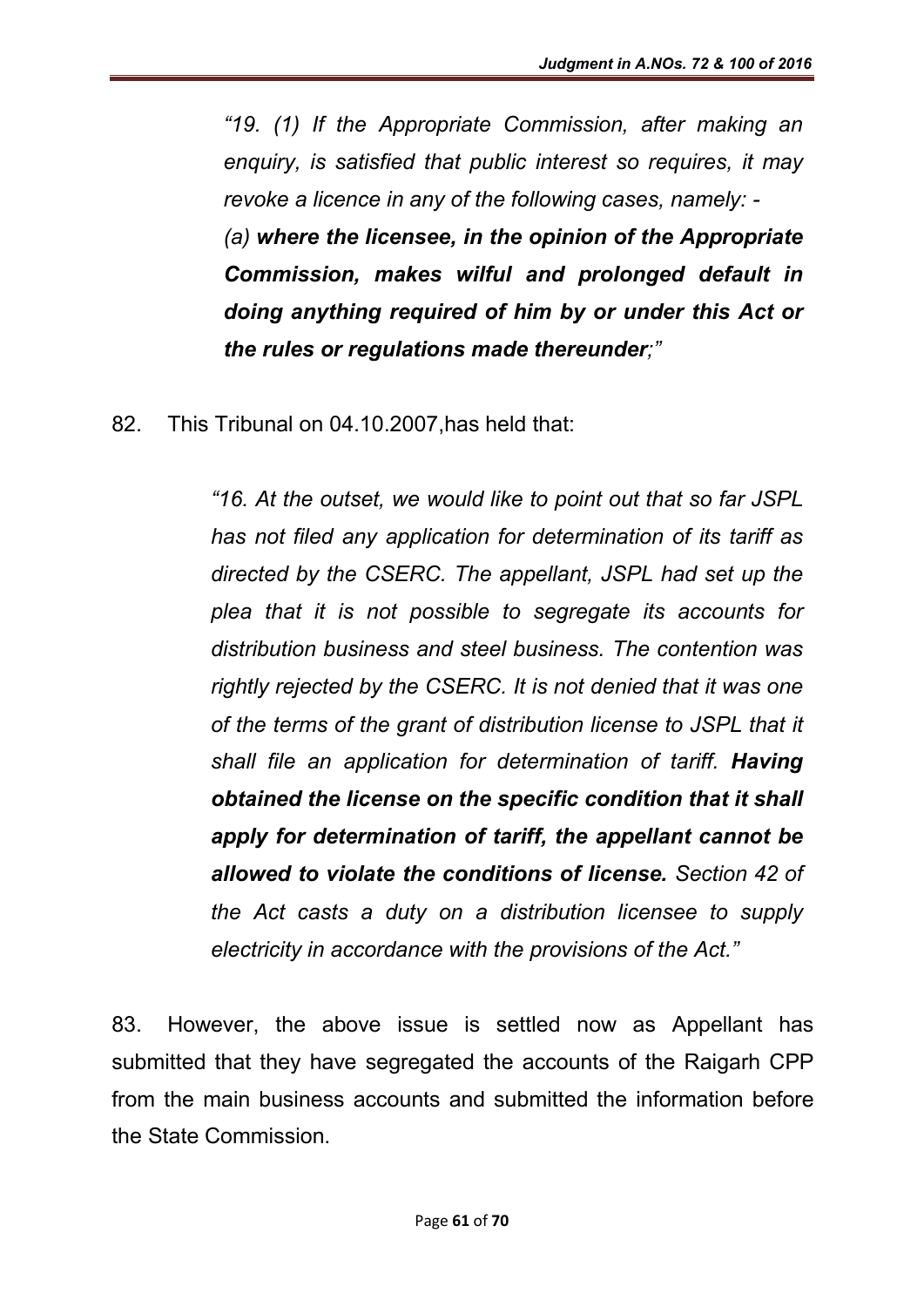84. We find the role of the State Commission as totally irrational and unjustified in performing their statutory duties. The directions issued by this Tribunal have not been complied with in true spirit.

85. Further this Tribunal vide order dated 04.07.2007 has held that :

## *"16.*

*---------*

*Section 45 of the Act ordains that the price to be charged by a distribution licensee for supply of electricity by it in pursuance of Section 43 of the Act shall be in accordance with such tariff as is fixed from time to time by the Commission and conditions of his license. Therefore, distribution licensee is under a statutory obligation to supply electricity in consonance with the following two conditions:-*

- *i) supply of energy shall be as per the tariff fixed;*
- *ii) supply of energy shall be in accordance with the conditions of distribution license."*

86. It is thus clear that the tariff at which electricity can be supplied to a consumer shall be the tariff as determined by the State Commission under the provisions of the Act 2003. It is the statutory duty of the State Commission to ensure it. Section 61 of the Act 2003 provides that the State Commission shall be guided by the economic principle of safeguarding the interest of the consumer and at the same time, recovery of the cost of electricity in a reasonable manner. While granting licence the State Commission noted that:

*"16. -------*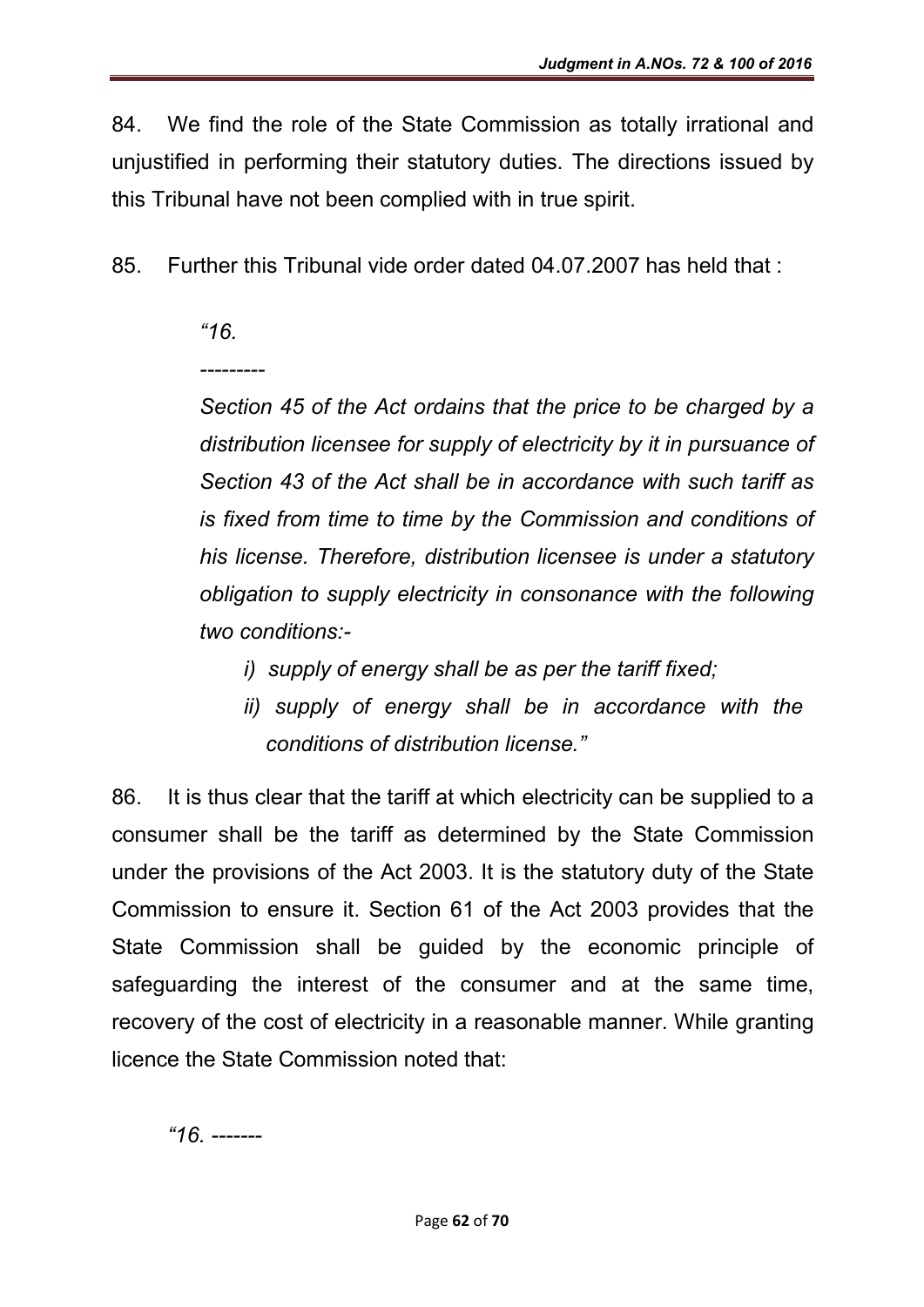*More importantly, there are as many. as 18 (now 24) industries, most of them power intensive which are being supplied power by him through a long-term agreement for 5 years and at ·a rate which is much cheaper than the rate of the CSEB for similar industries (at Rs.2.50 per unit 'as' against the CSEB's average rate of Rs.3.37 per unit). If a distribution license is denied today these consumers become unviable, as has been pleaded at least by four consumers (A-15 to 18), and will have to close down their industries…."*

87. From the above, the tariff of Rs. 2.50 was fixed as provisional tariff in the benefit of the consumers, however, it is not relevant in the present scenario, as the agreement signed prescribing such tariff has since expired.

88. We are of the firm opinion that the State Commission should immediately determine the tariff of both the captive plants i.e. Raigarh CPP and Dongamahua CPP either through the information furnished by the Appellant or through the methodology adopted for deciding the Generic Tariff in case of failure of the Appellant in furnishing the information.

89. At the same time, in the process of determination of tariff, the State Commission shall endeavour to ensure safeguarding of consumers' interest and at the same time, recovery of the cost of electricity in a reasonable manner.

90. The other issue i.e. the third issue which emerges out from these Appeals is the determination of surplus capacity available from Raigarh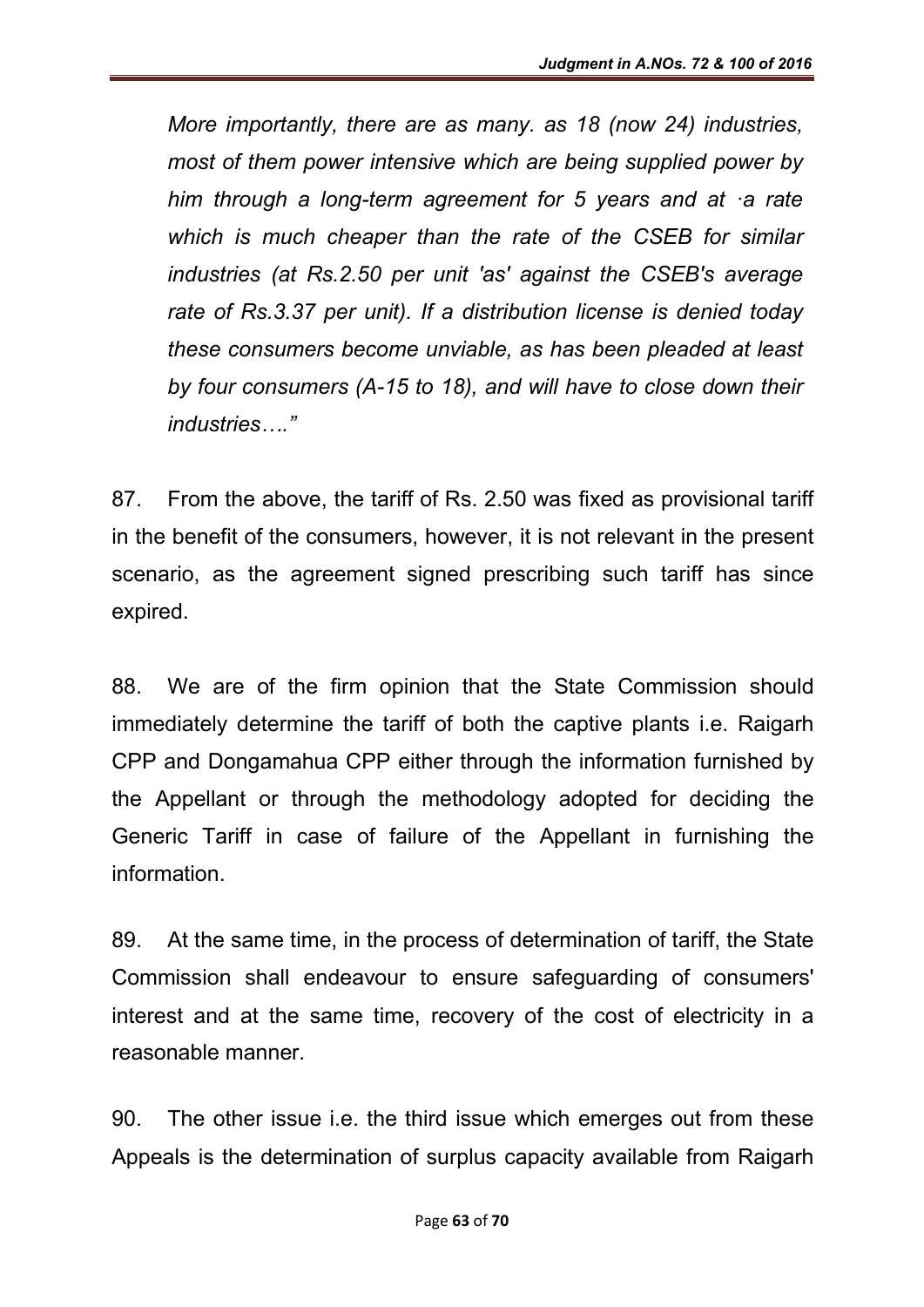CPP and its pattern. This Tribunal vide judgment dated 07.03.2014, directed the State Commission to determine the surplus capacity and its pattern, as reproduced here under:

> *"The State Commission should have examined the pattern of surplus power available from the captive power plant after meeting the requirement of captive load of the Steel Plant and load pattern in the licensed area of Jindal Steel and should have considered part of energy supplied in the licensed area from the Captive Power Plant of Jindal Steel. Unfortunately, this has not been done. Therefore, we remand the matter with directions to the State Commission to carry out the exercise Appeal No.89 of 2012 Page 23 of 39 and evaluate the energy from the Captive Power Plant that should have been booked to distribution business of Jindal Steel at the cost of the generation tariff of Jindal Steel's Captive Power Plant. ------------*

> *The State Commission should also facilitate increasing the contract demand of Jindal Steel from 1 MW to 80 MW from CSPDCL as sought by Jindal Steel for meeting the increased load of Jindal Steel. This will help in availability of continuous and sustainable supply from the Captive Power Plant to Jindal Industrial Park in future."*

91. We felt that it is important to take a note of it as the State Commission has totally failed in complying with our directions for examining the quantum and pattern of surplus power availability from the Raigarh CPP owned by the Appellant. There cannot be any dispute that the opinion of this Tribunal was reiterated time and again, a fact which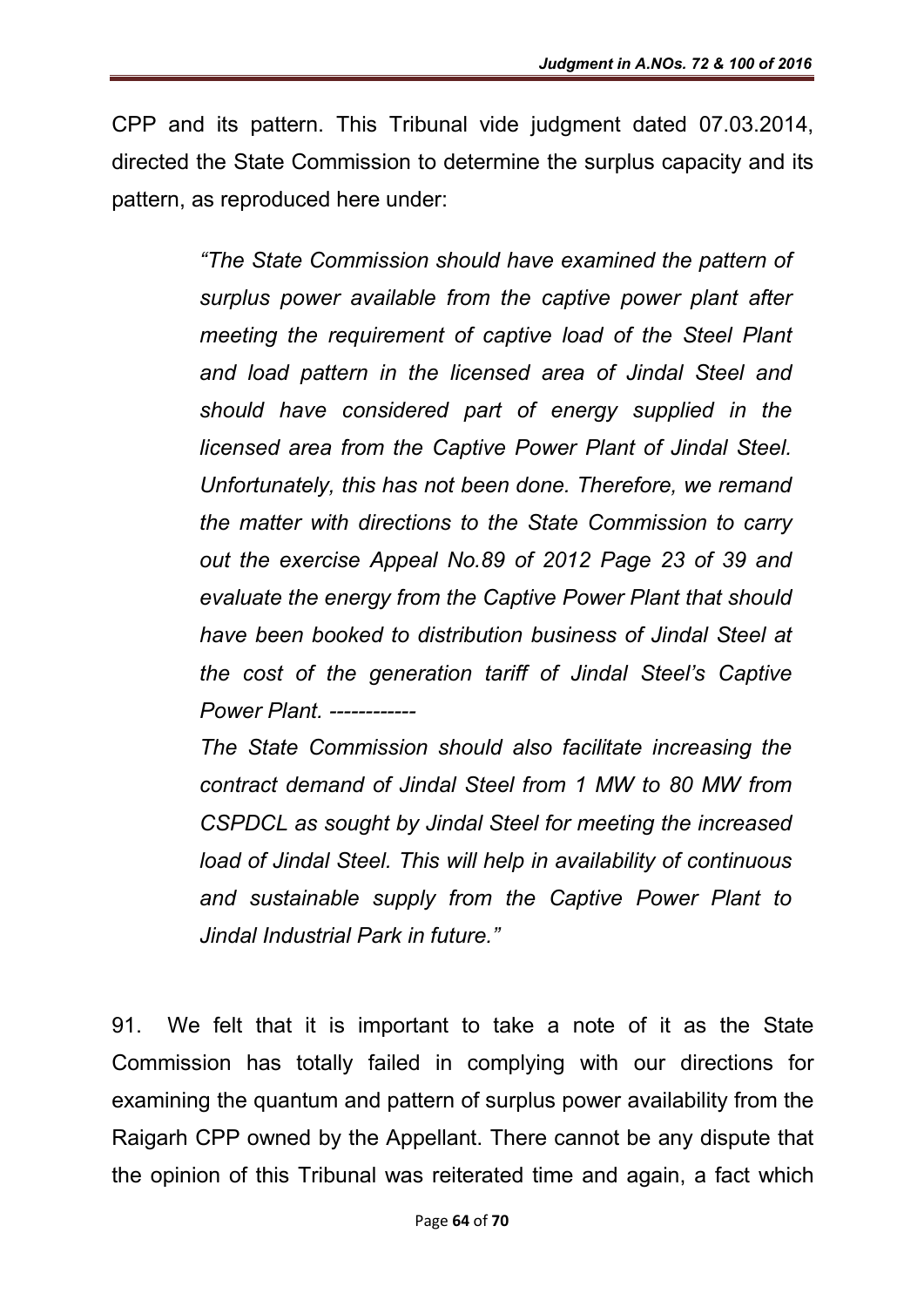effects the present Appeal also however, the State Commission is still grappling to find the information. It is one of the major issues in dispute i.e. the pattern and quantum of surplus power available from Raigarh CPP.

92. The State Commission should have obtained the information directly from the SLDC as any power generated by a CPP and its consumption by the captive user is precisely monitored in compliance with the provisions of the Electricity Rules, 2005, for determining the captive status of a power plant.

93. Even after a gap of eight years, the State Commission is still struggling to get this information, it is beyond our understanding even to the fact that the SLDC submitted information for examining the pattern of surplus power before the State Commission, on which the State Commission made the following observation vide its order dated 12.06.2014:

## *"Commission's View:*

*The load curve prepared by the SLDC shows that the injection pattern of the power supplied by JSPL to CSPDCL has wide variation. Supply from JSPL is changing frequently and it is unstable / non-firm power. To check sanctity of the fact, the Commission has done detailed analysis of the power supplied by JSPL.*

In the judgment passed by Hon'ble APTEL in the Appeal *No.89 9f 2012 dated 07th March 2014, JSPL itself has submitted that surplus power at different times of the day was dependent on the actual computation of steel plant which varied frequently.…*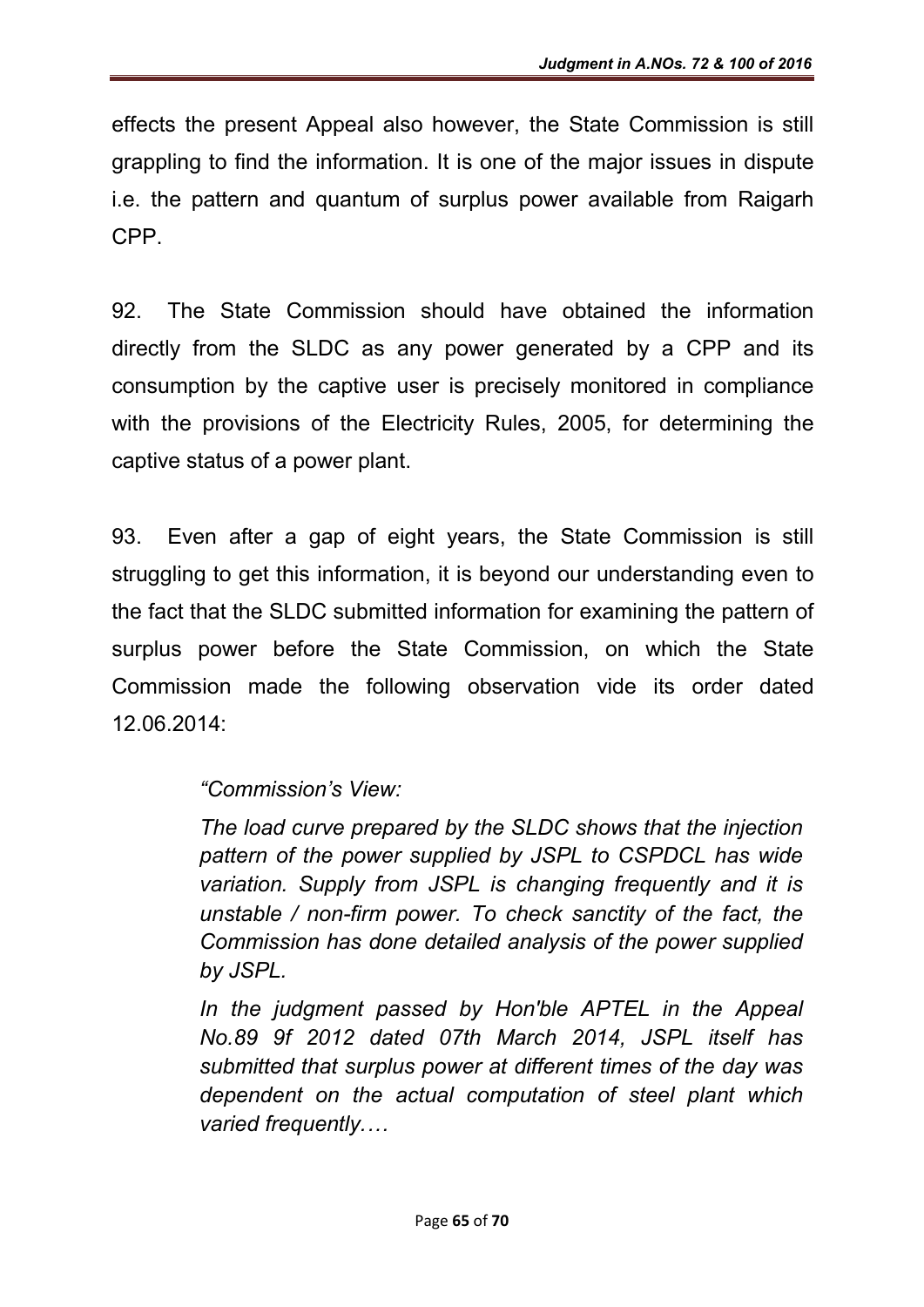*It is amply clear that power supplied by JSPL to CSPDCL is fluctuating in nature. In such a case, it is very difficult for CSPDCL to manage its load-generation balance and some time it may have to over draw/ under draw from grid for which heavy penalty is required to be paid. The CSPDCL has signed power purchase agreement with JSPL for RTC power supply and not for non-firm power. It is also seen that CSPDCL has not taken any corrective steps to overcome this situation and continued purchasing such power of poor quality. The Commission takes serious note on the same and directs CSPDCL for not to purchase unstable / non-firm power which creates disturbance in demand supply balance."*

94. From the above order, it is clear that the SLDC has maintained the data bank regarding the availability of power from the Raigarh CPP, Further, the power supplied by the Raigarh CPP to CSPDCL is fluctuating in nature resulting into grid disturbance attracting high penalties, as such it is beyond doubt that such power cannot be sourced by JSPL for its distribution business, supplying power to its consumers in the distribution area.

95. The State Commission's order dated 12.06.2014 was upheld by this Tribunal vide Judgment dated 26.05.2016 in Appeal Nos. 41 of 2015 and 67 of 2015, noting therein as under:

*"10. (A)*

*…*

*(vii)* We are of the considered Opinion that injection pattern of *such unstable power supply causes even commercial implications, besides creating disturbance in the demand supply balance."*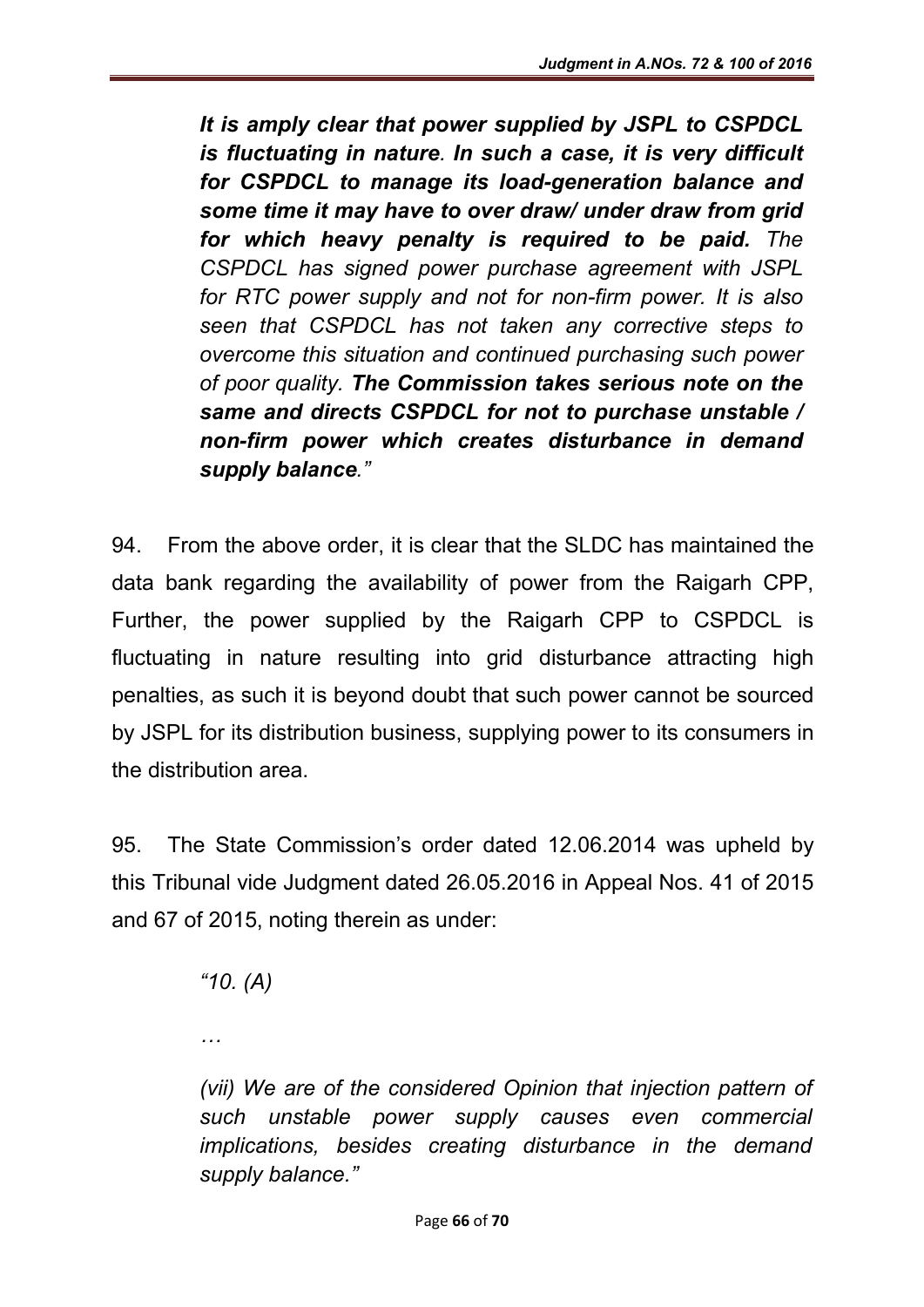96. The State Commission also failed to submit the reason for the delay in increasing the contract demand from 1 MW to 80 MW as requested by the Appellant, which could have resulted into firm power to be supplied for distribution business.

97. From the observations of the State Commission, it is clear that the surplus capacity of the Raigarh CPP, if any, is fluctuating/ intermittent in nature and after observing the State Commission's observation, this Tribunal observed such supply causes commercial implications, besides creating disturbance in the demand supply balance.

98. The State Grid, to which the Raigarh CPP and the distribution & transmission system of the Appellant are connected, is controlled and operated by the SLDC, Chhattisgarh. Further, complete and precise data in respect of any CPP connected to the State Grid is obtained by the SLDC and the State Distribution Licensee in a real time mode of 15 minutes block period. It cannot be denied that, if, such an accurate measurement is available, the State Commission cannot obtain such an information from the concern Utilities.

99. Therefore, the State Commission ought to have determined the quantum and pattern of the surplus capacity, if found to be erratic / fluctuating as such power cannot be a supply source for the distribution business.

100. We are again directing the State Commission to determine the surplus capacity as available from the Appellant's CPP in a real time mode along with its pattern immediately and analyse it whether it can be supplied to the industrial consumers.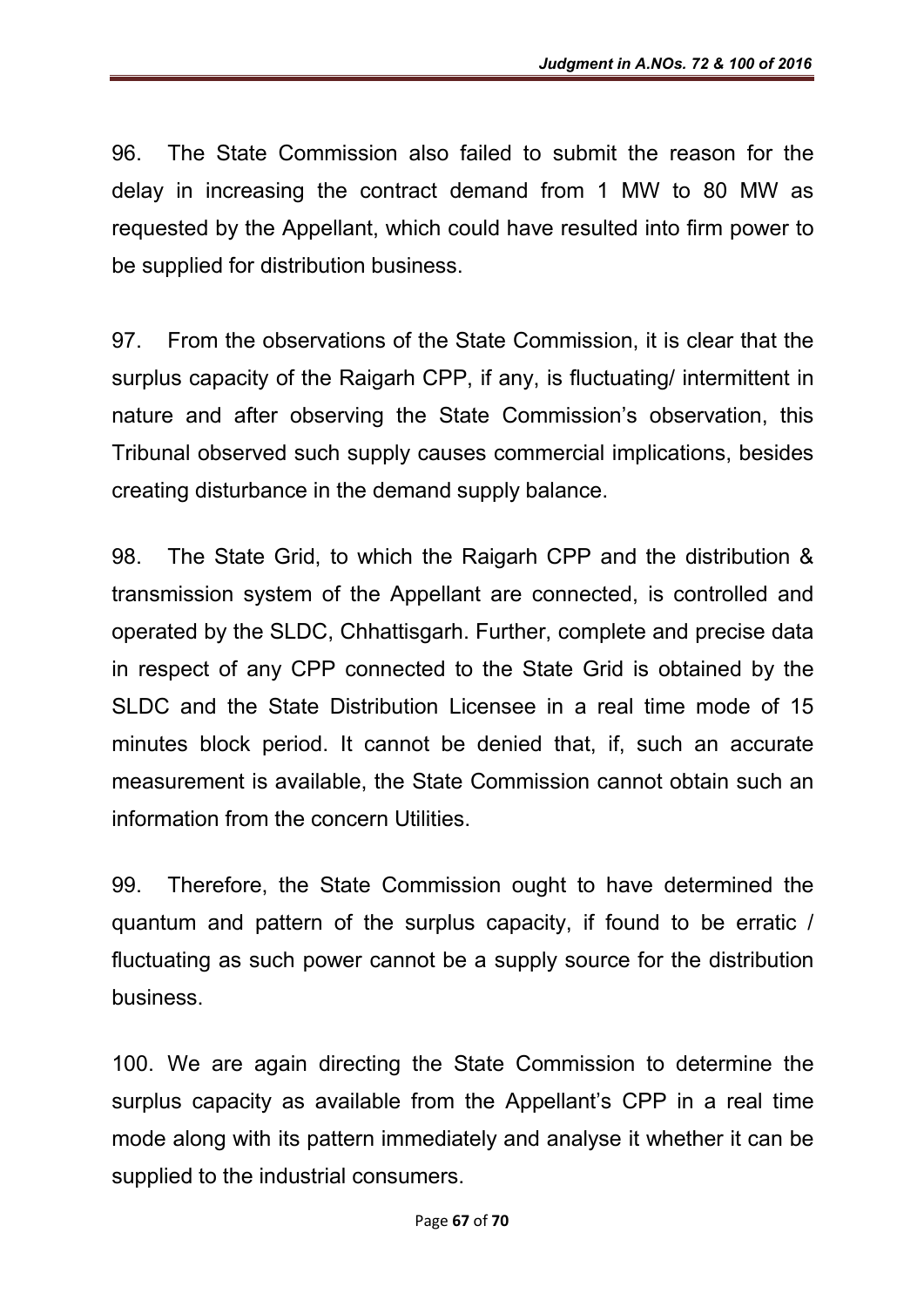101. It is sheer failure on the part of the State Commission that it has failed in obtaining the said information once it has not been provided by the Appellant.

102. Further, the following information as sought by the State Commission should and must have been available with the State Utilities and /or the State Commission:

- (a) Unit wise installed capacity of CPP as on 01.04.2014 along with COD.
- (b) Daily generation in kWh by CPP from FY 2010-11 onwards.
- (c) Electricity consumed in kWh (daily) by captive loads from FY 2010 onwards.
- (d) Details of electricity sold (daily) in kWh from tits CPP from FY 2010-11 to other then consumer at JIP.
- (e) Total electricity consumed (daily) in kWh in JIP from FY 2010-11.

103. We are not convinced and satisfied that the State Commission could not proceed in tariff determination/ examining the surplus capacity, in the absence of such information as not provided by the Appellant.

104. The other issue which remains unresolved is the mutually agreed tariff for the supply of the electricity by JSPL to the consumers of JIPL under the directions and approval of the High Court of Chhattisgarh. As quoted in the foregoing paragraphs, the High Court has directed that:

> *"It is observed that, the petitioner as offered shall be obliged to pay the electricity charges @ Rs.4.20 per unit, which would be*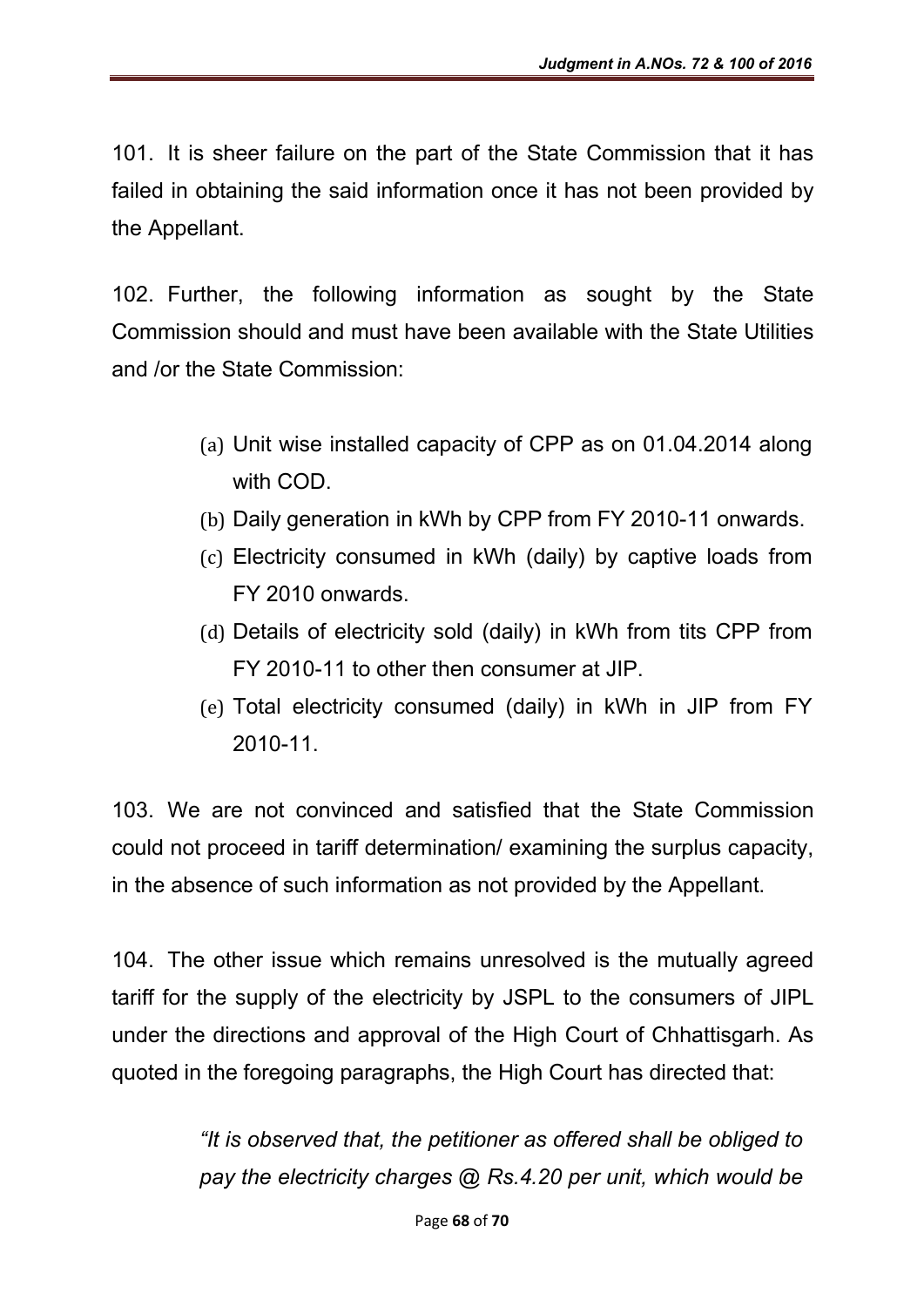*subject to the final adjudication before the appellate authority. It is further observed that Jindal Steel and Power Limited be entitled to supply the electricity to the petitioner from Dongamauha power plant without prejudice to their right. It is expected that restoration of power shall be done expeditiously as possible."*

105. At this stage, we are of the opinion that the directions as rendered, including the tariff provisioned, by the High Court shall continue to be in place till such the time, the tariff is determined by the State Commission. Further, opined that the tariff so determined or fixed, under the directions of the High Court, shall be considered as final during the period of its applicability without prejudiced to the rights of the parties.

## *SUMMARY OF OUR FINDINGS:*

- 106. The State Commission is directed to immediately:
	- i. determine the available surplus capacity and its pattern;
	- ii. carry out technical analysis for supply of surplus power for the distribution business from the Raigarh CPP and Dongamahua CPP;
	- iii. allow JSPL to procure required quantum of electricity through competitive bidding for long term;
	- iv. determine the tariff for the Distribution Licensee i.e. JSPL from the FY 2011-12, on the basis of already available data and data further furnished by JSPL or otherwise gathered suo moto by the Commission.

107. The mutually agreed tariff fixed under the directions of the High Court shall continue to be in force till the tariff is determined by the State